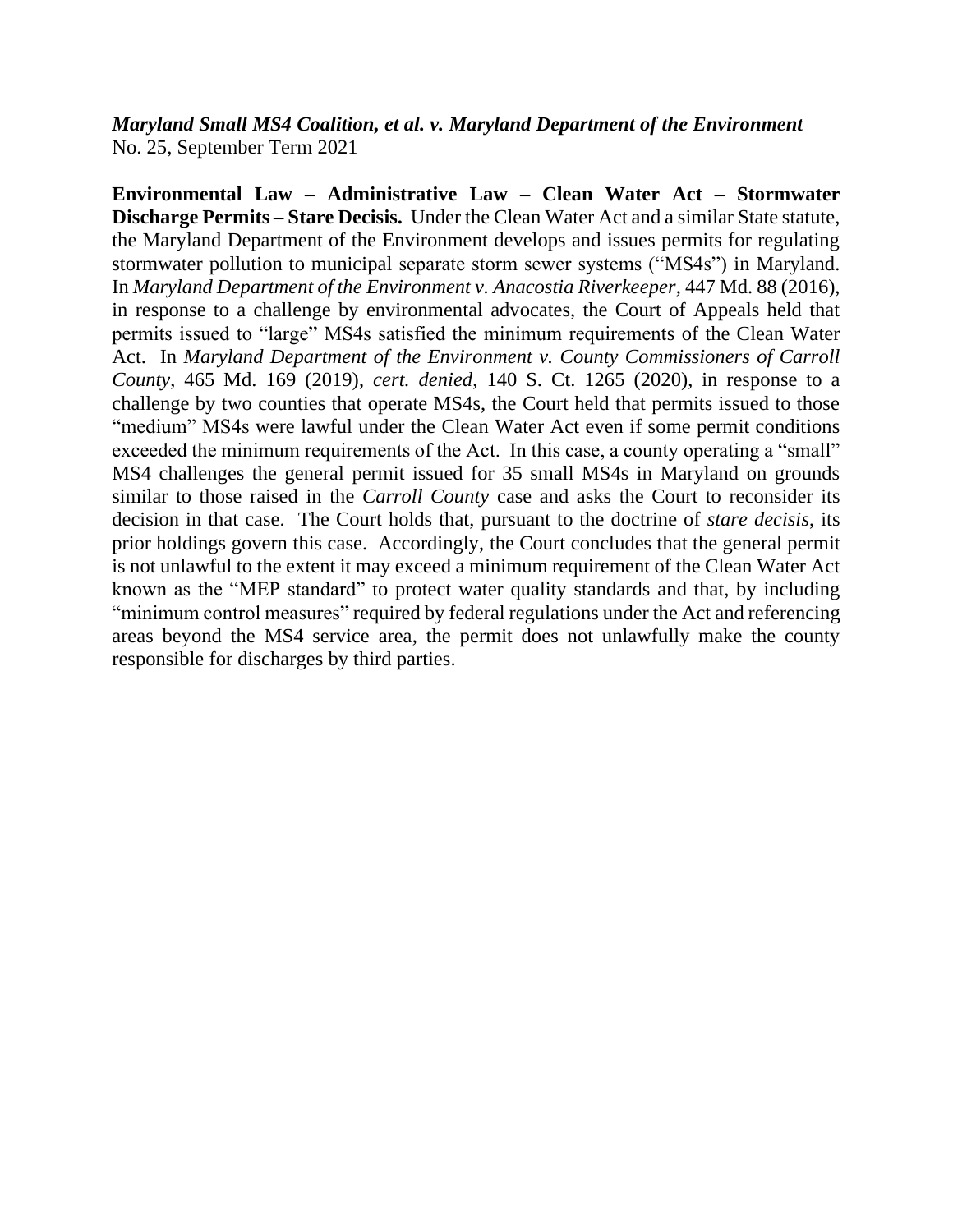Circuit Court for Queen Anne's County Case No. C-17-CV-18-000162 Argued: December 7, 2021

# IN THE COURT OF APPEALS OF MARYLAND

No. 25

September Term, 2021

MARYLAND SMALL MS4 COALITION, ET AL.

V.

MARYLAND DEPARTMENT OF THE ENVIRONMENT

> \*Getty, C.J., \*McDonald **Watts** Hotten Booth Biran Adkins, Sally D. (Senior Judge, Specially Assigned), JJ.

 Per Curiam Opinion McDonald, Hotten, and Adkins, JJ., concur. Getty, CJ., Watts, and Booth, JJ., concur in the judgment.

Filed: June 1, 2022

\*Getty, C.J., and McDonald, J., now Senior Judges, participated in the hearing and conference of this case while active members of this Court; after being recalled pursuant to Maryland Constitution, Article IV, Section 3A, they also participated in the decision and adoption of this opinion.

to Maryland Uniform Electronic Legal Materials Act (§§ 10-1601 et seq. of the State Government Article) this document is authentic.

2022-06-01 16:09-04:00



Suzanne C. Johnson, Clerk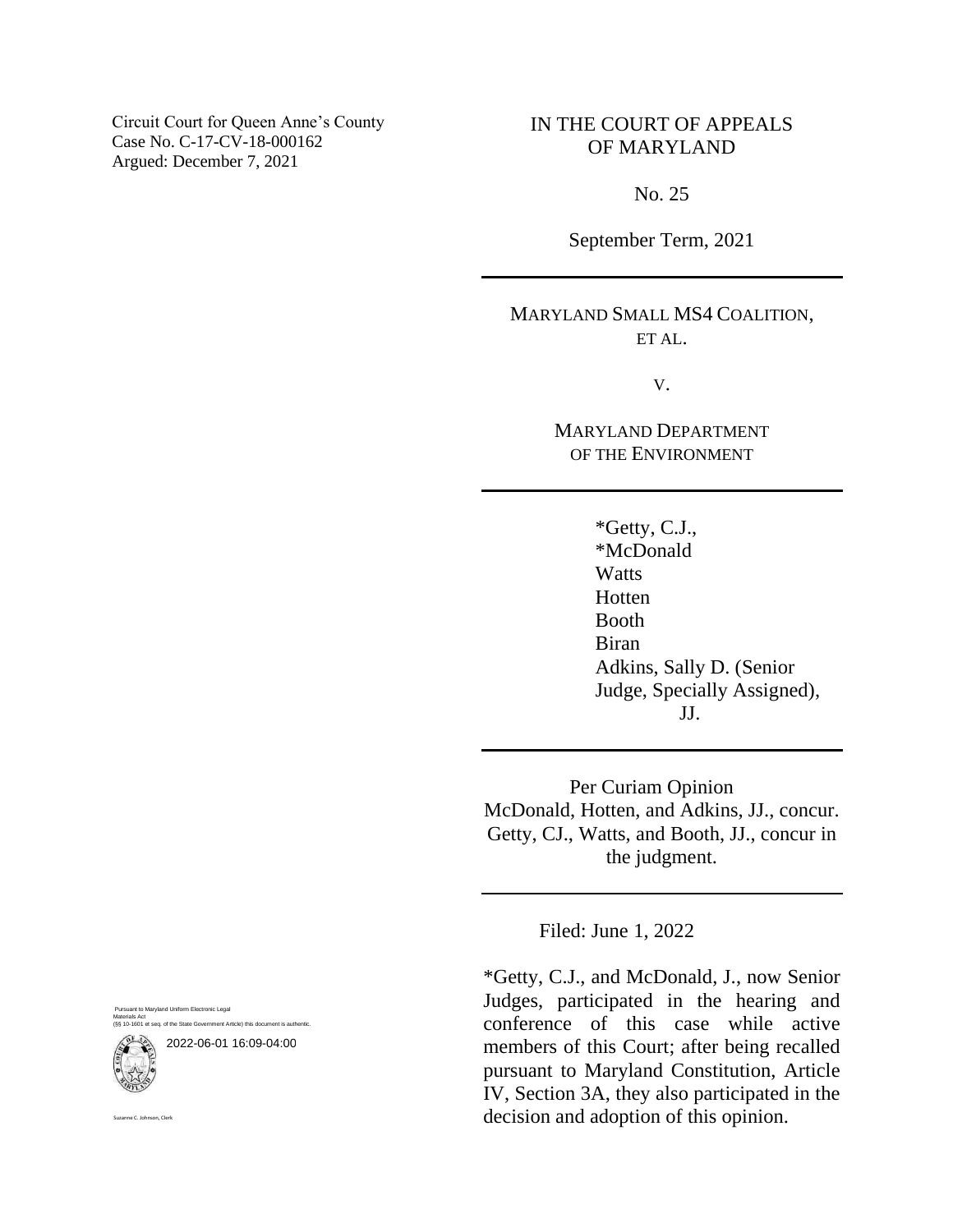The goal of the federal Clean Water Act is to make the nation's waters fishable and swimmable by eliminating pollutant discharges into those waters.<sup>1</sup> To achieve that goal, the Act requires a permit for all effluent discharges into waters of the United States, including discharges into the Chesapeake Bay and its tributaries. Under the Act and the State water pollution control statute, Respondent Maryland Department of the Environment ("the Department") develops and issues such permits to municipal separate storm sewer systems ("MS4s") in Maryland, which are classified as "large," "medium," or "small."

Beginning in the 1990s, the Department issued permits for owners and operators of large and medium MS4s. In 2016, in response to a challenge by environmental advocates, this Court held that permits issued by the Department to large MS4s satisfied the minimum requirements of the Clean Water Act. *Maryland Department of the Environment v. Anacostia Riverkeeper*, 447 Md. 88 (2016) ("*Anacostia Riverkeeper*"). In 2019, in response to a challenge by two counties that operate medium MS4s, the Court held that permits issued to those MS4s were lawful under the Clean Water Act even if some permit conditions exceeded the minimum requirements of the Act. *Maryland Department of the Environment v. County Commissioners of Carroll County*, 465 Md. 169 (2019), *cert. denied*, 140 S. Ct. 1265 (2020) ("*Carroll County*"). In *Carroll County*, the counties asserted, among other things, that the permit terms unlawfully (1) included requirements

<sup>1</sup> *See* 33 U.S.C. §1251(a).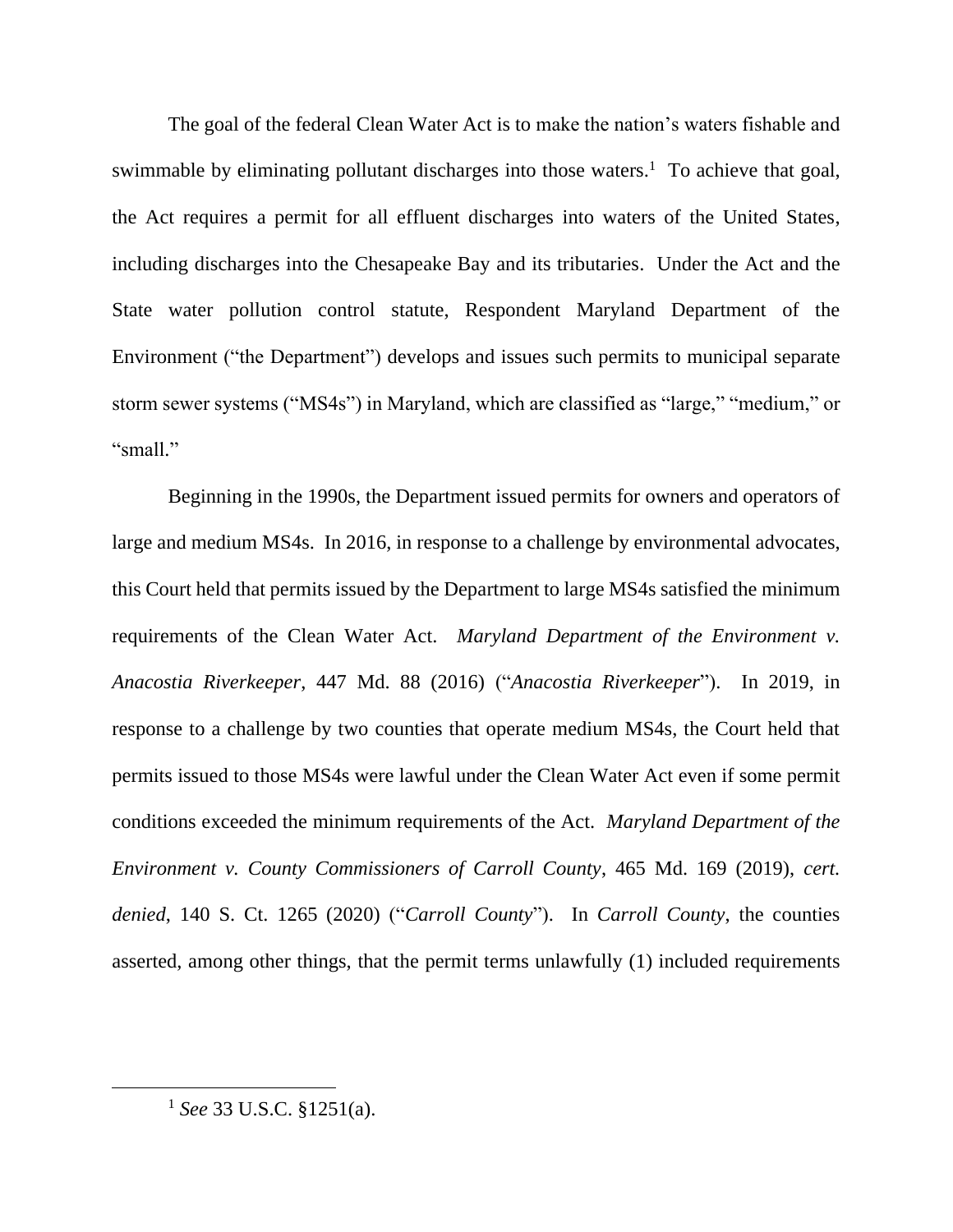that went beyond the Act's "maximum extent practicable" ("MEP") standard and (2) regulated areas of a county outside the MS4's watershed region.

In this case, Petitioner Queen Anne's County ("the County"), which operates a small MS4, brought this action for judicial review of a general permit that the Department issued for operators of 35 small MS4s in Maryland, including the County. The Circuit Court for Queen Anne's County concluded that the decision in *Carroll County* addressed the issues raised by the County and affirmed the permit. On appeal of that decision, the Court of Special Appeals reached the same conclusion. Before us, the County again raises the grounds that the Court addressed in *Carroll County* and asks the Court to reconsider its key holdings in that case.

We hold that, pursuant to the doctrine of *stare decisis*, the holdings of *Carroll County* apply in this case. We hold that this case is governed by this Court's prior case law and presents neither a material difference nor a change in circumstance that would justify reconsideration of this Court's *Carroll County* decision. Accordingly, conditions based on regulations of the Environmental Protection Agency ("EPA") in the general permit for small MS4s are not unlawful simply because they may exceed the minimum requirements of the Clean Water Act, such as the MEP standard. In addition, an impervious surface restoration requirement in the permit, which is similar to but less onerous than a permit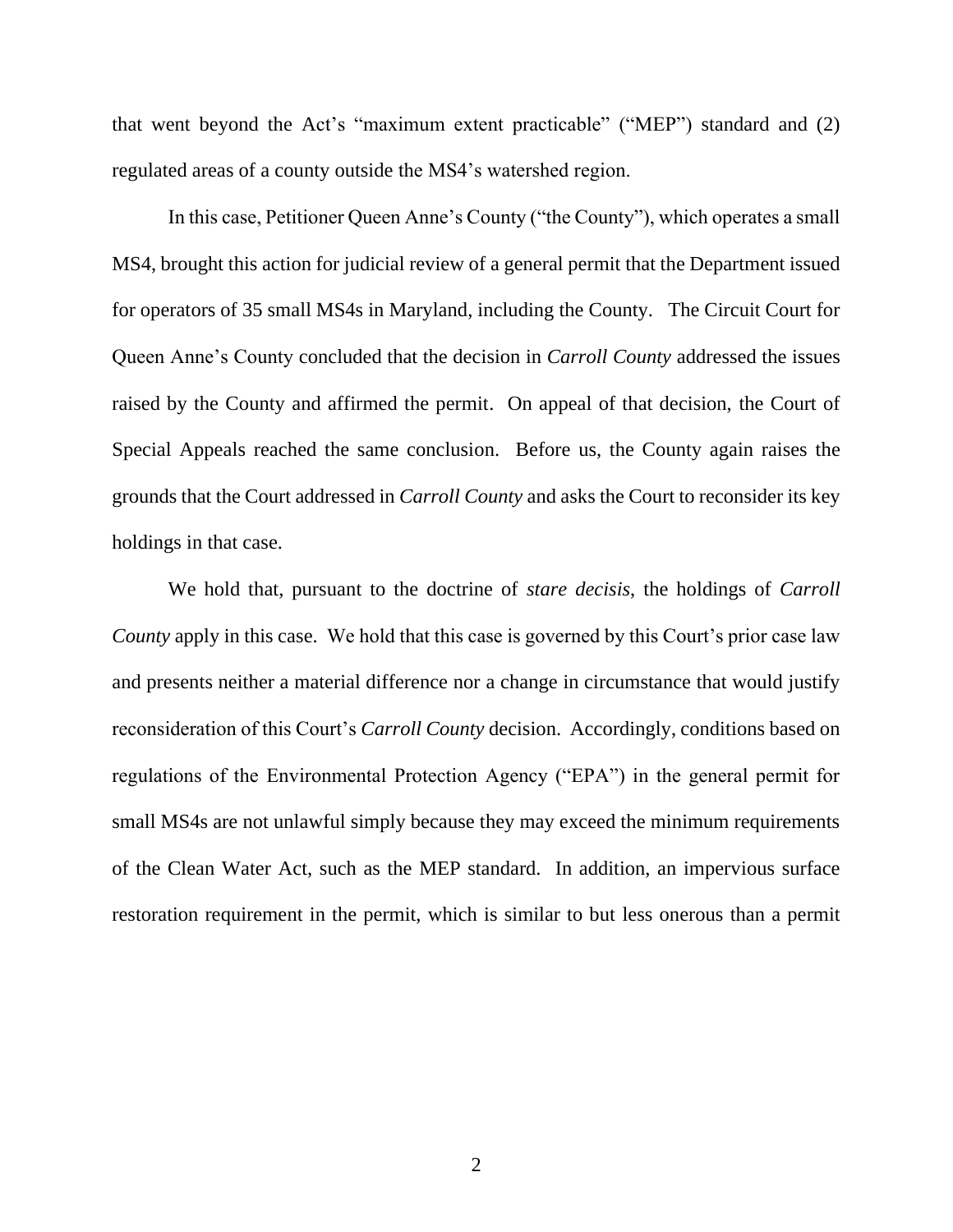requirement assessed in *Carroll County*, does not unlawfully make the County responsible for discharges by third parties.<sup>2</sup>

**I**

## **Regulation of Water Pollution under the Clean Water Act**

Pollution can enter waterways in many ways, but the Clean Water Act<sup>3</sup> sorts all sources of pollution into two categories – point source and nonpoint source pollution. *Carroll County*, 465 Md. at 184. The Clean Water Act defines "point source" as "any discernible, confined and discrete conveyance," and thus includes classic conveyances such as an industrial drainage pipe. 33 U.S.C. §1362(14). Undefined by the statute, "nonpoint source" includes dispersed runoff from rainwater or snowmelt that sweeps over buildings, farms, and roadways, and that carries pollutants and pesticides into navigable waters, their tributaries, and groundwater. *See Carroll County*, 465 Md. at 184 & n.3. Given the unpredictable and amorphous nature of nonpoint source pollution, the Clean

 $2$  Four members of the panel – Judge McDonald, Judge Hotten, Judge Biran, and Judge Adkins – join this per curiam opinion. Three members – Chief Judge Getty, Judge Watts, and Judge Booth – join in the judgment, but not the per curiam opinion.

Judge McDonald has filed a concurring opinion, which Judge Hotten and Judge Adkins join. Judge Watts and Judge Booth have each filed concurring opinions and join each other's concurring opinion. Chief Judge Getty joins both Judge Watts' and Judge Booth's concurring opinions.

<sup>&</sup>lt;sup>3</sup> Formally, the name of the statute is the Federal Water Pollution Control Act, which was significantly amended in 1972 to create the pollution discharge permitting program that is at the foundation of this case. However, practitioners and courts (including the Supreme Court) have adopted the "more appealing" name "Clean Water Act" associated with certain 1977 amendments of that statute to refer to these provisions. *See* Jeffrey G. Miller, *The Supreme Court's Water Pollution Jurisprudence: Is the Court All Wet?*, 24 Va. Envtl. L.J. 125, 131 n.30 (2005).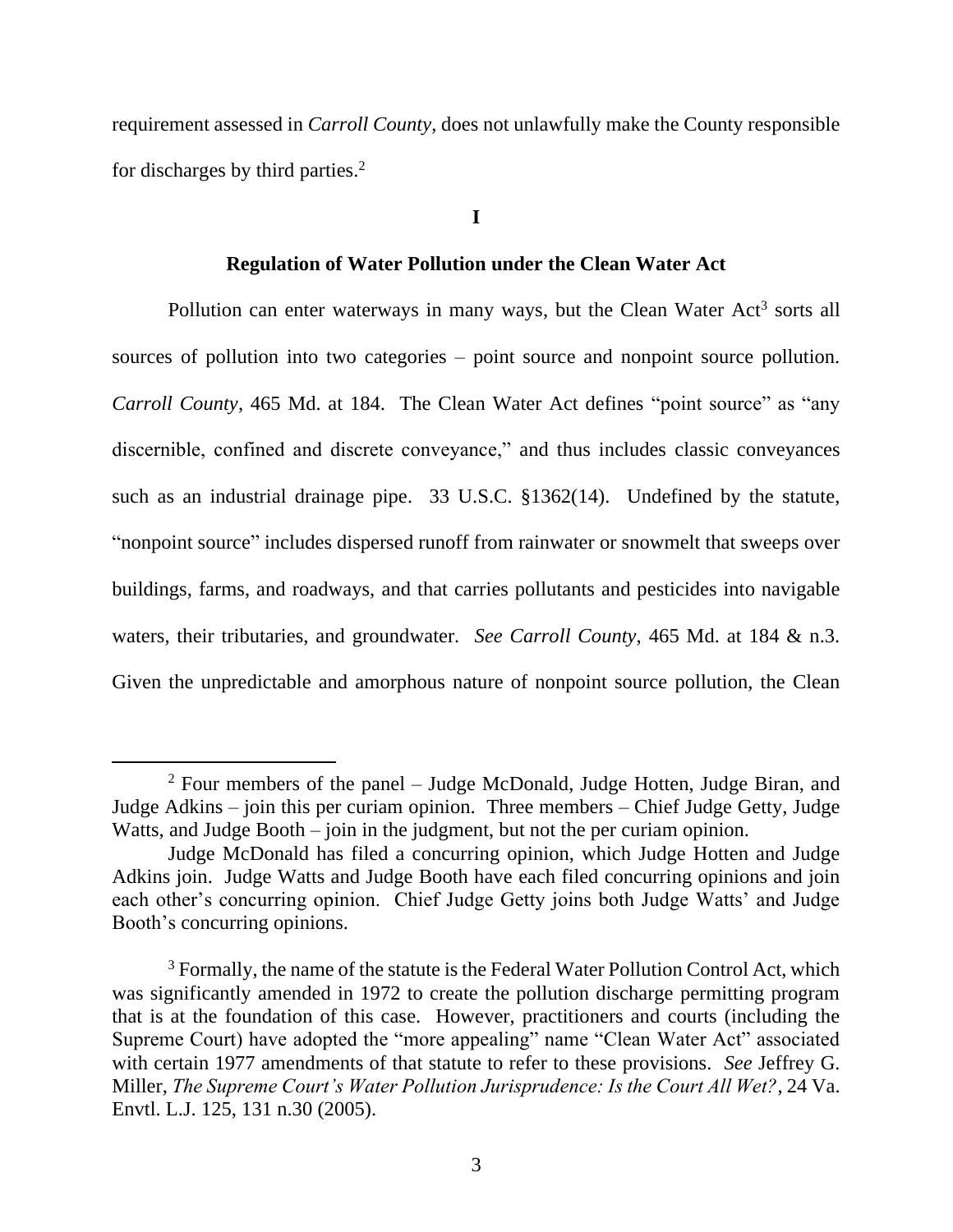Water Act primarily targets point sources of pollution, using point source permits as its primary enforcement mechanism. *Id.* at 184.

# *A. Point Sources and NPDES Permits*

As a starting point, the Clean Water Act prohibits all point source pollutant discharges into the waters of the United States, <sup>4</sup> unless a permit allows the discharge. 33 U.S.C. §§1311(a), 1362(12); *see Anacostia Riverkeeper*, 447 Md. at 96. Thus, as a general rule, to lawfully discharge from a point source into a waterway such as the Chesapeake Bay or its tributaries, one must have a permit, *i.e.*, a National Pollutant Discharge Elimination System ("NPDES") permit. 33 U.S.C. §1342. NPDES permits set effluent limitations<sup>5</sup> for point source discharges, capping the amount of various pollutants that may enter the water. *Id.* The standards are primarily based on what is reasonably achievable with available technology, but permit standards become more stringent if further reduction of pollutants is necessary to protect water quality. 33 U.S.C. §1311(b)(1).

Congress entrusted administration of the NPDES permit program primarily to the EPA. 33 U.S.C. §1319, 1342(a)(1). The EPA may delegate that authority to a state so long as the state's law establishes a parallel permitting program consistent with the Act. 33

<sup>4</sup> Undefined by the statute, the precise scope of the phrase "waters of the United States" has sometimes been the subject of litigation. *See, e.g.*, *Rapanos v. United States*, 547 U.S. 715, 724 (2006) (plurality opinion). This case does not present that issue, as there is no question that the Chesapeake Bay and its watershed fall within the jurisdiction of the Clean Water Act. *See also* 33 U.S.C. §1267.

<sup>&</sup>lt;sup>5</sup> An "effluent limitation" is "any restriction established by a State or the [EPA] on quantities, rates, and concentrations of chemical, physical, biological, and other constituents which are discharged from point sources into navigable waters, the waters of a contiguous zone, or the ocean, including schedules of compliance." 33 U.S.C. §1362(11).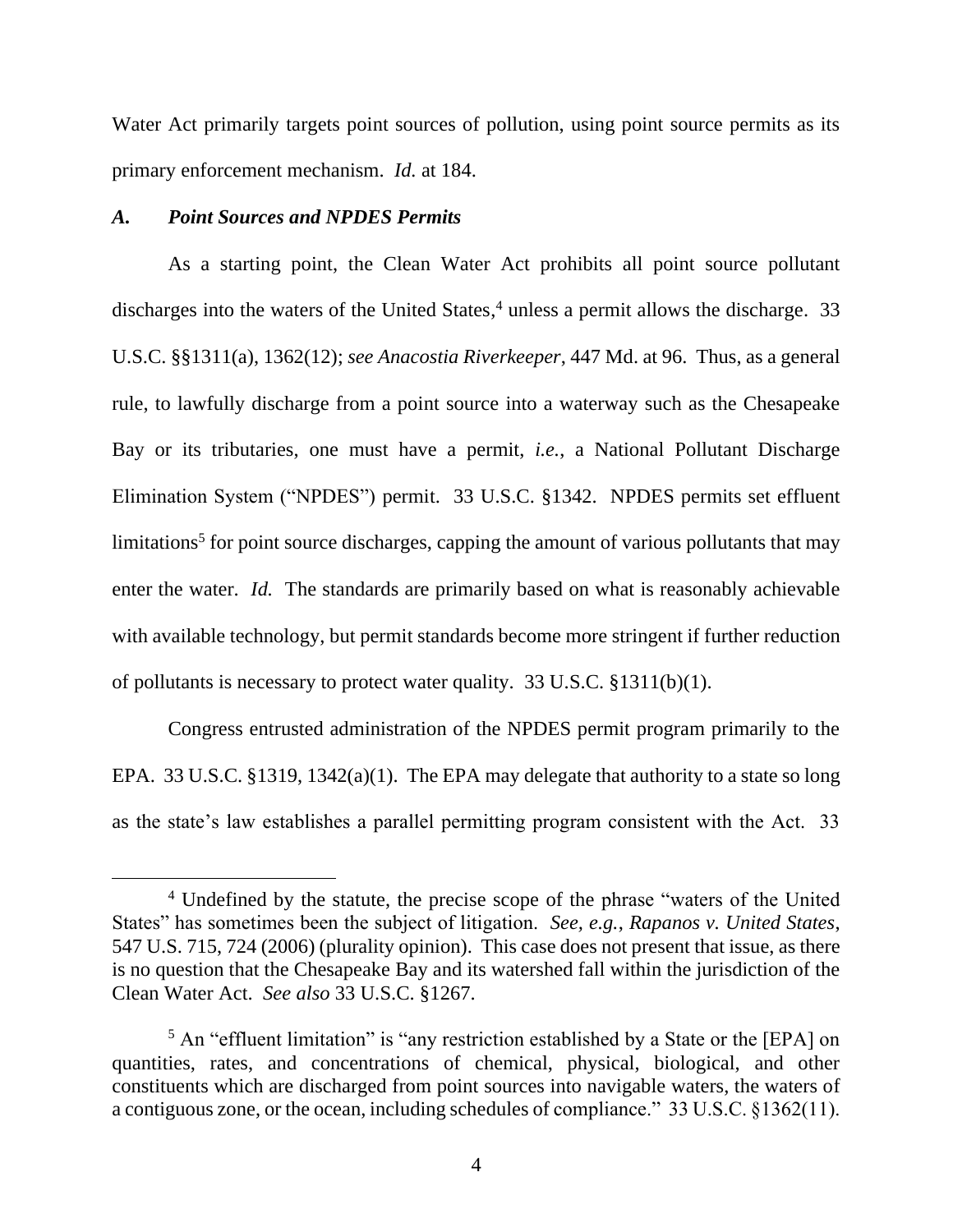U.S.C. §1342(b). EPA designation of a state permitting agency indeed is the rule rather than the exception.<sup>6</sup> In Maryland, the Department is the NPDES permitting authority. *See*  Maryland Code, Environment Article ("EN"), §9-253; COMAR 26.08.04.01. The State water pollution control law also directs the Department to adopt regulations concerning water quality standards and to regulate the discharge of pollutants into Maryland waterways. EN §9-314.

# *B. Effluent Limitations in Point Source Permits*

Although the Act distinguishes between point and nonpoint sources of pollution, pollutants do not, and accomplishment of the statutory purpose inevitably involves some interplay in the regulation of the two sources of pollution. Under the Act's statutory framework, nonpoint source pollution affects the stringency of a typical NPDES point source permit. Aside from technical limitations on effluent discharges, typical NPDES permits – for example, a permit for an industrial drainage pipe – must include "any more stringent limitation, including those necessary to meet water quality standards." 33 U.S.C. §1311(b)(1)(C); 40 CFR §130.7(c)<sup>7</sup> ; *see Carroll County*, 465 Md. at 187. "Water quality standards" are targets set by the states and approved by the EPA. 33 U.S.C. §1313. Among

<sup>6</sup> *See* EPA, *NPDES State Program Authority*, (May 17, 2022), <https://www.epa.gov/npdes/npdes-state-program-authority> [https://perma.cc/RBU3-Z2YQ] (listing only Massachusetts, New Hampshire, and New Mexico as states without any delegation of NPDES program authority).

<sup>7</sup> *Cf.* COMAR 26.08.03.01C(2)(b) ("Best available technology shall be required as the minimum for all permitted discharges. If it is determined that compliance with the established water quality standards will not be achieved through [best available technology], additional treatment shall be [required].").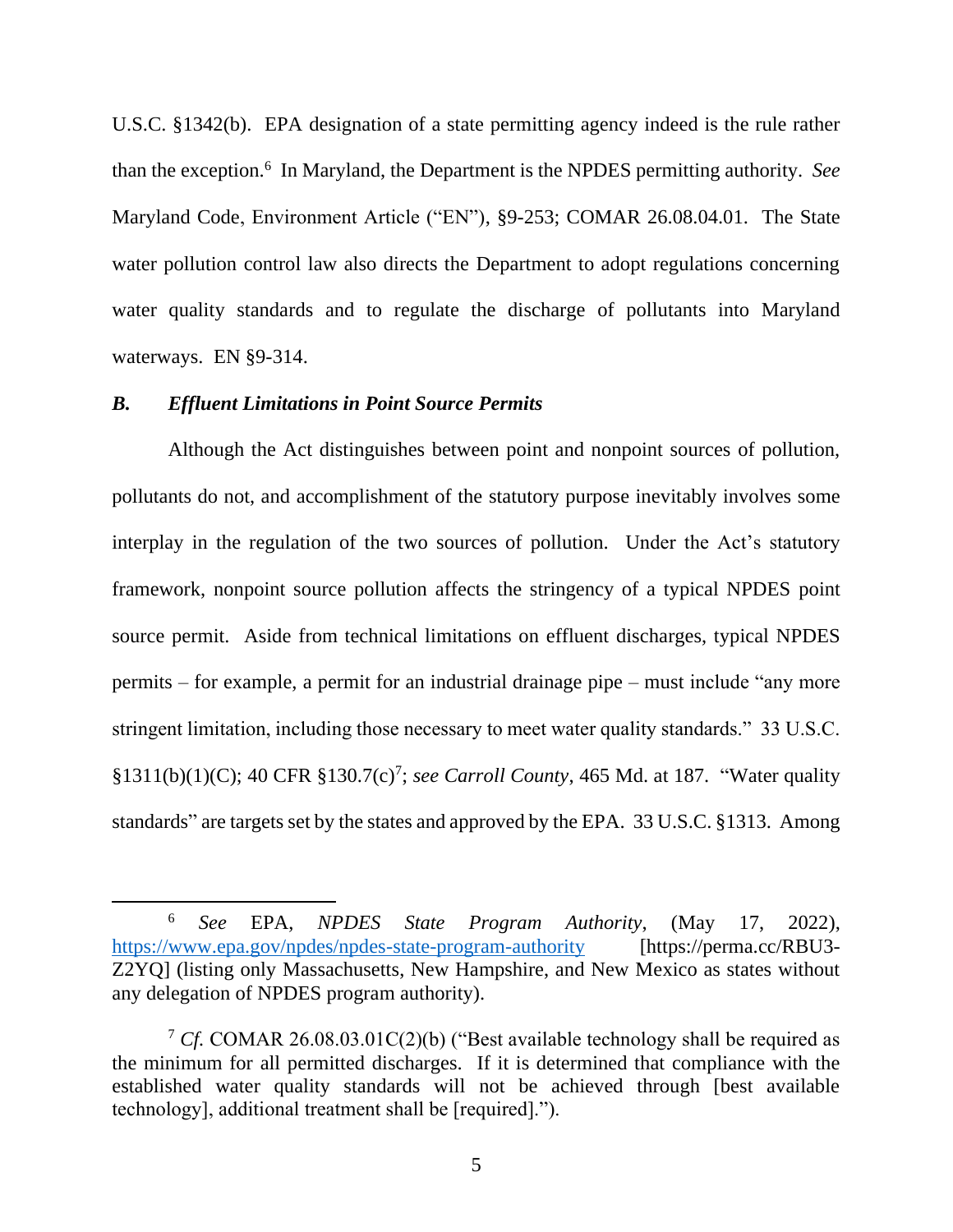other things, water quality standards are based on designated uses for the state's bodies of water, such as "recreation" or "public drinking water supply." *See Carroll County*, 465 Md. at 186.

Both point and nonpoint sources impact water quality, but the Act's enforcement mechanism is through point source permits. Thus, if there is an excess of nonpoint source pollution impairing a body of water – despite the measures taken to reduce nonpoint source pollution – point source permits must impose a "more stringent limitation" to counterbalance the nonpoint source pollution and protect the water quality. "Water quality standards are retained as a supplementary basis for effluent limitations, however, so that numerous point sources, despite individual compliance with effluent limitations, may be further regulated to prevent water quality from falling below acceptable levels." *EPA v. California ex rel. State Water Res. Control Bd.*, 426 U.S. 200, 205 n.12 (1976). Thus, water quality standards provide the link for how point source regulation under the Act accounts for nonpoint source pollution. *See American Farm Bureau Federation v. EPA*, 792 F.3d 281, 299 (3d Cir. 2015); *Friends of the Earth, Inc. v. EPA*, 446 F.3d 140, 143 (D.C. Cir. 2006).

# *C. MS4s*

MS4s are a subset of point sources of pollution discharges. They are ubiquitous in the daily life of those who live in an urban or suburban area. They consist of drains along roads and other conveyances for the collection and transport of rainwater and snowmelt – and everything else washed in with the water. Unlike a combined sewer system, an MS4 does not mix run off with sanitary sewer water; rather, it collects, transports, and deposits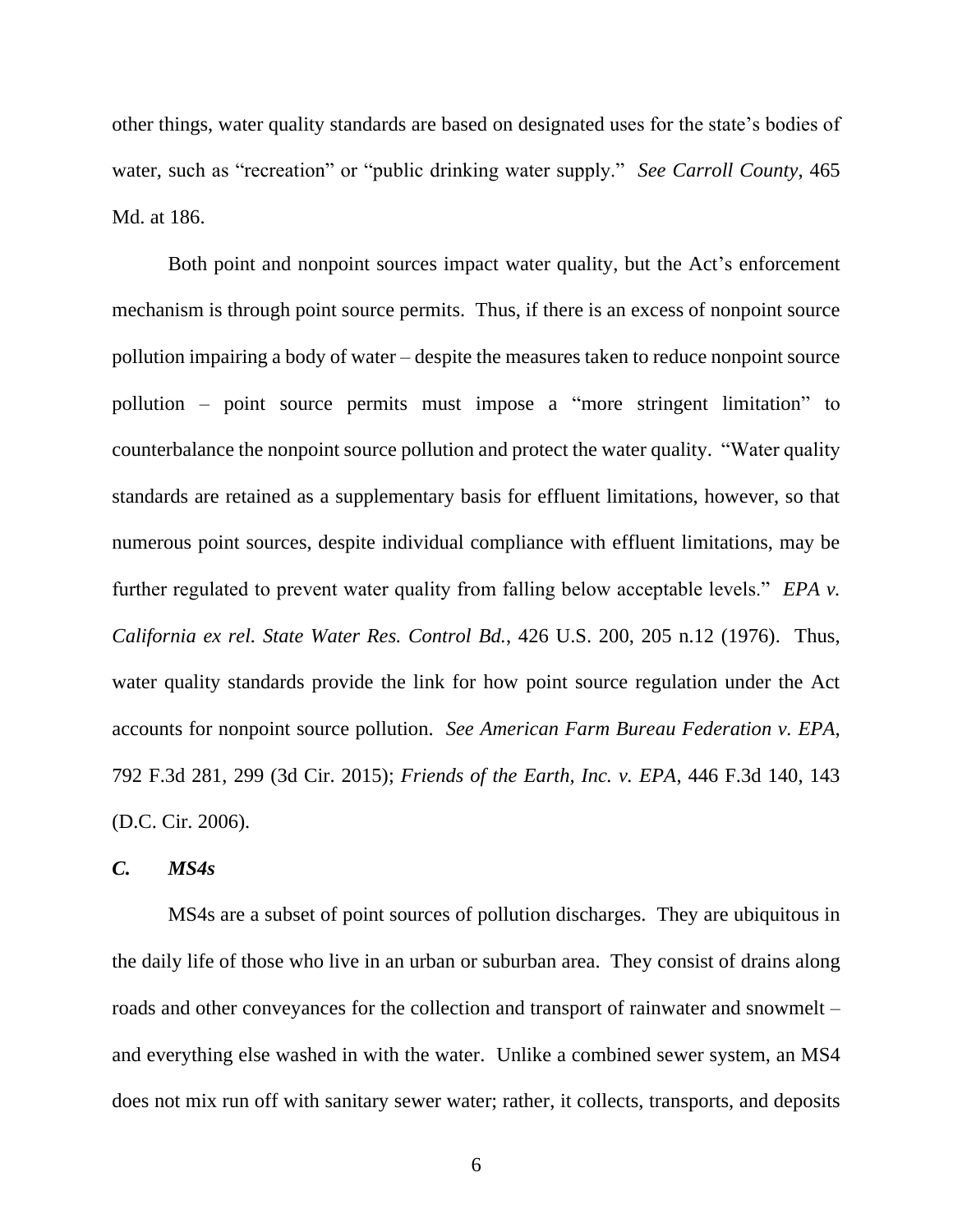untreated stormwater into local waterways. In 1987, Congress amended the Clean Water Act to include specific permitting standards for MS4s, which have been elaborated in the EPA's regulations.<sup>8</sup> *See* 33 U.S.C. §1342(p); 40 CFR §§122.30-.37.

The fundamental issues in this case are whether the Department, as the NPDES permitting authority for Maryland, may mitigate nonpoint source pollution to protect water quality standards when issuing permits for point sources, such as MS4s, and, if so, whether the scope of such regulation may extend in certain ways beyond the MS4's system. The Court has already answered these questions in the affirmative – once with large MS4s and once with medium MS4s. The same answers pertain to small MS4s.

### **II**

## **Permitting of MS4s – Standards and Process**

## *A. New Statutory Standard with a Phased Approach*

The Clean Water Act provides for a phased, flexible approach to the permitting of

MS4s. In particular, the Act states:

Permits for discharges from municipal storm sewers—

(i) may be issued on a system- or jurisdiction-wide basis;

(ii) shall include a requirement to effectively prohibit non-stormwater discharges into the storm sewers; and

<sup>8</sup> After the initial passage of the Clean Water Act, the EPA attempted to exempt MS4s from the permitting requirement for point sources. A federal court of appeals held that the EPA lacked authority to grant such an exemption. *Natural Resources Defense Council, Inc. v. Costle*, 568 F.2d 1369 (D.C. Cir. 1977). In 1987, Congress amended the Act to phase in the permitting of MS4s and to provide specific permitting standards for that purpose. Water Quality Act of 1987, Pub. L. No. 100-4, 101 Stat. 7, 69 (1987); *see also Anacostia Riverkeeper*, 447 Md. at 96-100 & nn.3, 6; *Carroll County*, 465 Md. at 243-46.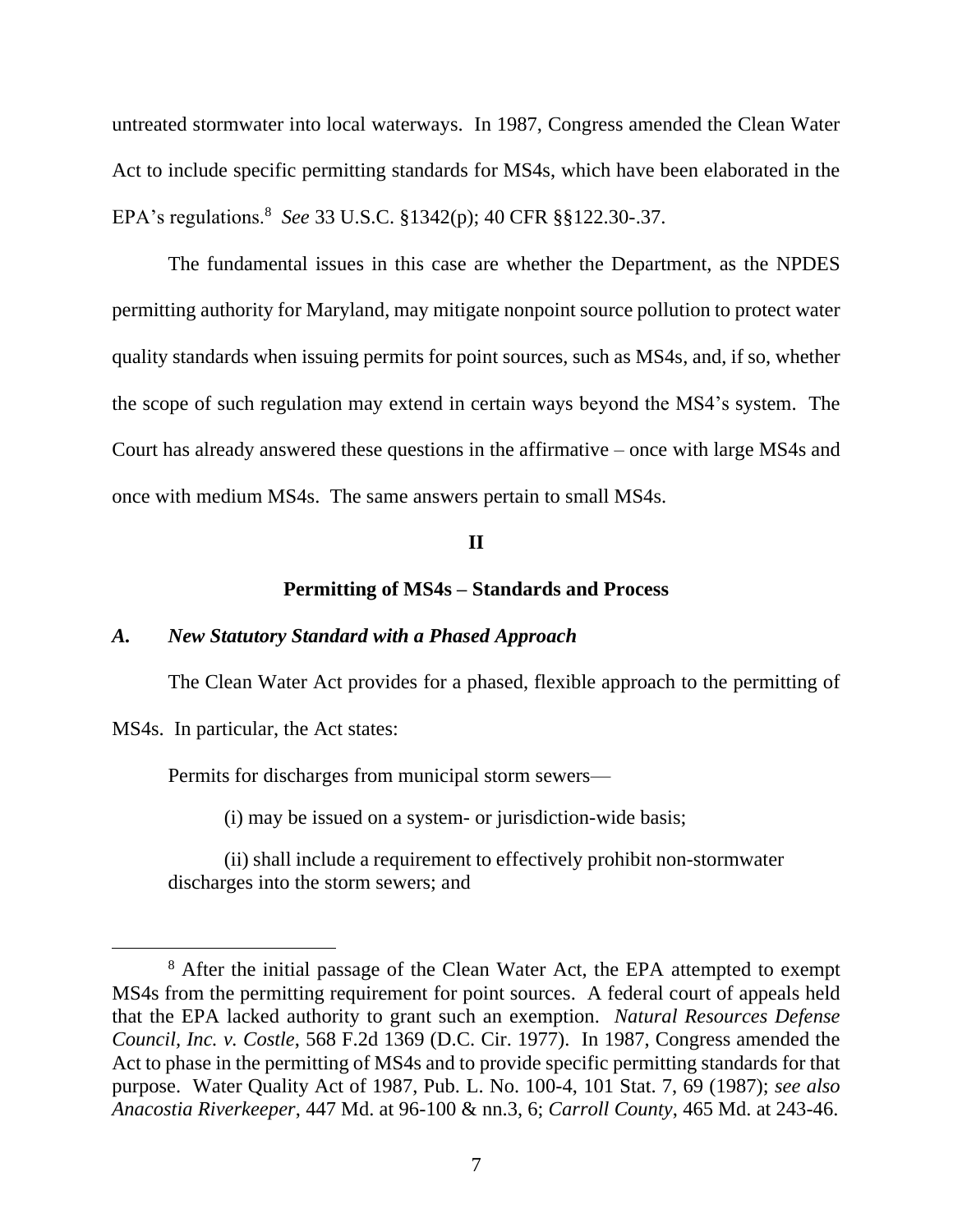(iii) shall require controls to reduce the discharge of pollutants to the maximum extent practicable, including management practices, control techniques and system, design and engineering methods, and such other provisions as the Administrator or the State determines appropriate for the control of such pollutants.

# 33 U.S.C. §1342(p)(3)(B).

The phased approach to MS4 permitting was adopted to allow additional time for the development of those permits. The time was needed because the standard end-of-thepipe treatment technology used for typical NPDES point sources would not be effective and permitting authorities would have to develop new types of permits that would be more comprehensive than the typical NPDES permit. A key legislative advocate of the 1987 MS4 amendments stated during the floor debate that the MS4 permits would "go far beyond the normal permits" and be "in effect ... programs for stormwater management..." Remarks of Senator Robert R. Stafford (R. Vt.), Chairman of the Senate Committee on Environment and Public Works, presenting the Conference Report on Water Quality Act of 1986, 132 Cong. Rec. at 32381 (October 16, 1986).<sup>9</sup>

The EPA has implemented the MS4 permitting program in two phases. Phase I involved permitting those systems with the greatest potential to pollute waterways, generally as defined by population – denominated "large" or "medium" MS4s – or as specially designated by the permitting authority. *Carroll County*, 465 Md. 243-45. In Maryland, the Department began issuing those permits during the 1990s. Some challenged

<sup>9</sup> Although the Water Quality Act of 1986 was passed by Congress, it was pocketvetoed by President Reagan. In early 1987, Congress again passed the bill as the Water Quality Act of 1987 and, when the President vetoed the bill, overrode the veto. The bill was enacted as Public Law 100-4.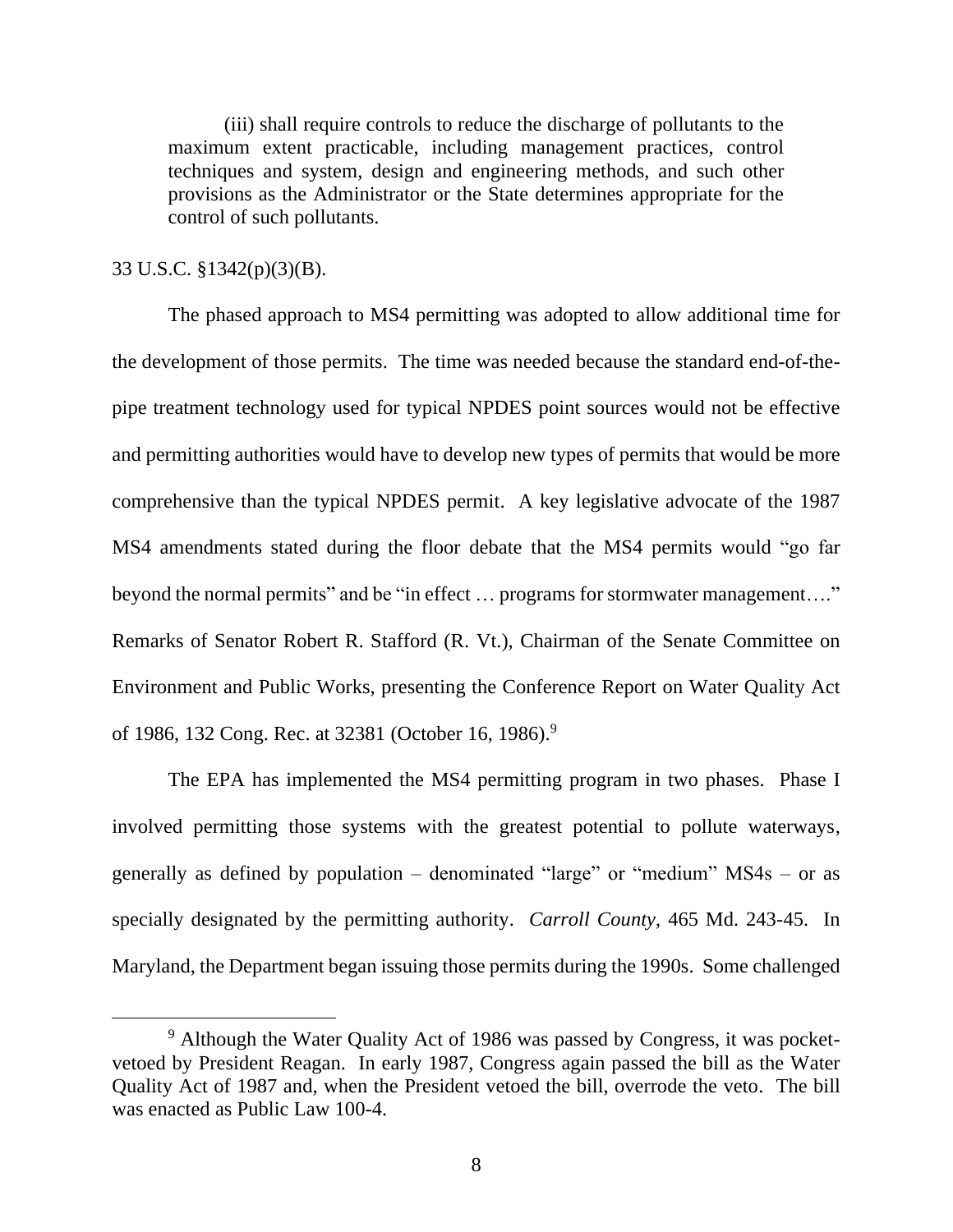the permits as too stringent (*Carroll County*); others challenged the permits as not stringent enough (*Anacostia Riverkeeper*). In both instances, this Court held that the permits were lawful under the EPA's regulations and the Clean Water Act. *See* Part III of this opinion.

Phase II included "small" MS4s – generally MS4s serving an area that has a population of less than 100,000 and either includes an urbanized area or is specially designated by the permitting authority. *See* 40 CFR §122.32(a). The EPA adopted regulations for the permitting of Phase II MS4s in 1999 and updated those regulations in 2016. *See* Regulations for Revision of the Water Pollution Control Program Addressing Storm Water Discharges, 64 Fed. Reg. 68,722 (Dec. 8, 1999) ("EPA 1999 Small MS4 Permit Regulations"); National Pollutant Discharge Elimination System (NPDES) Municipal Separate Storm Sewer System General Permit Remand Rule, 81 Fed. Reg. 89,320 (Dec. 9, 2016) ("EPA 2016 Small MS4 Permit Regulations"); <sup>10</sup> *see also Carroll County*, 465 Md. at 245. In Maryland, the Department first issued a general permit for small MS4s in 2003.<sup>11</sup> This case concerns the second generation of that general permit.

<sup>&</sup>lt;sup>10</sup> The initial Phase II regulations were challenged in federal court. While the court largely rejected those challenges, it remanded those regulations back to the EPA because they lacked procedures for review by the permitting authority, public notice, and the opportunity to request a hearing. *Env't Def. Ctr. v. EPA*, 344 F.3d 832, 840, 843 (9th Cir. 2003); *see also* EPA 2016 Small MS4 Permit Regulations, 81 Fed. Reg. at 89,323.

<sup>11</sup> *See* Maryland Department of the Environment, *Maryland's NPDES Municipal Separate Storm Sewer System (MS4) Phase II General Permits*, [https://mde.maryland.gov/programs/water/stormwatermanagementprogram/pages/npdes\\_](https://mde.maryland.gov/programs/water/stormwatermanagementprogram/pages/npdes_ms4_new.aspx) [ms4\\_new.aspx](https://mde.maryland.gov/programs/water/stormwatermanagementprogram/pages/npdes_ms4_new.aspx) [https://perma.cc/B9CC-5AMF].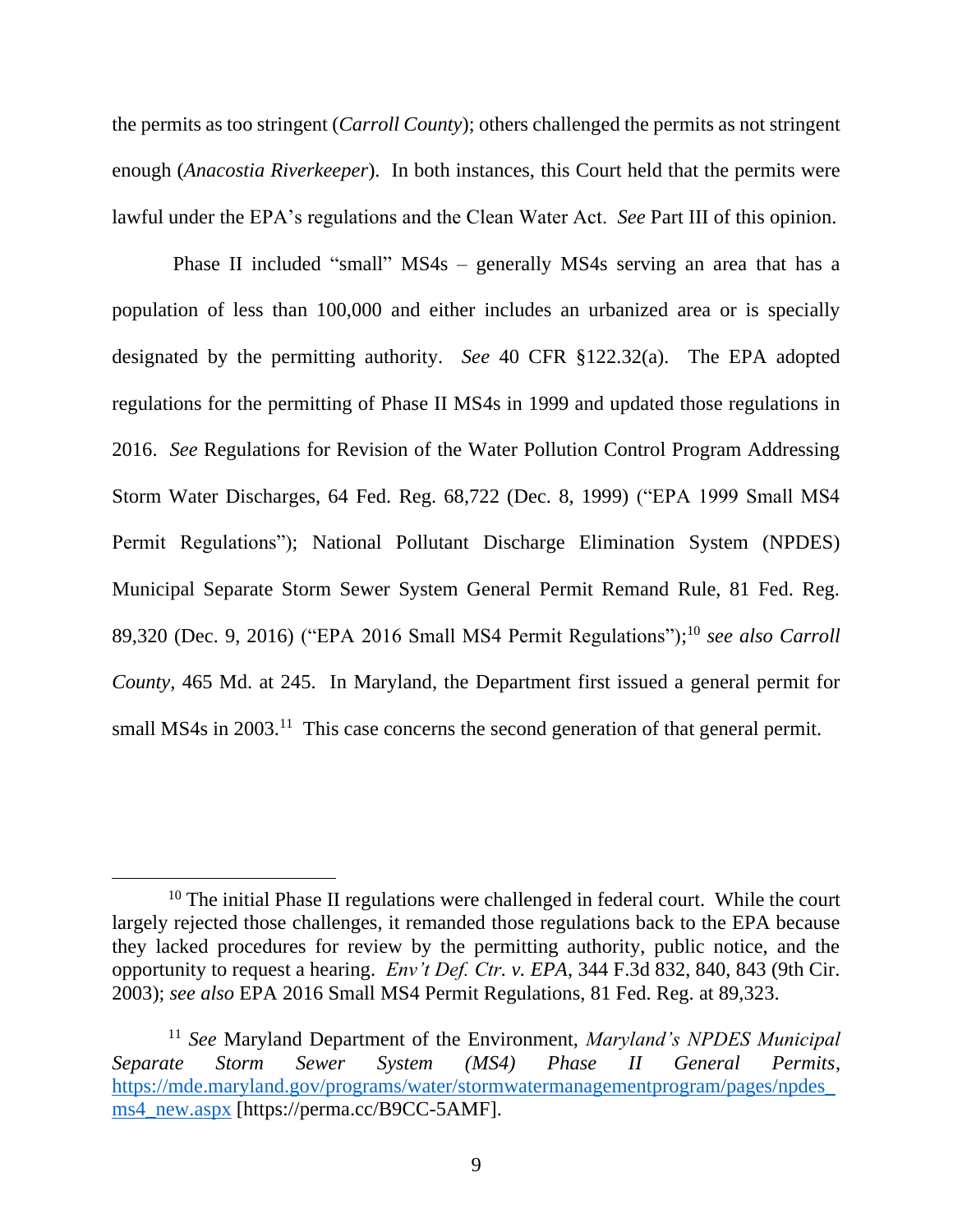# *B. EPA Standards for Small MS4 Permits*

## 1. Terms and Conditions

The EPA regulations for small MS4 permits set forth standard permit conditions, a few of which are particularly pertinent to this case. First, any small MS4 permit "must include permit terms and conditions to reduce the discharge of pollutants from the MS4 to the maximum extent practicable (MEP), to protect water quality, and to satisfy the appropriate water quality requirements of the Clean Water Act." 40 CFR  $\S 122.34(a).$ <sup>12</sup> Permit terms "may include narrative, numeric, or other types of requirements." *Id.*

Second, a small MS4 permit must include six specific minimum control measures: (1) Public education and outreach on storm water impacts; (2) Public involvement/participation; (3) Illicit discharge detection and elimination; (4) Construction site storm water runoff control; (5) Post-construction storm water management in new

<sup>&</sup>lt;sup>12</sup> This opinion, like the EPA's MS4 regulations, uses the acronym "MEP" as a shorthand for the phrase "maximum extent practicable." It is but one of the many terms of art in environmental law that are perhaps better known by their acronyms than their formal names. The Clean Water Act and its regulations have spawned a plethora of such terms and acronyms – for example, the BMP ("best management practices") that may be deployed to achieve the MEP standard or beyond. In addition, under the Act, pollutant discharges are to be initially controlled with BPT ("best practicable control technology"), followed by later imposition of the more stringent BATEA ("best available technology economically achievable"), whereas non-toxic pollutants are subject to the ostensibly less stringent standard of BCT ("best conventional-pollutant control technology"). *See* 33 U.S.C. §§1311(b)(1)(A), 1311(b)(2)(A), 1311(b)(2)(E). The Act assigns new sources their own standard – BADT ("best available demonstrated control technology"). 33 U.S.C.  $§1316(a)(1)$ . While these acronyms have their uses, they can sometimes make analysis challenging. *See Entergy Corp. v. Riverkeeper, Inc.*, 556 U.S. 208, 220-21 (2009) (attempting to analyze an issue by setting a hierarchy of standards under the  $Act - each$ standard known by an acronym and each beginning with the word "best").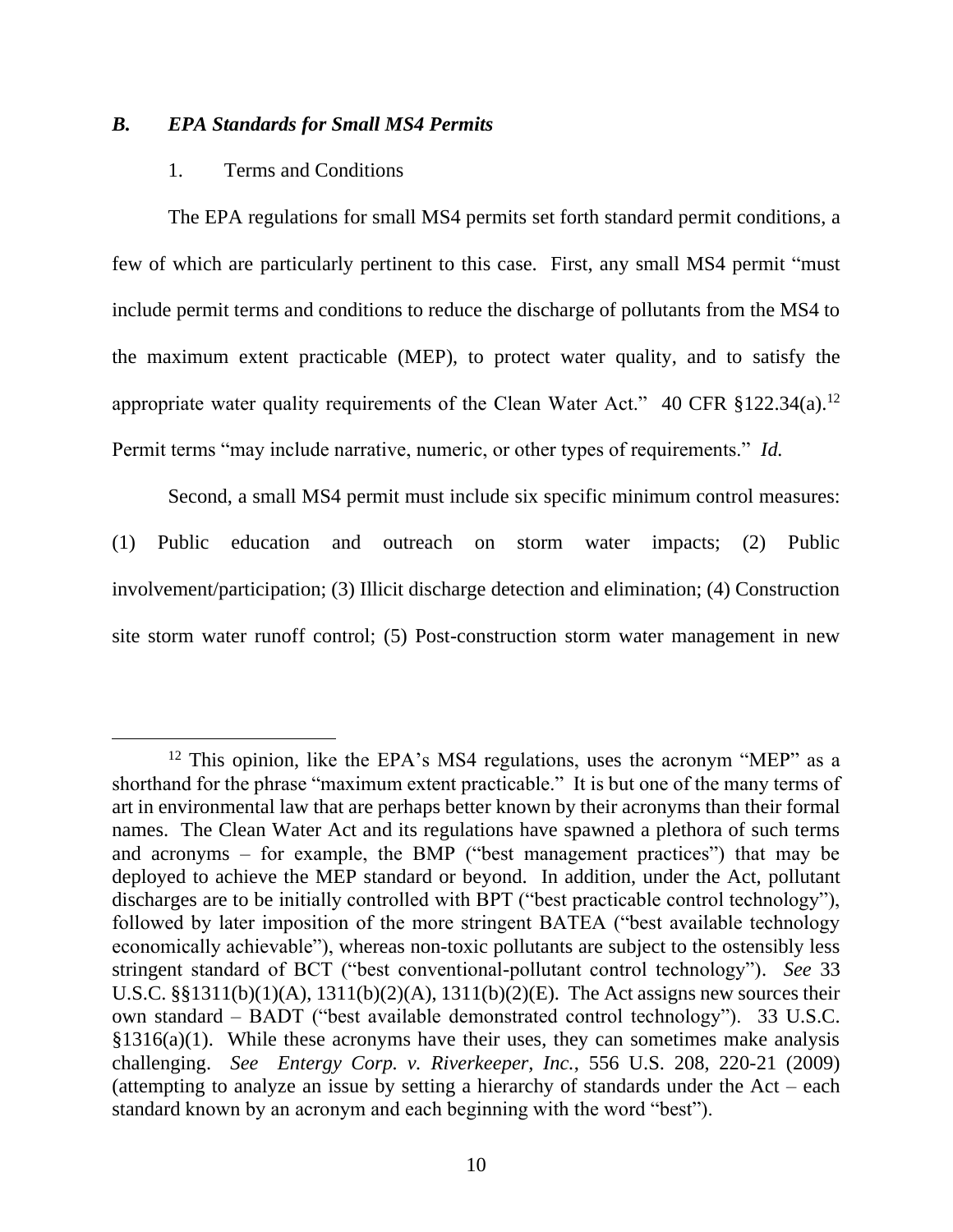development and redevelopment; and (6) Pollution prevention/good housekeeping for municipal operations. 40 CFR §122.34(b).

Finally, as appropriate, the permit is to include "[m]ore stringent terms and conditions, including permit requirements that modify, or are in addition to, the minimum control measures based on an approved total maximum daily load (TMDL) or equivalent analysis, or where the [permitting authority] determines such terms and conditions are needed to protect water quality." 40 CFR §122.34(c). In the context of this regulation, the acronym "TMDL," which stands for "total maximum daily load," refers to the level of a pollutant that a water body can tolerate without violating applicable water quality standards. 33 U.S.C. §1313(d)(1)(C); 40 CFR §§130.2(i), 130.7(c)(1); *see generally Carroll County*, 465 Md. at 190-93. State permitting agencies across the United States have developed a wide variety of such conditions in MS4 permits to protect water quality.<sup>13</sup>

# 2. Impervious Surfaces, Urbanization, and Small MS4s

Impervious surfaces that do not absorb rainwater have long been recognized as a key cause of water pollution and the resulting impairment of water quality, particularly in

<sup>&</sup>lt;sup>13</sup> For example, MS4 permits in other states have conditions such as installing animal waste collection stations at municipal parks (Washington), retrofitting at least 18 million square feet (0.65 square miles) of impervious surface during the permit term (Washington, D.C.), removal of more than 100,000 pounds of trash annually from waterbodies (Washington, D.C.), distributing and planting 4,000 trees to improve pollutant uptake (Arlington Co., VA), investigating and creating an inventory of pollutant sources (Pennsylvania), routinely cleaning sewers (Denver, CO), pre-wetting of road ice (New Hampshire), and installation of new dog waste clean-up signs and bag dispensers (San Francisco, CA). EPA, *Compendium of MS4 Permitting Approaches, Part 3: Water Quality-Based Requirements* (Apr. 2017), [https://www.epa.gov/sites/default/files/2017-](https://www.epa.gov/sites/default/files/2017-06/documents/part3-sw_compendium_wqbels_508.pdf) [06/documents/part3-sw\\_compendium\\_wqbels\\_508.pdf](https://www.epa.gov/sites/default/files/2017-06/documents/part3-sw_compendium_wqbels_508.pdf) [https://perma.cc/C6TS-Z7Z7].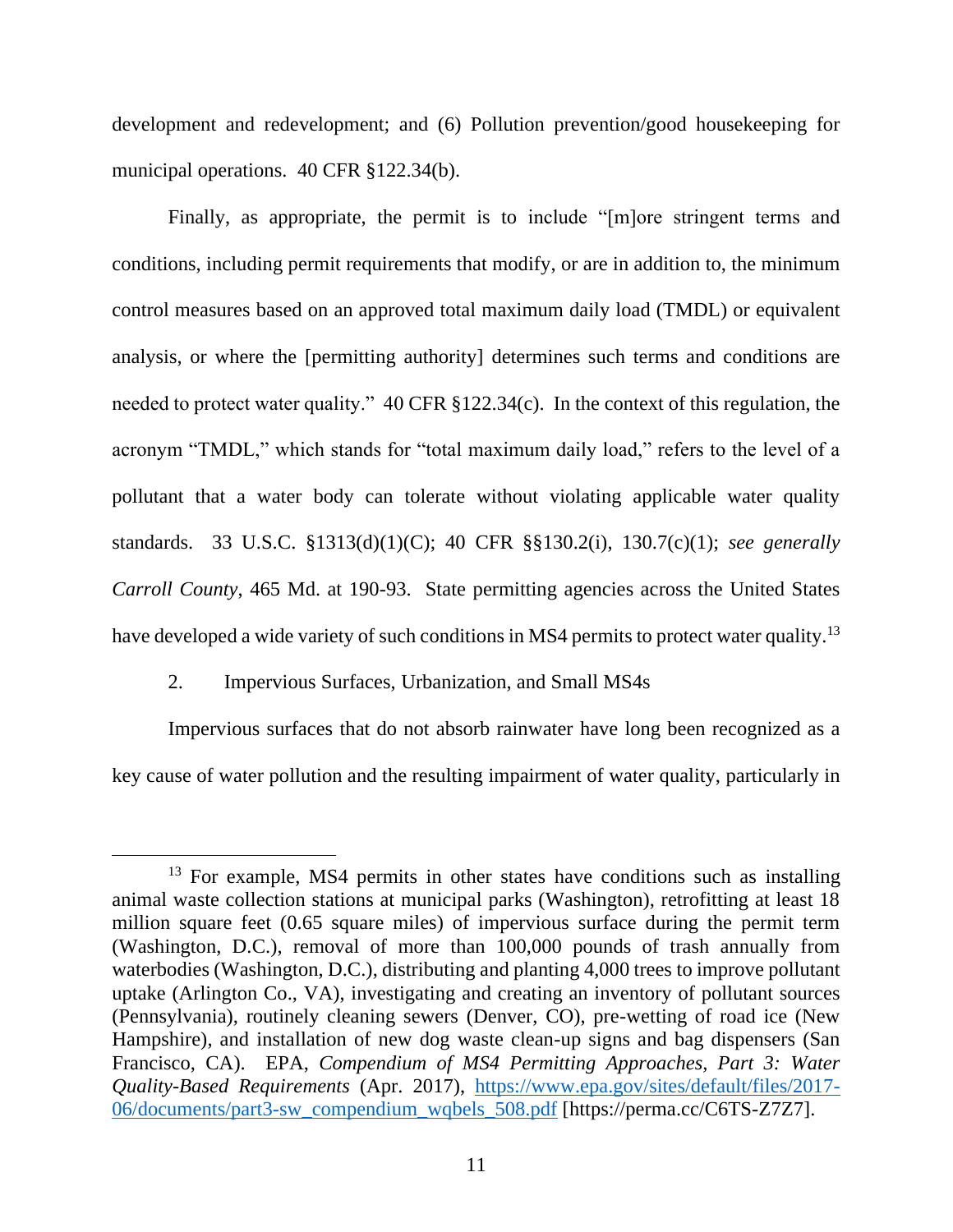urban areas. EPA 1999 Small MS4 Permit Regulations, 64 Fed. Reg. at 68,725. Typically, stormwater drains into the natural vegetation and soil, which act as a natural filter for many pollutants. *Id.* With increased development and the proliferation of impervious surfaces – roofs, driveways, roads, and parking lots – the ground no longer absorbs and filters the stormwater as effectively. *Id.* Instead, stormwater washes over those surfaces, picking up pollutants along the way while gaining speed and volume. *Id.* What results is a stormwater flow with greater volume, pollutants, and temperatures that directly impairs nearby receiving waters. *Id.*

When the EPA initially adopted the small MS4 regulations, it noted that this phenomenon is especially true for the Chesapeake Bay region. EPA 1999 Small MS4 Permit Regulations, 64 Fed. Reg. at 68,725. It pointed to a modeling system developed for the Chesapeake Bay that demonstrated that contamination of the Bay and its tributaries from runoff is comparable to, if not greater than, contamination from industrial and sewage sources. *Id.* (citing R. Cohn-Lee & D. Cameron, *Urban Stormwater Runoff Contamination of the Chesapeake Bay: Sources and Mitigation*, 14 The Environmental Professional 10- 27 (1992)). The EPA specifically targeted small MS4s located in urbanized areas for regulation because "studies and data show[ed] a high correlation between degree of development/urbanization and adverse impacts on receiving waters due to storm water." *Id.* at 68,751.

3. Choice of General Permit or Individual Permit

The regulations for permitting small MS4s provide some administrative flexibility for small MS4 permittees. In contrast to federal regulations governing large and medium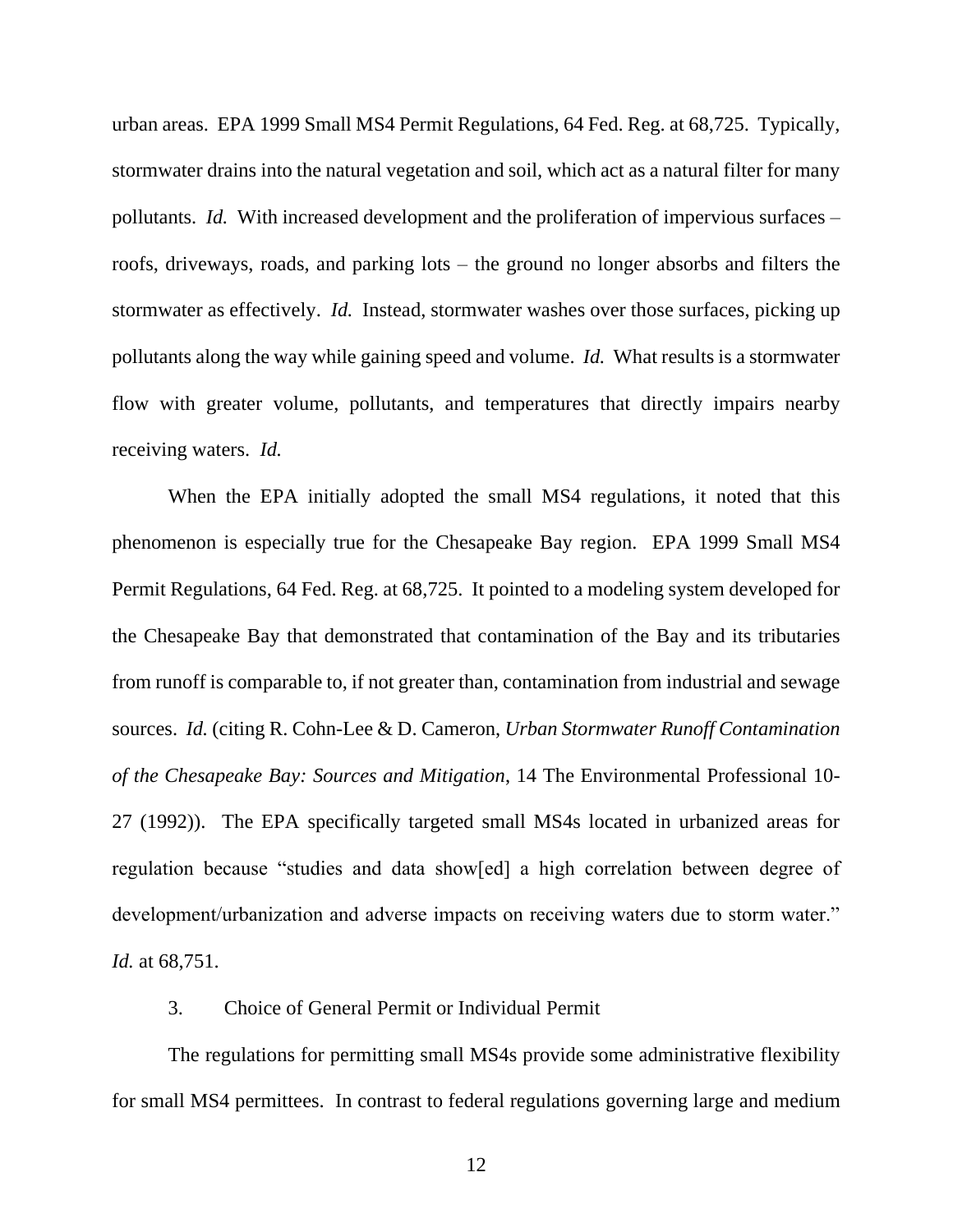MS4s, the regulations for small MS4s strongly encourage the use of general permits applicable to multiple MS4s to reduce administrative costs and burden. *See* 40 CFR §§122.28(d); *see also* EPA 1999 Small MS4 Permit Regulations, 64 Fed. Reg. at 68,737. The owner or operator of a small MS4 may either accept the terms of a general permit or opt for an individual permit for its system. *See* 40 CFR §122.33(b). Moreover, the owner or operator of a small MS4 located within the same urbanized area jurisdiction as a medium or large MS4 may seek to be listed as a limited co-permittee with the larger MS4 permittee. 40 CFR §122.26.

#### *C. MS4 Permitting Process in Maryland*

In Maryland, discharge permits are issued under both the Clean Water Act and a parallel State program. *Carroll County*, 465 Md. at 185. The process by which the Department issues such permits is set forth in EN §1-601 *et seq*. The Department is to publish notice of applications for permits. EN §1-602, 1-603. The Department publishes notice of a "tentative determination," which includes a draft permit available for public inspection and copying, and certain other documents. EN §§1-604, 1-606(d). The notice is followed by a period during which the Department may receive written comments on the draft permit and hold a public hearing. EN  $\S1-604(a)(3)-(4)$ . In certain circumstances, such as when it receives comments adverse to the tentative determination, the Department is to proceed to issue a final determination. EN §1-604(b). If no adverse comments are received and no other circumstances require preparation of a final determination, the tentative determination becomes the Department's final decision on the permit. EN §1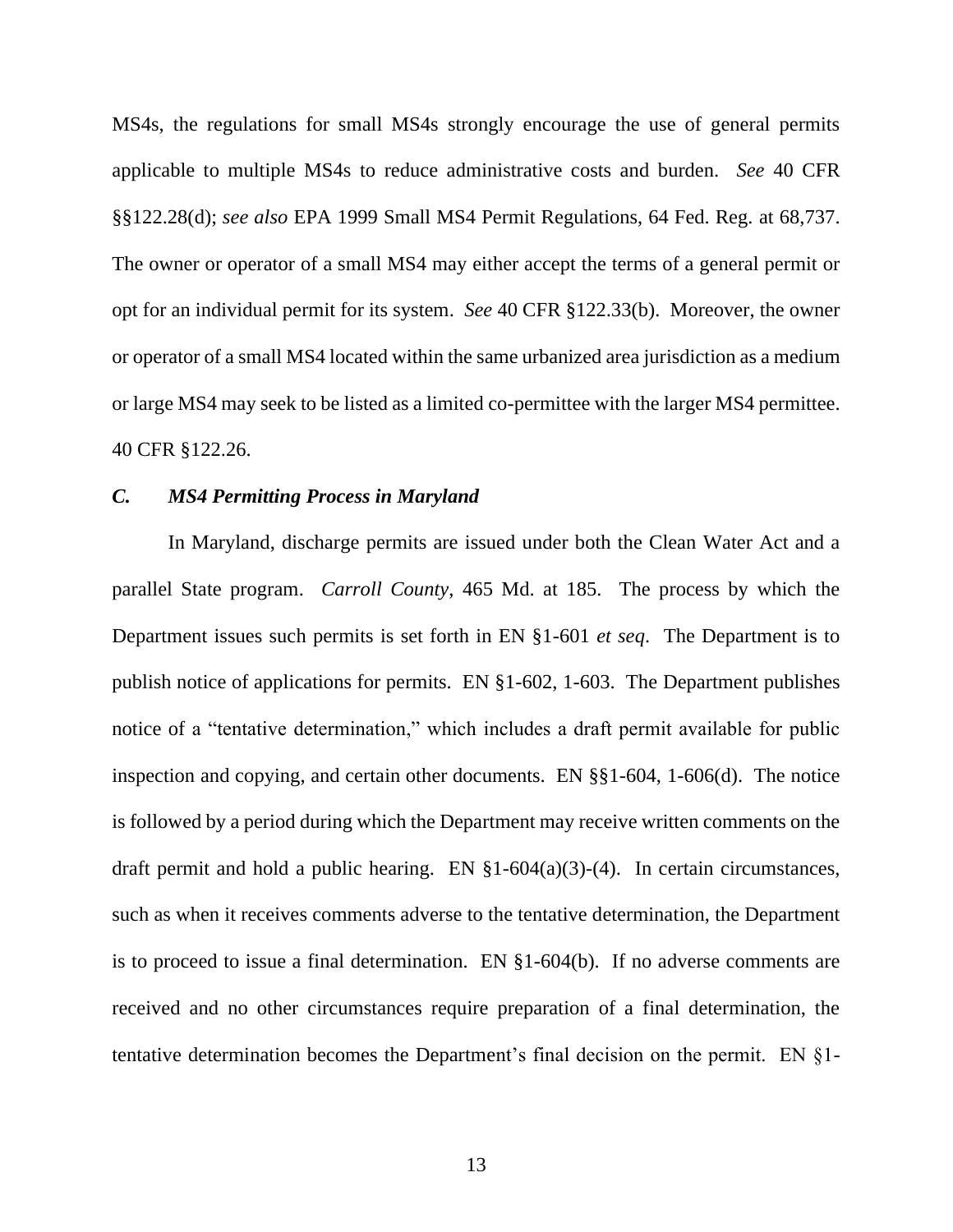604(b)(3). This permit process is not considered to be a contested case proceeding for purposes of the Maryland Administrative Procedure Act. EN §§1-101(b), 1-601(b).

A final determination of the Department is subject to judicial review by a party that meets threshold standing requirements and that participated in the public comment process. EN §1-601(c). Judicial review is based on the administrative record before the Department. EN §§1-601(d), 1-606(c). That record consists of, among other things, the draft permit, the Department's written basis for its final determination, documents supporting the stated basis, comments on the draft permit, responses to any such comments, and tapes and transcripts of public hearings. EN §1-606(c). Judicial review is limited to issues raised during the public comment process, unless the objections were not reasonably ascertainable during that process or arose afterward. EN §1-601(d).

Judicial review begins in the relevant circuit court<sup>14</sup> pursuant to the procedures set forth in EN §1-601 *et seq*. and Maryland Rule 7-201 *et seq*. (rules governing actions for judicial review when a statute authorizes such review). There is a right to appeal the decision of the circuit court to the Court of Special Appeals. EN §1-601(e)(2).

# **III**

#### **Prior Maryland Decisions Concerning MS4 Permits**

As noted earlier, this Court has previously reviewed challenges to MS4 permits issued by the Department in two cases. One case involved permits issued to five jurisdictions that operated systems designated as "large" MS4s; the other case concerned

<sup>&</sup>lt;sup>14</sup> Venue is appropriate in a circuit court for a county in which the activity governed by the permit will occur. EN  $\S1-601(e)(1)$ .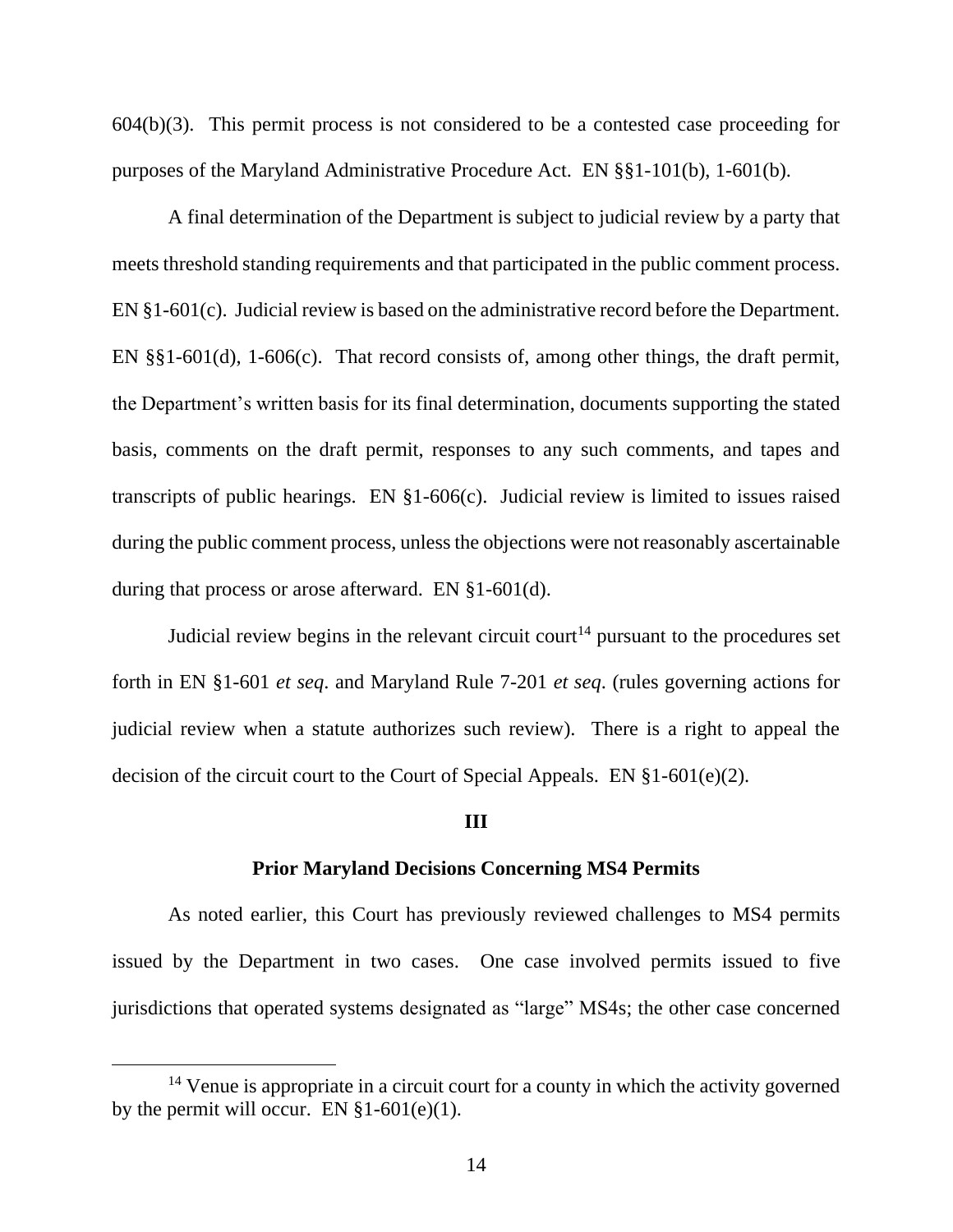permits issued to two counties that operated systems designated as "medium" MS4s. Each of the permits involved similar terms and conditions. In the first case, environmental advocates challenged permit terms as not stringent enough to satisfy the Clean Water Act; in the second case, the counties challenged their respective permits as too stringent and exceeding the Department's authority under the Act. In both cases, this Court affirmed the Department's authority and obligation to regulate MS4 discharges through the permits in question.

# *A. The* **Anacostia Riverkeeper** *Case*

*Anacostia Riverkeeper* involved large MS4 permits that the Department had issued to five counties at various times between 2010 and late 2014. 447 Md. at 113. Each permit required the permittee to complete restoration efforts with respect to 20 percent of its jurisdiction's total impervious surface not already restored to the MEP standard. *Id.* at 123. In 2014, the Anacostia Riverkeeper and other environmental groups challenged the permits as *not stringent enough*. They argued, among other things, that the requirement that the permittees restore 20 percent of impervious surface in its jurisdiction was "too opaque" because the permit left permissible mitigation practices undefined and thus allowed the permittees to choose their own stormwater management practices. *Id.* The environmental groups argued that the Department could not be certain that such a nebulous requirement would in fact reduce pollution, let alone reduce it to at least the MEP standard, as required by the Clean Water Act. *Id.* The Court of Special Appeals agreed with the challengers. It concluded that the permits set "aspirational goals rather than particularized objectives" and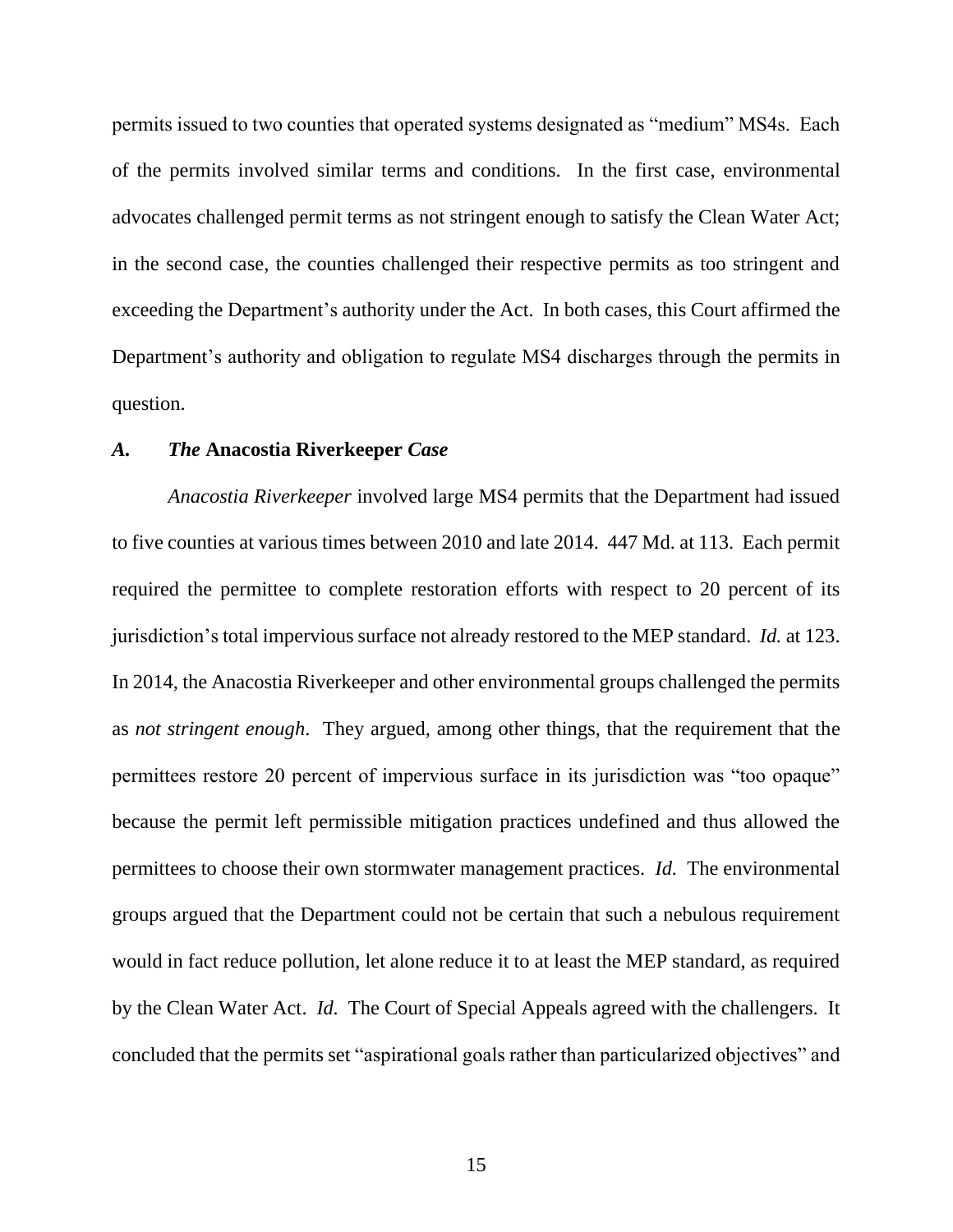held that they failed to satisfy federal and State MS4 permit standards. *Md. Dept. of the Env't v. Anacostia Riverkeeper*, 222 Md. App. 153, 176 (2015).

This Court disagreed. The Court described the role of TMDLs in setting water quality standards for discharge permits. *Anacostia Riverkeeper*, 447 Md. at 100-04. The Court emphasized that, unlike a typical NPDES permit, a permit for an MS4 need not require the numerical specificity that might be found in a typical NPDES permit. 447 Md. at 126. Rather, the Clean Water Act affords the Department significant flexibility in establishing controls for MS4 permits – which is necessary, given the challenges in regulating what goes in and comes out of a storm sewer system. *Id.* at 127. Thus, the Court held that the 20 percent impervious surface restoration requirement satisfied both the State stormwater permitting standards and the MEP standard in the Clean Water Act. *Id.* at 126, 128-29.

# *B. The* **Carroll County** *Case*

Three years later, conditions in Maryland MS4 permits were challenged from the opposite perspective. In that case, two counties that operated medium MS4s argued, among other things, that conditions similar to those at issue in *Anacostia Riverkeeper* required *too much* of the counties and exceeded the requirements of the Clean Water Act. *Carroll County*, 465 Md. at 199-200. A few key holdings from that case are particularly pertinent to this appeal.

1. Going Beyond the MEP Standard to Protect Water Quality

As in *Anacostia Riverkeeper*, a key aspect of the permits at issue in *Carroll County*  was a 20 percent restoration requirement for untreated impervious surfaces. 465 Md. at

16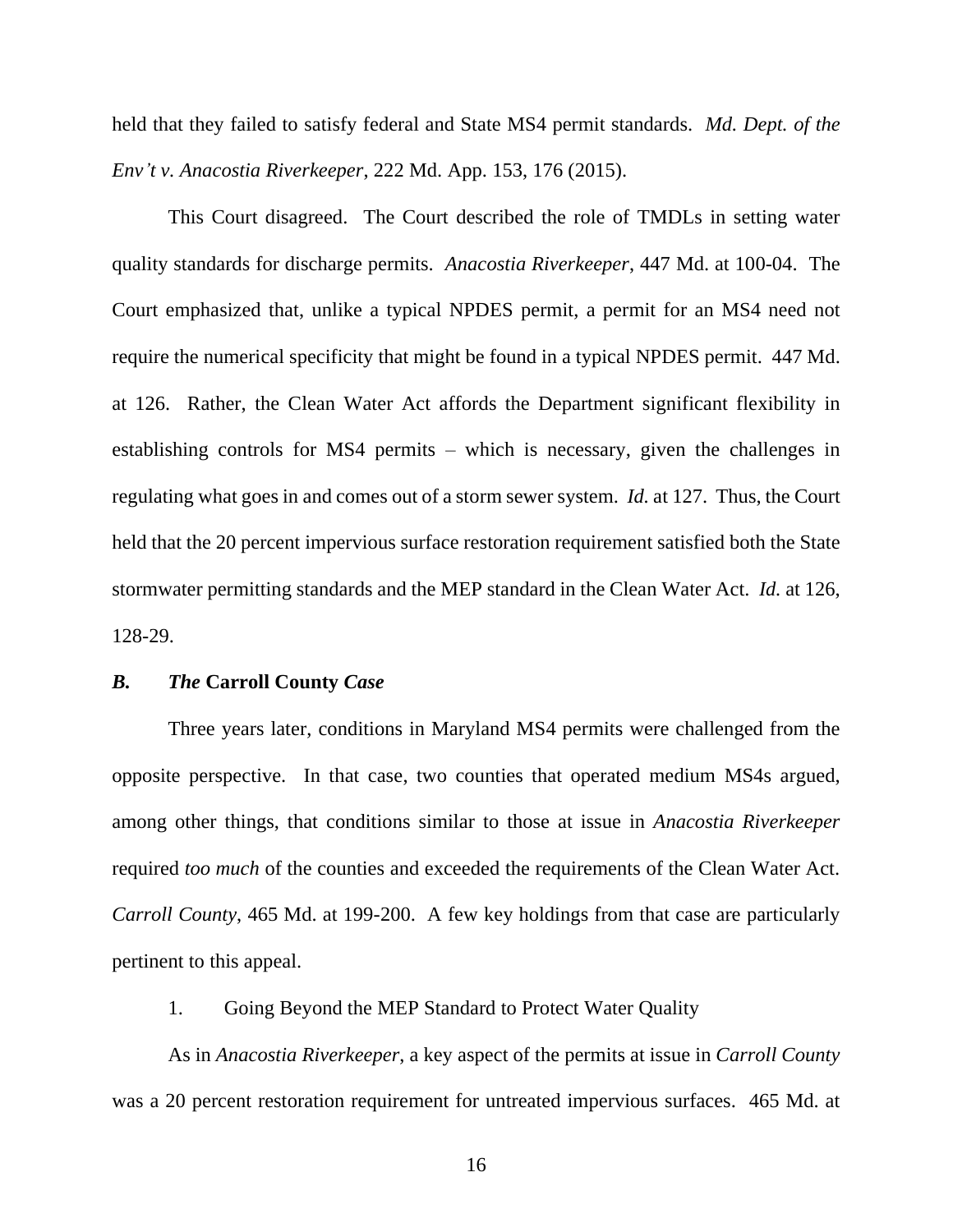199. The purpose of that permit condition was to reduce stormwater pollution discharged into the Chesapeake Bay to protect water quality, regardless of whether that pollution travelled directly into the Bay or first detoured through the county's sewer systems.

One of the counties argued that the impervious surface restoration requirement exceeded the statutory MEP standard of the Clean Water Act and was therefore unlawful. The county and the Department appeared to agree that this permit condition went beyond the MEP standard. *Id.* at 213. Thus, one of the issues in *Carroll County* was whether the terms of an MS4 permit could go beyond the MEP standard in order to satisfy water quality standards.

In its opinion in that case, this Court noted that, in a typical NPDES permit, there would be no question that the Department is to consider water quality standards in designing a permit  $-$  in fact, such consideration is required by the Act. Typical point source permits must impose technology-based limitations on discharges as well as "any more stringent limitation … necessary to meet water quality standards." *Carroll County*, 465 Md. at 187 (quoting 33 U.S.C. §1311(b)(1)(C)). Thus, "regardless of whether a waterway is over-polluted due to point sources, nonpoint sources, or some mixture of both, the Act authorizes the imposition of water quality based controls on point sources, in addition to the most stringent technology based controls." *Id.*; *see also EPA v. California ex rel. State Water Res. Control Bd.*, 426 U.S. 200, 205 n.12 (1976).

The Court also observed that an MS4 permit is not a typical NPDES permit; MS4s differ from "end-of-pipe" point sources and have a different permit standard. *Carroll County*, 465 Md. at 188-89. Although MS4s are classified as point sources and the EPA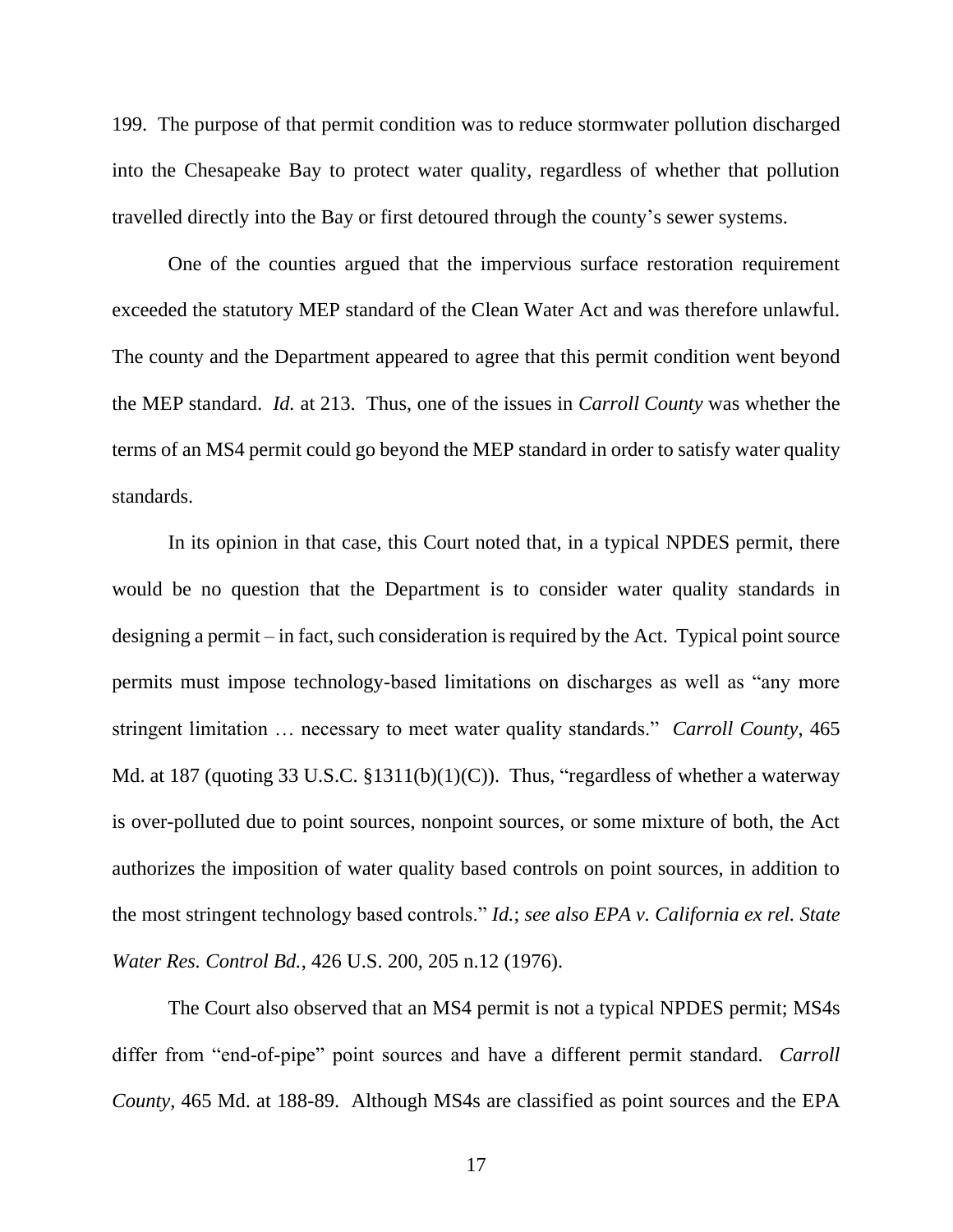chose to regulate MS4s within the framework of the NPDES program, NPDES permits for MS4s are more flexible and implement pollution mitigation programs that serve as surrogates for typical NPDES requirements. *Id.* at 234-37. Thus, the question in *Carroll County* was whether this more flexible approach for MS4 permits likewise allowed consideration of water quality standards to set conditions that went beyond the MEP standard.

To answer that question, the Court looked to the text of the statute, the EPA's regulations, and prior case law considering the issue. The Court concluded that a permit could include conditions beyond the MEP standard to satisfy the water quality standards established for the Chesapeake Bay and its tributaries.

The Court first turned to the text of the statute. Under the Clean Water Act, MS4 permits "shall require controls to reduce the discharge of pollutants to the maximum extent practicable, including management practices, control techniques and system, design and engineering methods, *and such other provisions as the [EPA] Administrator or the State determines appropriate* for the control of such pollutants." *Carroll County*, 465 Md. at 215, *quoting* 33 U.S.C. §1342(p)(3) (emphasis added). The county argued that "such other provisions" were limited to what was necessary to satisfy the MEP standard, and therefore the MEP standard set a ceiling on MS4 regulation. *Id.* at 216. This Court rejected that argument, holding that the phrase "such other provisions" authorized the Department to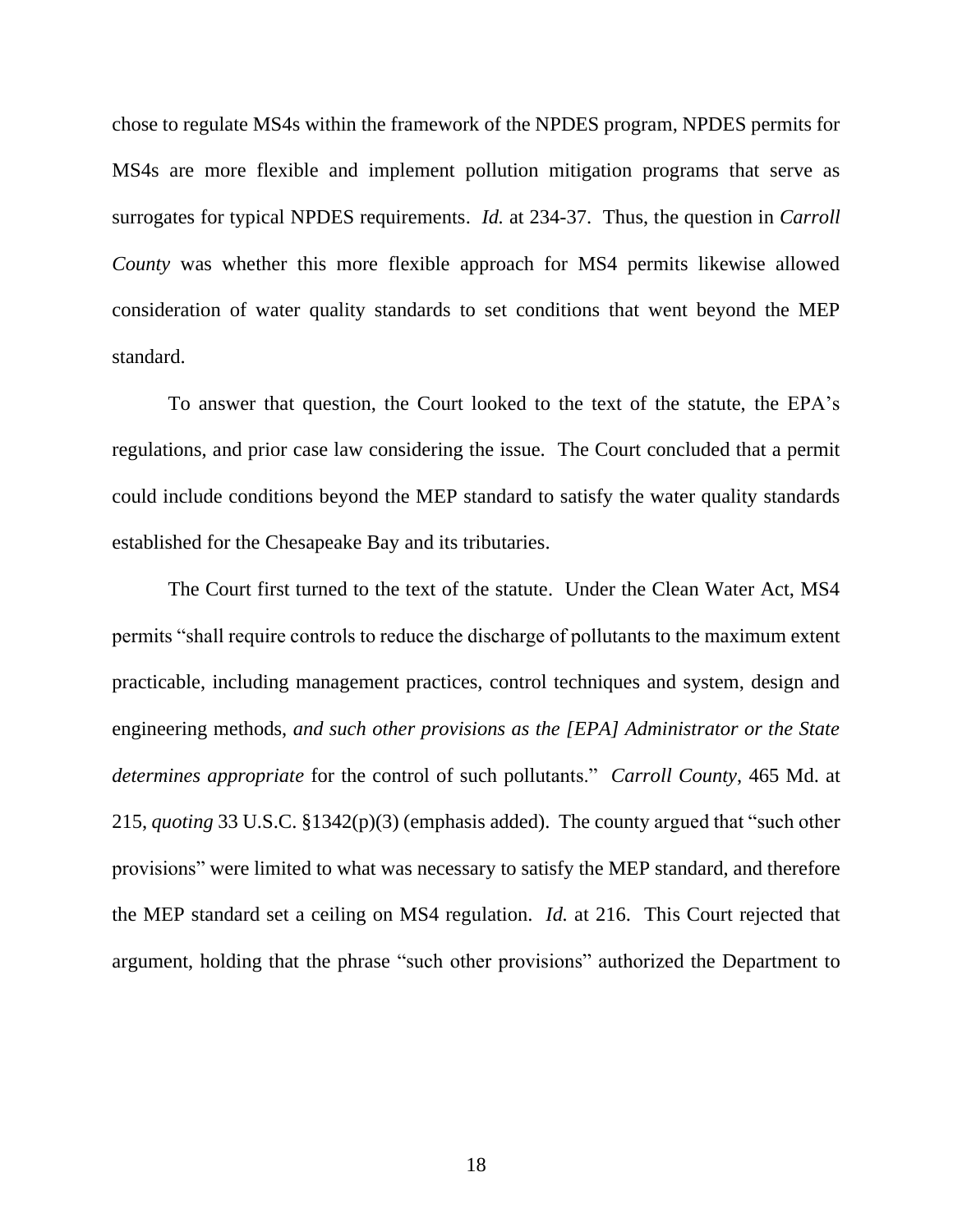include permit conditions in addition to the MEP baseline in order to satisfy water quality standards. *Id.* at 217.<sup>15</sup>

Observing that the EPA was entitled to deference concerning its interpretation of the Clean Water Act in its regulations, the Court then considered the EPA's MS4 regulations. The EPA's position for many years was that MS4 permits (like typical NPDES permits) must achieve compliance with water quality standards. 465 Md. at 219 & n.47. At first, the EPA based this conclusion on the requirement that typical NPDES permits must include "any more stringent limitation … necessary to meet water quality standards." *Defenders of Wildlife v. Browner*, 191 F.3d 1159, 1164 (9th Cir.), *opinion amended on denial of reh'g*, 197 F.3d 1035 (9th Cir. 1999); 33 U.S.C. §1311(b)(1)(C). The Court noted that the EPA's initial position was partially rejected by a federal appellate court, which held that the Clean Water Act did not compel, but rather conferred discretion on, MS4 permitting agencies to include permit conditions based on water quality standards that exceed the MEP standard. 465 Md. at 219-20 (citing *Defenders of Wildlife v. Browner*, 191 F.3d at 1164). In response to that decision, the EPA had modified its interpretation of the statute in accordance with that decision, and provided that permitting agencies had discretion to include effluent limitations beyond the MEP standard in MS4 permits to satisfy water quality standards. *Id.* at 220-21.

<sup>&</sup>lt;sup>15</sup> The Court also examined the legislative history of the Water Quality Act of 1987, which had amended the Clean Water Act to include the phased MS4 permit program. *Id.* at 218. Upon review of federal legislators' generalized, aspirational statements, the Court concluded that the legislative history was "not especially illuminating" on this particular issue. *Id.*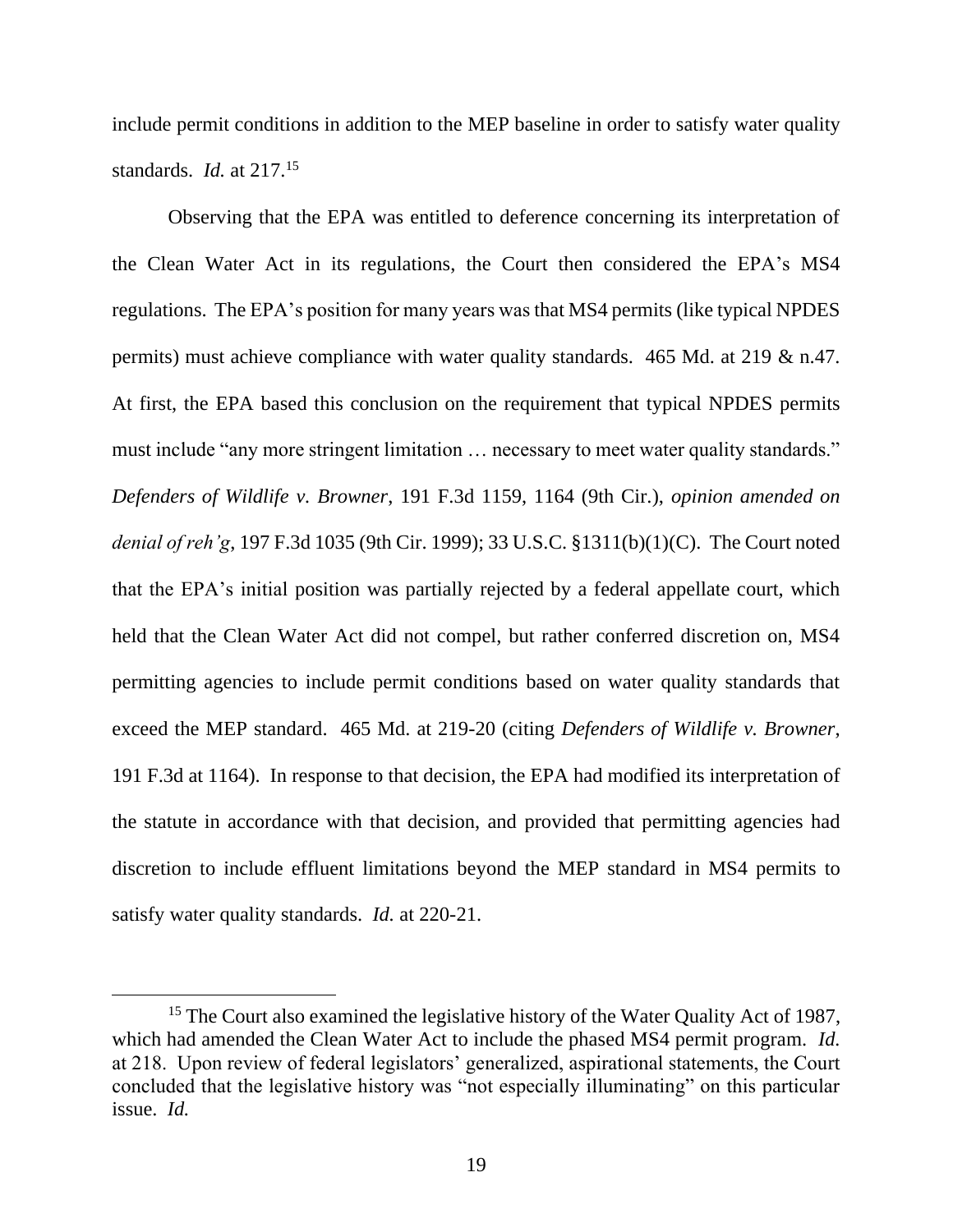The Court concluded that the Department, in developing the permits at issue in *Carroll County*, had "acted consistently with the EPA's interpretation of [the Act] – that is, that the Act authorizes permitting agencies to include water quality based effluent limitations in MS4 permits without reference to the MEP standard." *Carroll County*, 465 Md. at 224. The Court further reasoned that the EPA's interpretation was a reasonable construction and deserved deference. *Id.* Accordingly, the Court held "that the Department did not act unlawfully in including a water quality based effluent limitation (the impervious surface restoration requirement) not subject to the MEP standard in the County's permit." *Id.*<sup>16</sup> The Court also rejected the county's argument that, even if permissible under the Act, the impervious surface restoration requirement was arbitrary and capricious. *Id.* at 224-27.

# 2. The Geographic Scope of an MS4 Permit Condition

Another key issue in *Carroll County* involved the geographic scope of an MS4 permit. Both counties argued that, regardless of whether a permit could implement requirements based on water quality, the scope of the regulatory conditions in a permit was necessarily limited to the specific discharges authorized by the permit. *Carroll County*, 465 Md. at 229. In their view, reference to a county-wide baseline of untreated impervious surface area for calculation of the 20 percent restoration requirement "effectively ma<sup>[de]</sup>

<sup>&</sup>lt;sup>16</sup> The county did not ask the Court to reconsider its holding that permit conditions could exceed the MEP standard. Nor was it one of the issues in the petition for *certiorari* filed by the other county that was later denied by the Supreme Court. *See County Commissioners of Carroll County v. Maryland Department of the Environment*, Pet. No. 19-592, 2019 WL 5802018.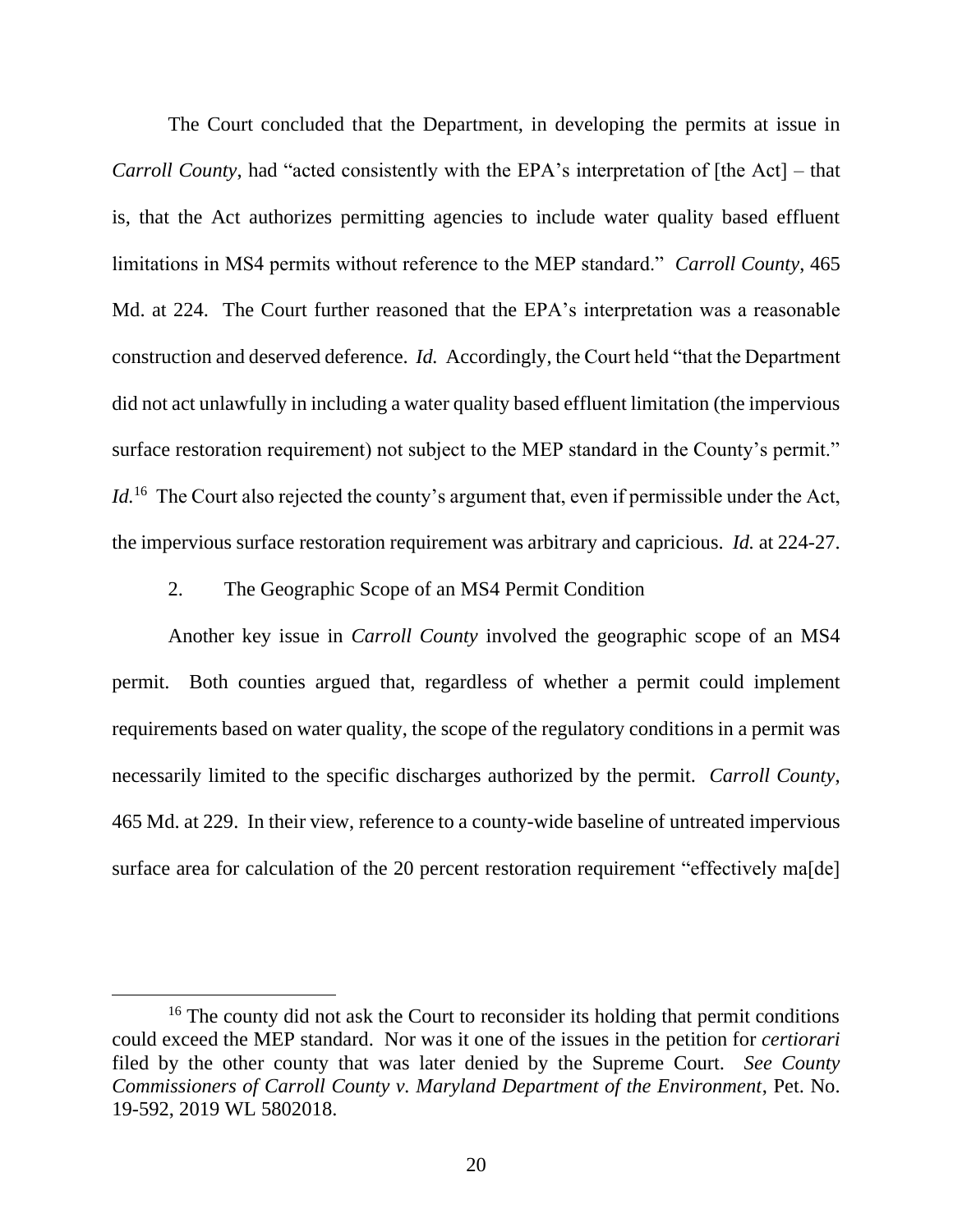the Counties responsible for pollutants carried by stormwater that does not flow into their MS4s." *Id.*

In addressing this issue, the Court first noted that nothing in the permit required the counties to undertake restoration requirements outside of the geographic area that drained into the MS4. 465 Md. at 230. The counties could undertake the 20 percent restoration requirement exclusively within the service area of the respective MS4s such that all improvements designed to comply with the restoration requirement affected only stormwater runoff that first entered an MS4 prior to entering the Chesapeake Bay, rather than stormwater runoff that headed straight for the Bay. The permit imposed no limitation on where the improvements could be made; the broader scope provided greater flexibility to the counties than if it had mandated improvements solely within the MS4 watershed.

Moreover, the Court found that nothing in the text of the Clean Water Act explicitly mandated that these "best practices" occur within the geographic area of the MS4 system. Rather, the Act allowed permits to be issued on a "system-wide" or "jurisdiction-wide" basis. 33 U.S.C.  $\S 1342(p)(3)(B)(i)$ ; 465 Md. at 228. The Court concluded that "the Department's use of a county-wide baseline as a reference point for calculating the impervious surface restoration condition [did] not exceed the Department's authority under the Act because the impervious surface restoration condition [is] designed to achieve water quality standards." 465 Md. at 235.

Nevertheless, the counties argued that the Department's use of a county's total impervious surface area as a baseline for the 20 percent restoration requirement exceeded the agency's authority under the Clean Water Act. *Carroll County*, 465 Md. at 231.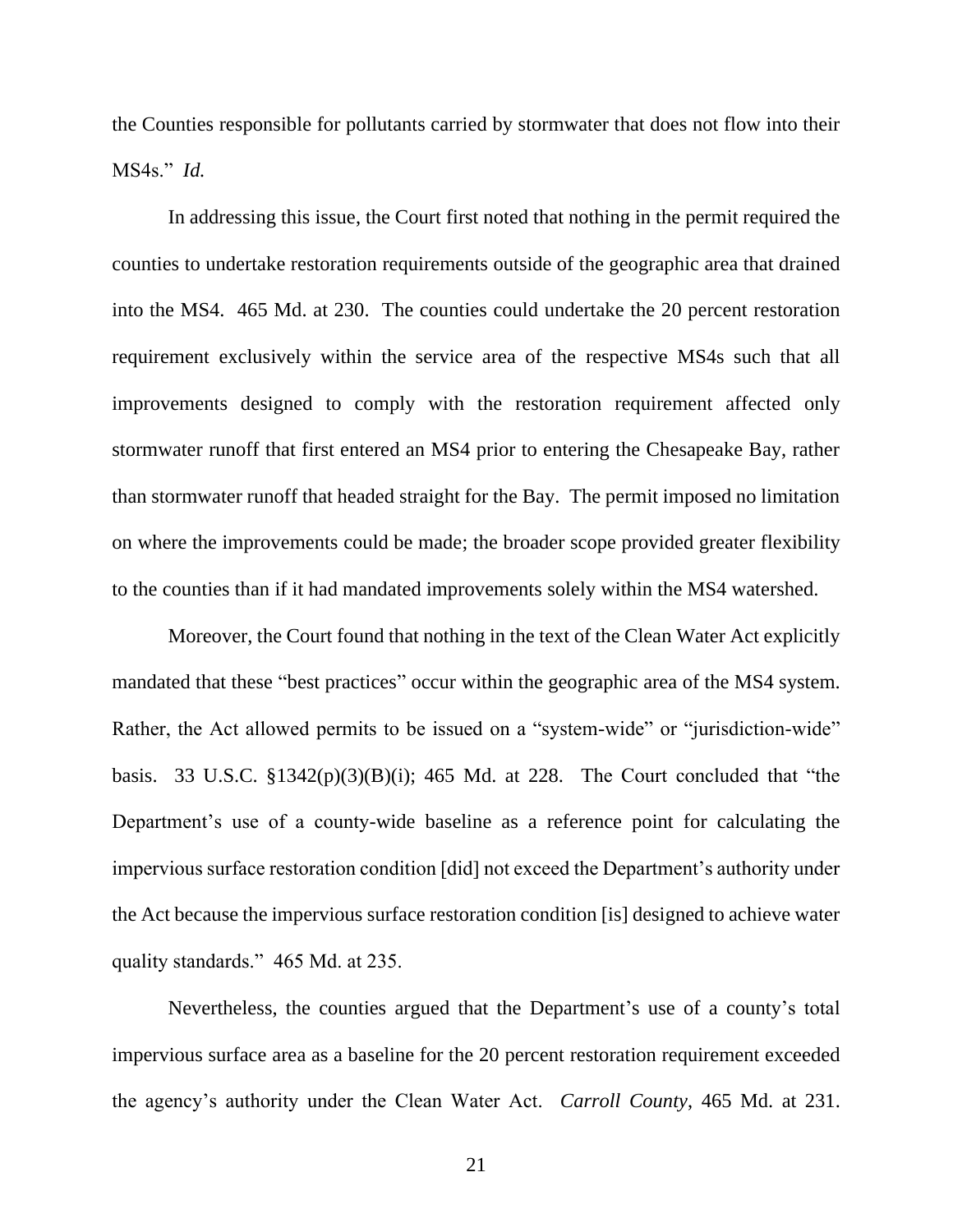According to the counties, an MS4 permit condition could only use a baseline that related directly to discharges of pollutants from the MS4 itself. *Id.* at 232-33.

The Court found that such an argument undermined the permitting agency's authority to protect water quality. MS4 permits, like typical NPDES permits, may account for nonpoint source pollution via protection of water quality standards. While a typical NPDES permit accounts for nonpoint source pollution by increasing the stringency of effluent limitations, no such effluent limitation is possible for MS4 discharges. *Carroll County*, 465 Md. at 234, 236 n.66. Instead, the Court noted, MS4 permits impose pollution mitigation programs, such as an impervious surface restoration requirement, as a proxy for a more stringent effluent limitation. *Id.* at 234.

3. Summary

In sum, pertinent to this case, the Court held: (1) an MS4 permit may include conditions that go beyond the MEP standard in order to satisfy water quality standards, and (2) such permit conditions may reference areas beyond the boundaries of the MS4 system.<sup>17</sup>

#### **IV**

### **The Present Case**

This case involves a challenge by Queen Anne's County to the terms of the general permit for small MS4s developed by the Department.

<sup>&</sup>lt;sup>17</sup> In *Carroll County*, the counties also objected to their designation as Phase I jurisdictions, asserted that the permits should have provided a water quality trading option, and challenged a somewhat ambiguous permit condition requiring them to cooperate with other entities carrying out responsibilities under State law. The Court rejected those challenges. *Carroll County*, 465 Md. at 242-63. Those holdings are not pertinent to the present case.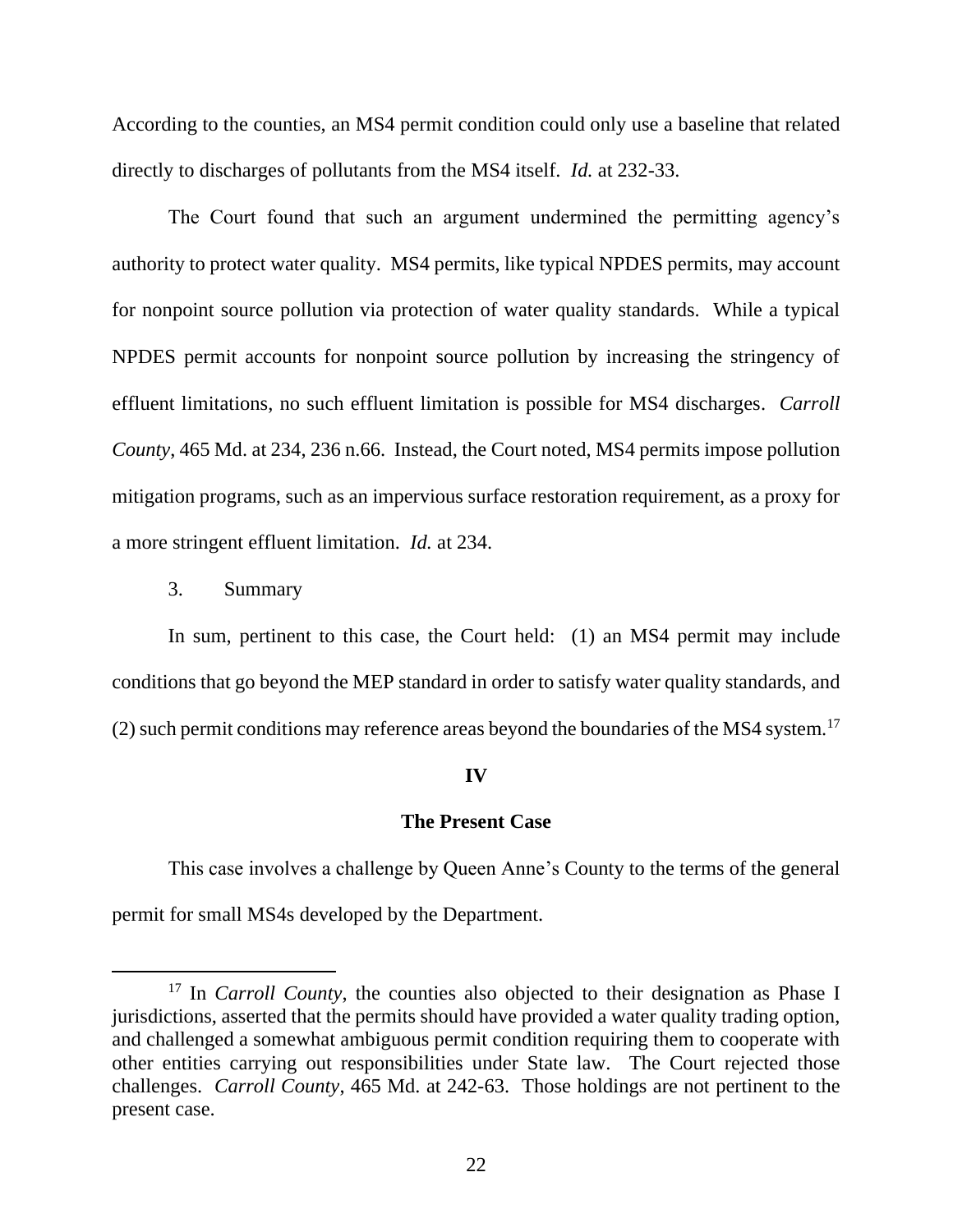# *A. The Department Adopts a General Permit for Small MS4s in Maryland*

# 1. Process for Adoption of the General Permit

After the EPA had adopted the initial version of its Phase II regulations for MS4 permits, the Department issued its first general permit for Phase II MS4s, including small MS4s, in 2003. Among other things, that general permit required implementation of the six minimum control measures specified in the EPA regulations. *See* Maryland Department of the Environment, Fact Sheet (December 2016). Although that general permit had a five-year term, it was administratively extended beyond 2008 by the Department while the EPA Phase II regulations were litigated and ultimately remanded to the EPA for revision. *See* Part II.B and footnote 10 of this opinion. In 2016, the EPA issued its revised regulations for small MS4s, and the Department moved forward to develop a new general permit for small MS4s.

During mid-2016, the Department consulted with the EPA concerning its draft general permit for small MS4s in light of the EPA's amended regulations and revised the draft in response to the EPA's comments. In December 2016, the Department notified the operators of 35 small MS4s in Maryland – six counties and 29 municipalities – of its tentative determination to issue a new general permit for certain small MS4s. Among those MS4 operators was Queen Anne's County.<sup>18</sup> Relevant to this appeal, the proposed general

<sup>&</sup>lt;sup>18</sup> Queen Anne's County had not been covered by the initial general permit issued in 2003. As a result of the 2010 census, the Department determined that the County's MS4 was located in an urbanized area and met the designation criteria for coverage by the EPA's Phase II regulations. *See* Small MS4 General Permit at A-2, A-4; *see also* Maryland Department of the Environment, *Designation Letter for Queen Anne's County* (Apr. 27, 2018); 2010 Census Urban and Rural Classification and Urban Area Criteria, U.S. Census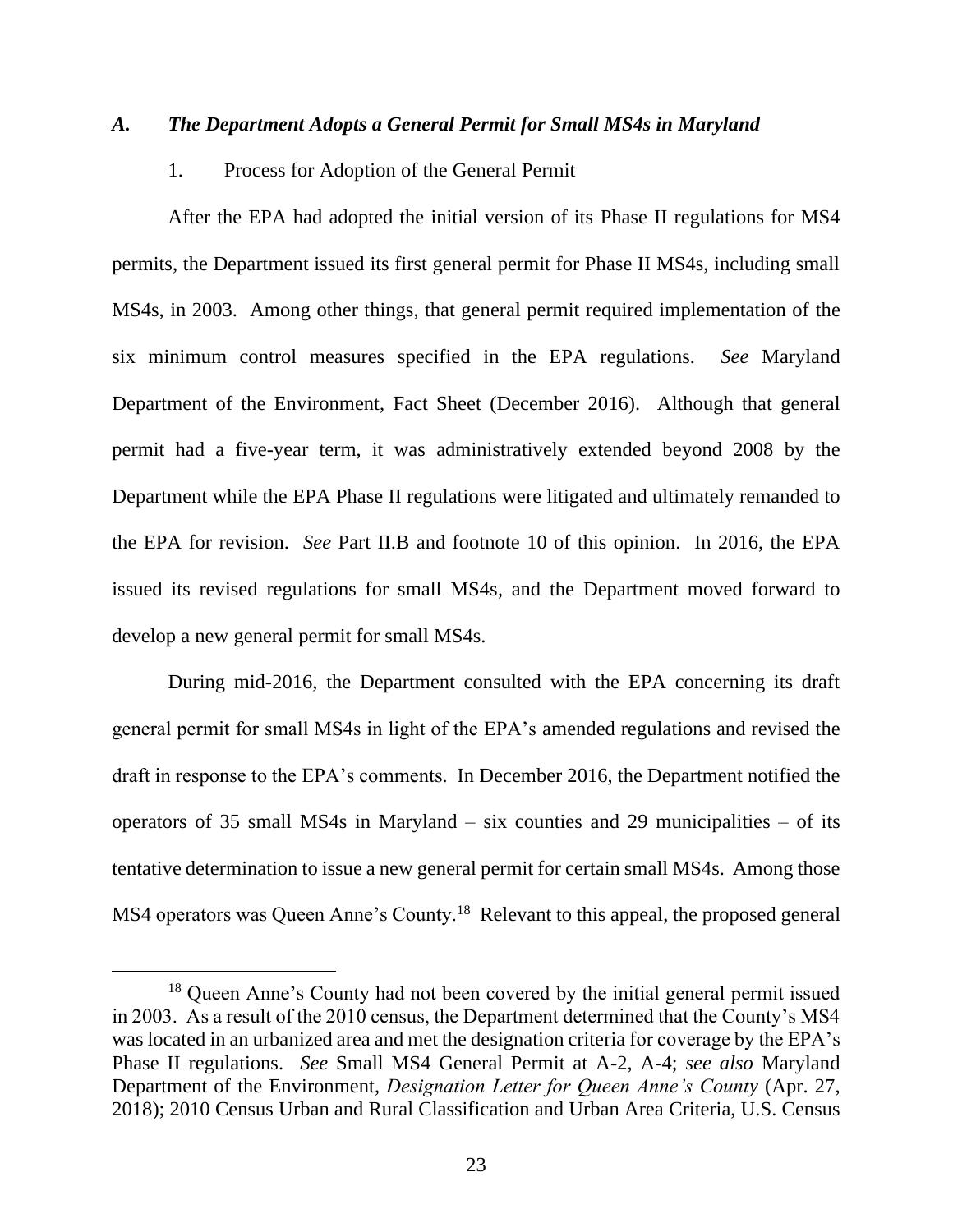permit included a condition that an operator of an MS4 had to restore 20 percent of the total untreated impervious surface area within the urbanized area of the MS4 jurisdiction.

The Department held a public hearing on the tentative determination on February 6, 2017, at which the County's Director of Public Works testified. In addition, the County submitted written comments by the March 30, 2017 deadline set by the Department, and also joined in comments made by the Maryland Association of Counties and other organizations. Pertinent to this appeal, the County argued that calculation of the 20 percent impervious surface restoration requirement should be based only on acreage in the urbanized area served by the MS4, but that "mitigation efforts … throughout the County … be considered toward meeting the goals of the permit." The County also joined similar comments made by organizations representing counties and municipalities, arguing that "permittees should be given the flexibility to conduct [impervious surface] restoration anywhere in their geographic area" to limit costs without sacrificing clean water benefits. *See* Joint Comments of Maryland Association of Counties, Maryland Municipal League, and Maryland Stormwater Association (March 30, 2017) at 6.

On April 27, 2018, the Department published its final determination and issued the Small MS4 General Permit pursuant to its permitting authority under State law, as well as its authority as the designee of the EPA for issuance of a NPDES permit. *See* Maryland

Bureau (Oct. 8, 2021), [https://www.census.gov/programs](https://gcc02.safelinks.protection.outlook.com/?url=https%3A%2F%2Fwww.census.gov%2Fprograms-surveys%2Fgeography%2Fguidance%2Fgeo-areas%2Furban-rural%2F2010-urban-rural.html&data=05%7C01%7Crobert.mcdonald%40mdcourts.gov%7C88f5c834123f430cd7a808da3d9b5774%7C2be0e635355c4ebda05f937800f269e9%7C0%7C0%7C637890035852450868%7CUnknown%7CTWFpbGZsb3d8eyJWIjoiMC4wLjAwMDAiLCJQIjoiV2luMzIiLCJBTiI6Ik1haWwiLCJXVCI6Mn0%3D%7C3000%7C%7C%7C&sdata=UtLwDSeyJhAfzYp7F7xOKD70Vl0OYXoLoumX7TrxiZ8%3D&reserved=0)[surveys/geography/guidance/geo-areas/urban-rural/2010-urban-rural.html](https://gcc02.safelinks.protection.outlook.com/?url=https%3A%2F%2Fwww.census.gov%2Fprograms-surveys%2Fgeography%2Fguidance%2Fgeo-areas%2Furban-rural%2F2010-urban-rural.html&data=05%7C01%7Crobert.mcdonald%40mdcourts.gov%7C88f5c834123f430cd7a808da3d9b5774%7C2be0e635355c4ebda05f937800f269e9%7C0%7C0%7C637890035852450868%7CUnknown%7CTWFpbGZsb3d8eyJWIjoiMC4wLjAwMDAiLCJQIjoiV2luMzIiLCJBTiI6Ik1haWwiLCJXVCI6Mn0%3D%7C3000%7C%7C%7C&sdata=UtLwDSeyJhAfzYp7F7xOKD70Vl0OYXoLoumX7TrxiZ8%3D&reserved=0) [https://perma.cc/XS94-BVGP] (download the "Percent Urban and Rural In 2010 by State and County" Excel sheet, see Column N urbanized area data reported for "Queen Anne's") (reporting 24,966,886 square meters of Queen Anne's County designated as "urbanized area").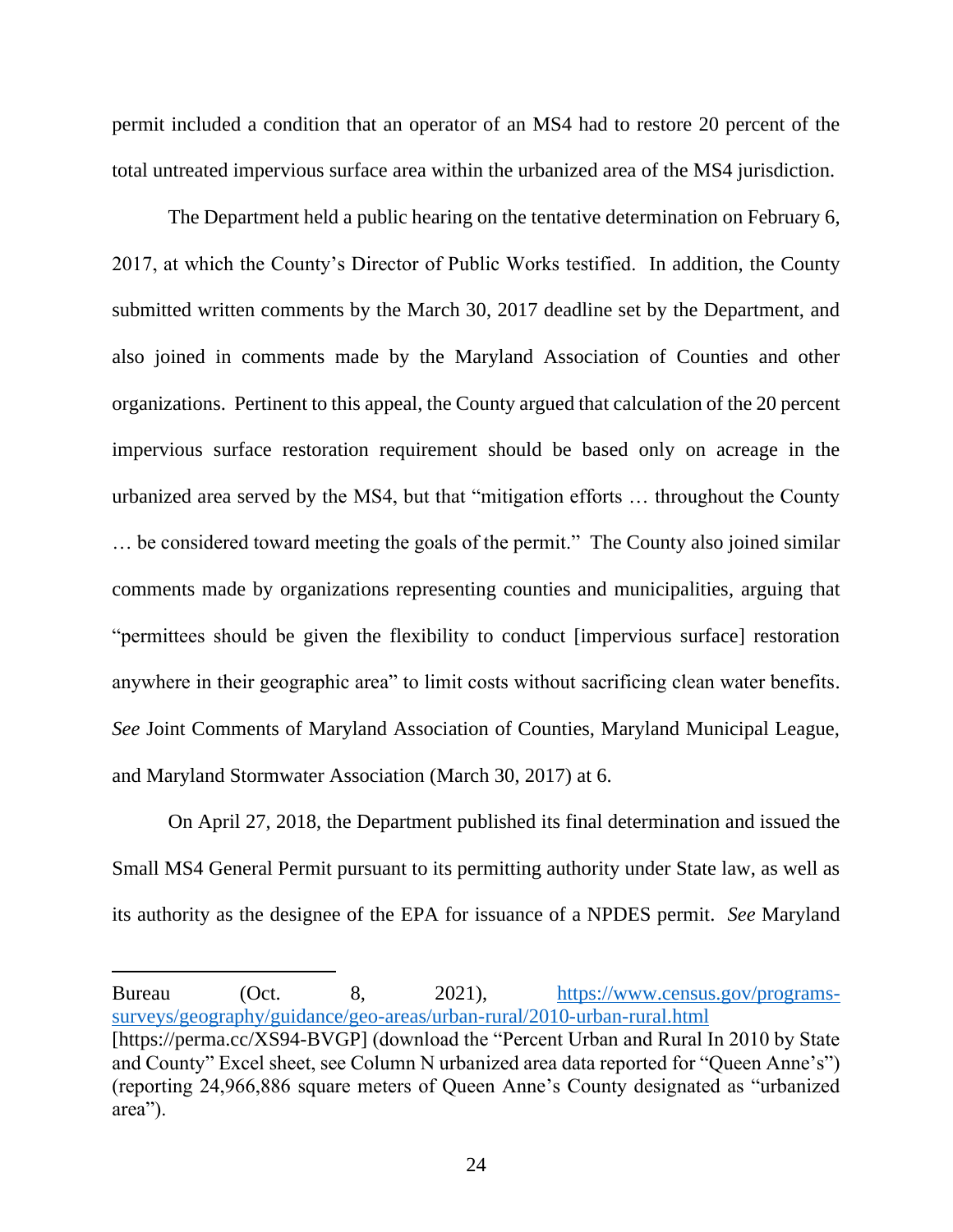Department of the Environment, NPDES General Permit for Discharges from Small Municipal Separate Storm Sewer Systems, General Discharge Permit No. 13-IM-5500, General NPDES Permit No. MDR055500 (April 27, 2018) ("Small MS4 General Permit"); *see also* Fact Sheet (December 2016). In a document entitled Basis for Final Determination, the Department explained decisions made in issuing the permit and responded to some of the public comments that had been made with respect to the draft general permit. Among other things, the Department adopted the recommendation made by the County and others and allowed impervious surface restoration credit for measures taken "anywhere within the jurisdiction." Basis for Final Determination at 14. The Department also indicated that an owner or operator of a small MS4 retained the option to seek an individualized permit in lieu of accepting the conditions of the general permit. Small MS4 General Permit at 18-19.

# 2. Terms and Conditions of the General Permit

Parts I and II of the Small MS4 General Permit describe the scope of the permit and certain procedural requirements for an MS4 owner or operator to obtain coverage under the permit. Small MS4 General Permit at 1-2.

Part III of the permit states generally that owners and operators of MS4s covered by the permit must implement programs for controlling stormwater discharges in compliance with the Clean Water Act and related regulations. Small MS4 General Permit at 3.

The bulk of the permit's substantive requirements appear in Part IV and Part V of the permit. The permit provides that compliance with these two Parts satisfies the EPA's

25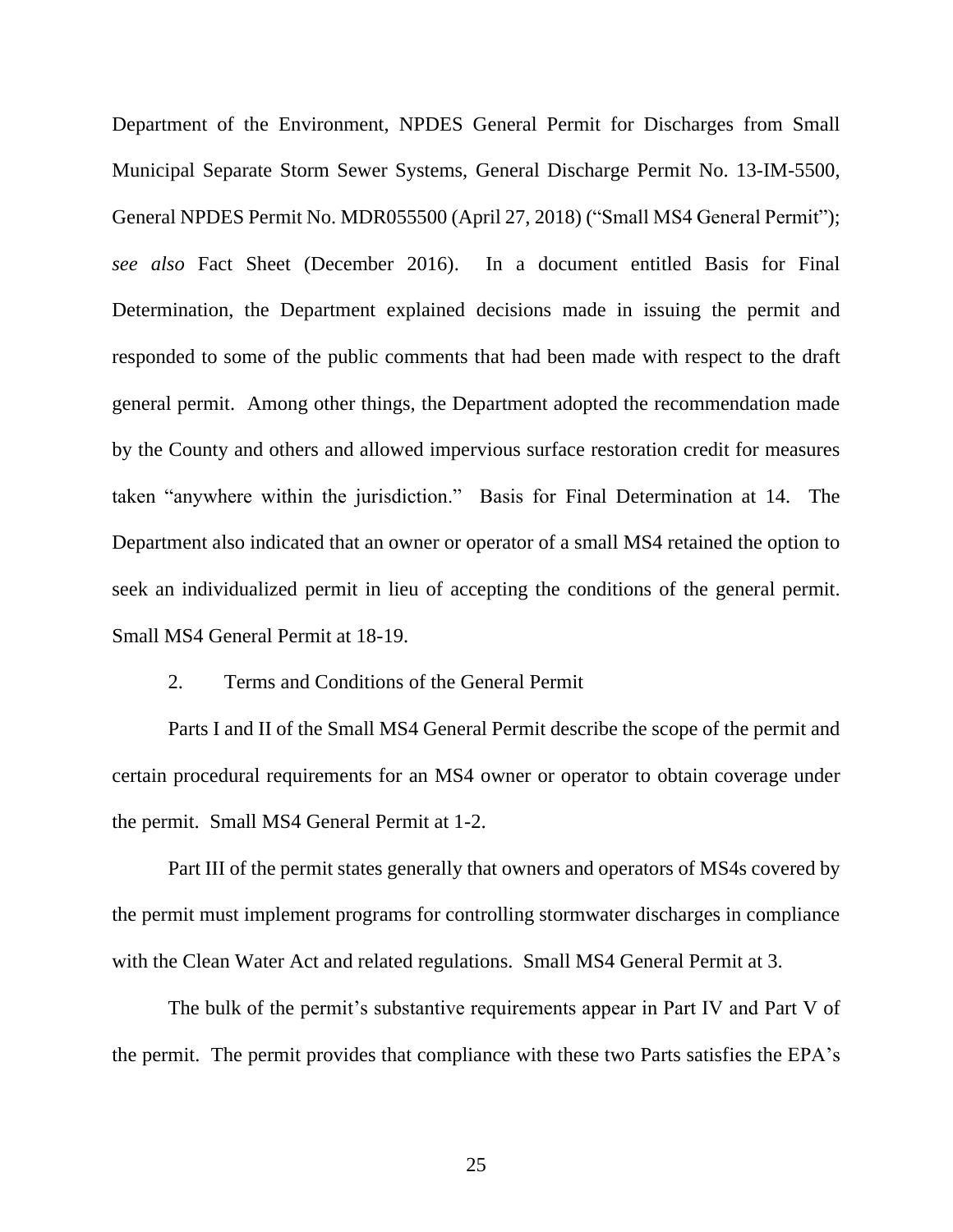MS4 permit standard, *i.e.*, reduction of the discharge of pollutants to the maximum extent practicable and protection of water quality standards. Small MS4 General Permit at 3.

Part IV provides details concerning implementation of the six minimum control measures, as developed and required by the EPA in its regulations. Small MS4 General Permit at 3-11.

Part V sets out the obligations of a permittee as to impervious surfaces. That Part states that the impervious surface restoration requirement is intended to make progress toward achieving pollutant reductions specified in Maryland's Watershed Implementation Plan ("WIP"). Small MS4 General Permit at 11. In contrast to a similar requirement in permits for medium and large MS4s, Part V of the permit requires small MS4 permittees to identify untreated impervious surfaces *only* within the urbanized area, not the entire jurisdiction. *Id.* at B-10; *see also* Basis for Final Determination at 14 (explaining that the Department tailored the baseline calculation to urbanized areas in response to comments received during the comment period). Of those surfaces, the permittee identifies those that have little or no existing stormwater management (*e.g.*, street sweeping, storm drain cleaning, land cover conversion). *See* Maryland Department of the Environment, *Accounting for Stormwater Wasteload Allocations and Impervious Acres Treated* (August 2014) ("Accounting Guidance") at 4. Of this untreated impervious surface area, a county must develop and implement stormwater management for 20 percent of those untreated impervious surfaces by 2025. Small MS4 General Permit at 12-13.Thus, to calculate its restoration requirement, the permittee must determine how many acres of impervious surfaces exist within its urbanized area, determine what portion of those surfaces are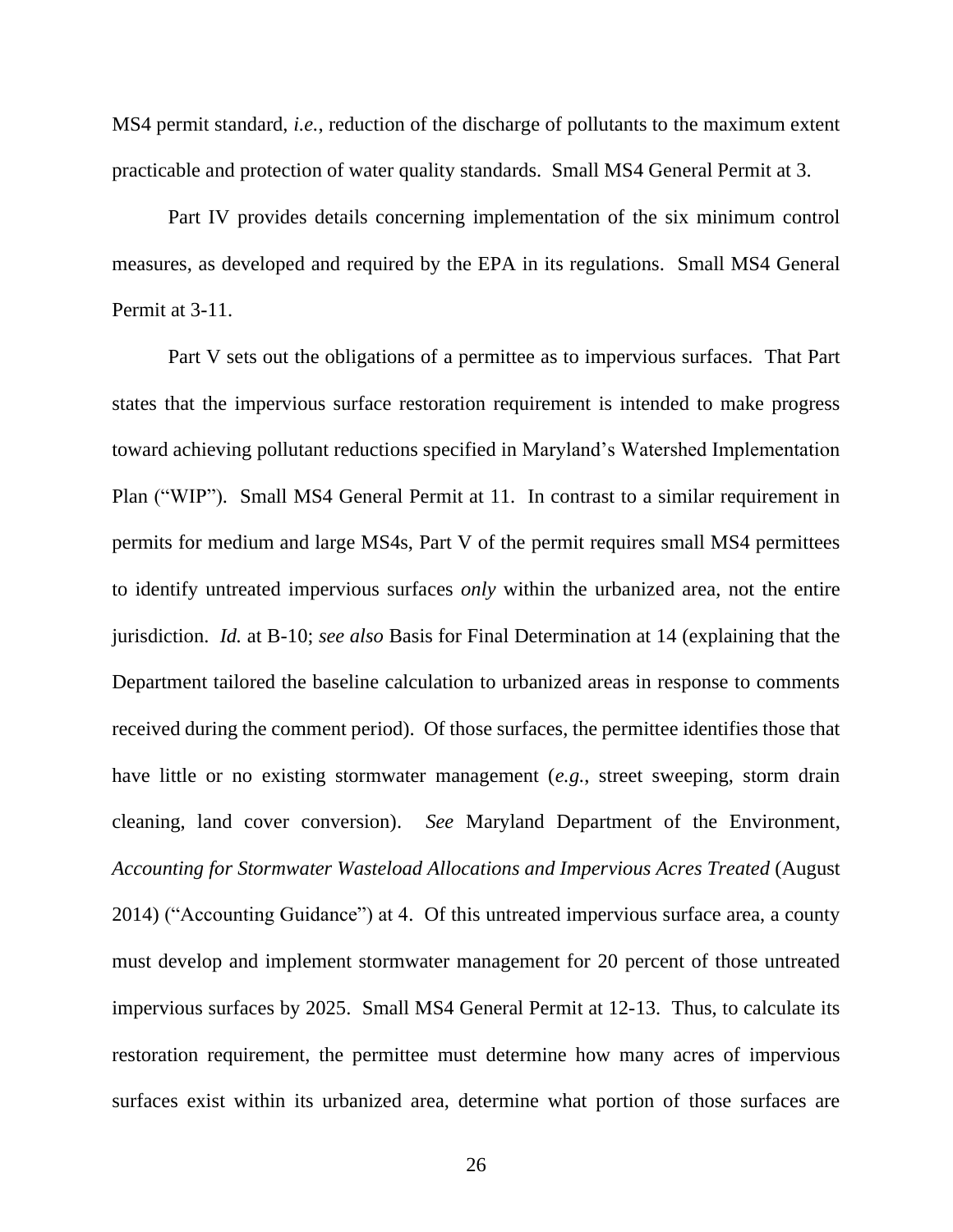untreated, and then divide that untreated portion by five  $-i.e.,$  calculate the 20 percent target required by Part V of the permit.

Part VI of the permit details recordkeeping and reporting requirements for purposes of assessing compliance with the permit conditions. Small MS4 General Permit at 15-16. Part VII of the permit contains miscellaneous standard permit conditions and sets forth, among other things, the potential penalties for violation of the permit under the Clean Water Act, as well as under various provisions of the Environment Article of the Maryland Code. *Id.* at 16-20.

## *B. The County Seeks Judicial Review of the General Permit*

On May 25, 2018, pursuant to EN §1-601, the County filed a petition for judicial review of the Department's final determination on the Small MS4 General Permit in the Circuit Court for Queen Anne's County.<sup>19</sup> In July 2018, the County asked the Circuit Court to stay its consideration of the petition on the ground that similar issues were to be decided by this Court in *Carroll County*, which had not yet been argued or decided. The Circuit Court acceded to that request. Following the publication of this Court's decision in *Carroll* 

<sup>&</sup>lt;sup>19</sup> The petition identified the petitioners as "Queen Anne's County and Cecil County (together, the 'Maryland Small MS4 Coalition')," all represented by the same counsel. Cecil County later withdrew from the case and dismissed its appeal in the Court of Special Appeals. The Maryland Small MS4 Coalition, described in the petition as an unincorporated association with an address in Queen Anne's County, remains the lead petitioner in the caption of the case, but Queen Anne's County is the only MS4 operator pursuing judicial review of the general permit in this case.

The City of Havre de Grace separately filed a petition for judicial review of the Small MS4 General Permit in the Circuit Court for Harford County. *In the Matter of Mayor and City Council of Havre de Grace*, No. C-12-CV-18-000164. That case was dismissed in November 2021 for lack of prosecution.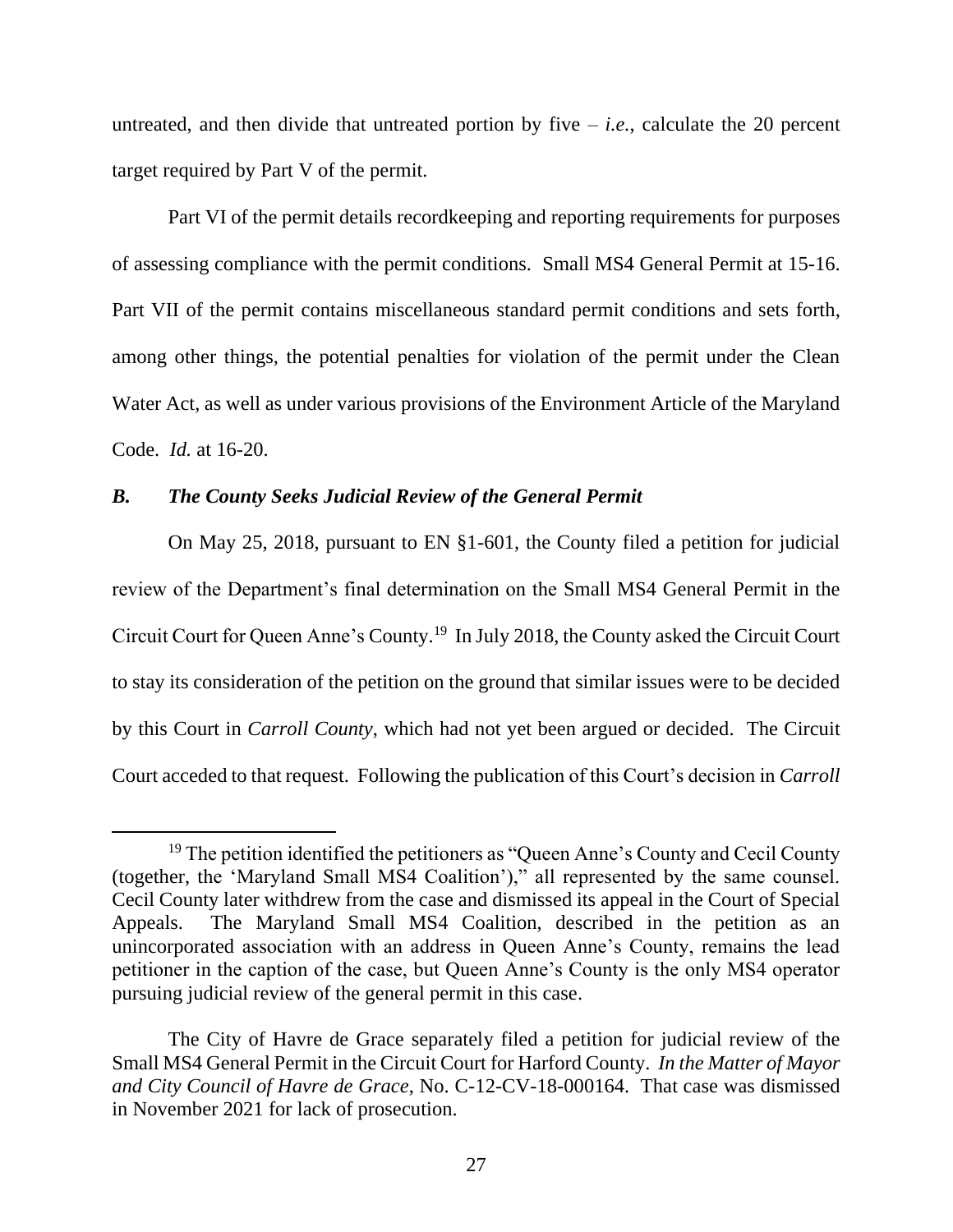*County*, the Circuit Court issued its decision affirming the Department's final determination with respect to the Small MS4 General Permit. Memorandum and Order Affirming Agency Decision, *In re: Maryland Small MS4 Coalition, et al.*, No. C-17-CV-18-000162 (October 17, 2019).

The County pursued an appeal of that decision in the Court of Special Appeals. In a reported opinion authored by Judge Glenn T. Harrell, Jr., the Court of Special Appeals largely affirmed the decision of the Circuit Court. *Maryland Small MS4 Coalition v. Maryland Department of the Environment*, 250 Md. App. 388, 434 (2021). However, the intermediate appellate court remanded the case to the Department to allow the County to provide additional comments with respect to certain aspects of the Department's tentative determination.<sup>20</sup> *Id.*

The County filed a timely petition for a writ of *certiorari*, which we granted. The County raises two issues:

(1) Whether the impervious surface restoration requirement in the permit unlawfully makes the County responsible for discharges by third parties and nonpoint source runoff;

(2) Whether the minimum control measures included in the permit unlawfully impose requirements beyond the MEP standard.

With respect to both issues, the County argues that this Court should reconsider its holdings in *Carroll County*.

 $20$  The Department did not seek further review of the court's directions concerning the remand, and that part of the decision of the Court of Special Appeals is not before us.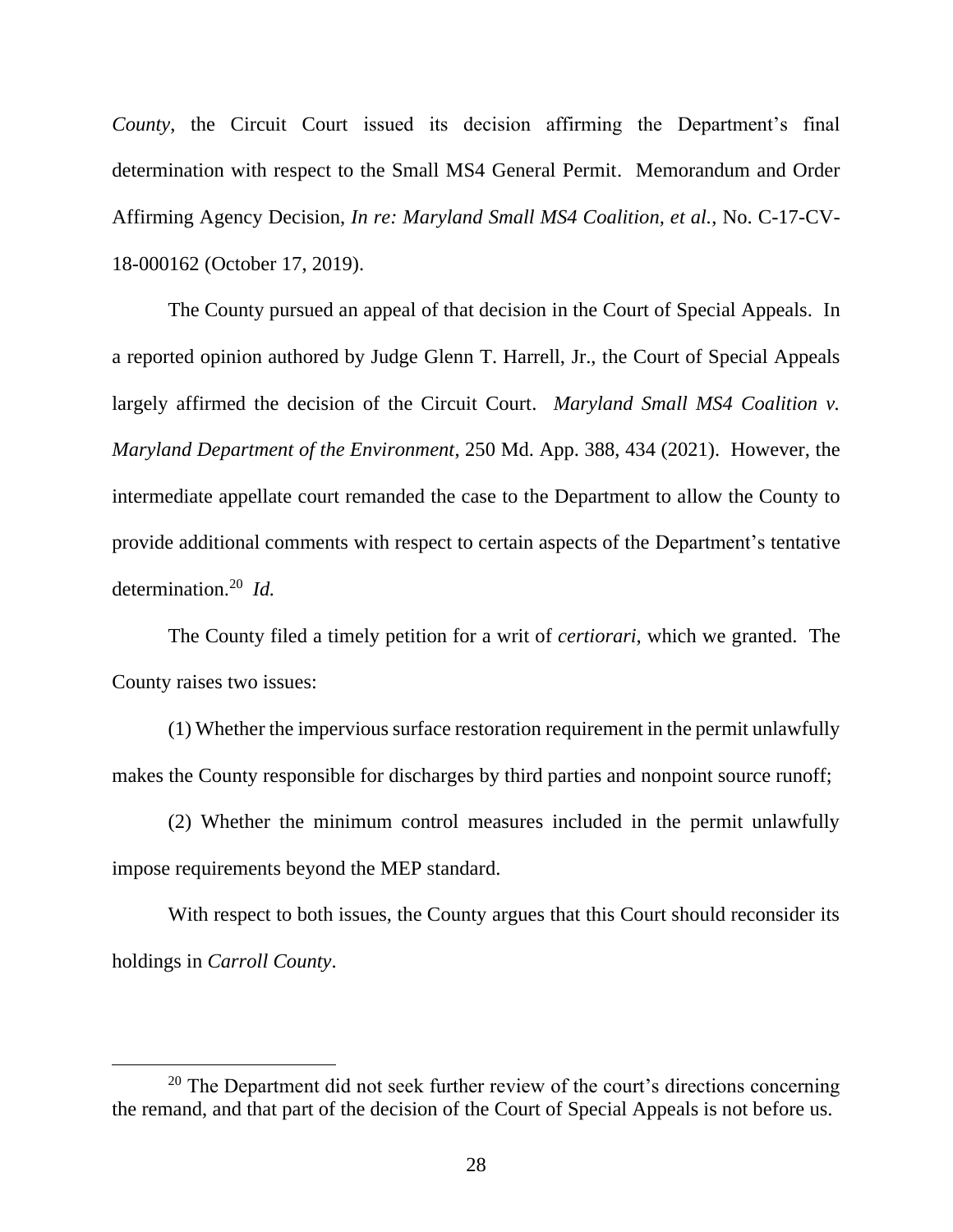#### **Standard of Review**

#### *A. Judicial Review of Administrative Action*

As with other instances of judicial review of a final action of an administrative agency, this Court reviews directly the final determination made by the Department on the permit, not the intervening decisions of the Circuit Court and Court of Special Appeals. *Carroll County*, 465 Md. at 201. However, "[t]hat does not necessarily mean that we need cast aside the work of our colleagues on the intermediate appellate court." *Sturdivant v. DHMH*, 436 Md. 584, 587-88 (2014).

In this context, the standard of review applied by a court to the Department's determination, and the corresponding level of deference to the Department, varies depending on whether the court is reviewing fact findings, discretionary decisions, or legal conclusions.

*Fact Findings.* For fact findings, a reviewing court applies the "substantial evidence" standard, under which the court defers to the facts found and inferences drawn by the agency when the record supports those findings and inferences. *Anacostia Riverkeeper*, 447 Md. at 120; *Carroll County*, 465 Md. at 201-02.

*Matters Committed to Agency Discretion*. With respect to matters committed to agency discretion, a reviewing court applies the "arbitrary and capricious" standard of review, which is "extremely deferential" to the agency. This standard is highly contextual, but generally the question is whether the agency exercised its discretion "unreasonably or without a rational basis." *Carroll County*, 465 Md. at 202 (citations omitted). Under this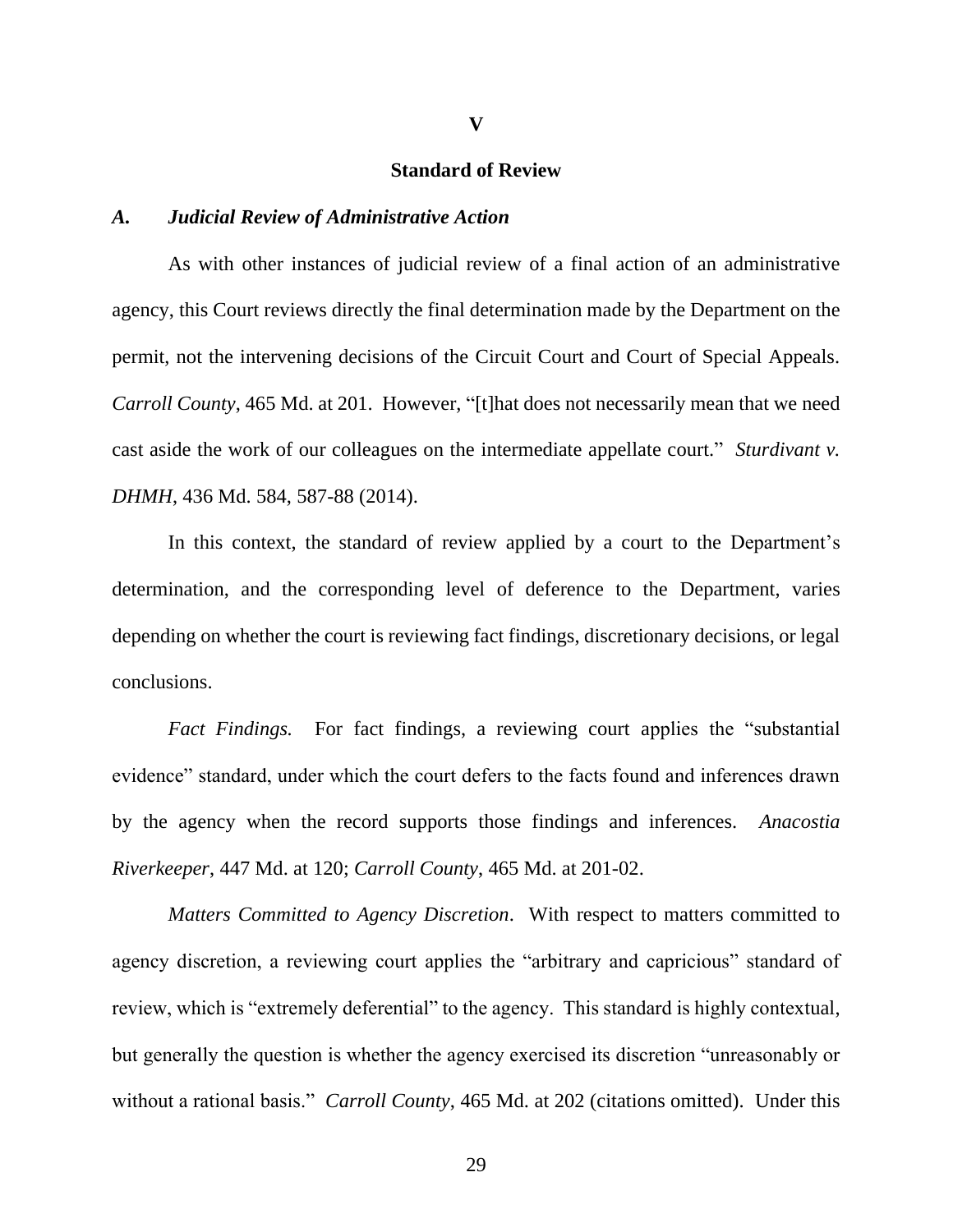standard, a reviewing court is not to substitute its own judgment for that of the agency and should affirm decisions of "less than ideal clarity" so long as the court can reasonably discern the agency's reasoning. *Id.*

*Legal Conclusions*. With respect to an agency's legal conclusions, a reviewing court accords the agency less deference than with respect to fact findings or discretionary decisions. *Anacostia Riverkeeper*, 447 Md. at 122. In particular, a court will not uphold an agency action that is based on an erroneous legal conclusion. *Id.* However, in construing a law that the agency has been charged to administer, the reviewing court is to give careful consideration to the agency's interpretation. *Carroll County*, 465 Md. at 202- 06.

### *B. The Doctrine of* **Stare Decisis**

The issues presented for decision in this case are closely related to those decided in the *Anacostia Riverkeeper* and *Carroll County* cases. The doctrine of *stare decisis* – a Latin phrase meaning "to stand by things decided"  $-$  is inevitably an important consideration in our decision. That doctrine "encourages the consistent development of legal principles, public reliance on our judicial decisions, and the perceived integrity of the courts." *State v. Stachowski*, 440 Md. 504, 520 (2014). Aside from two "extremely narrow" exceptions, the Court does not disturb the holdings of prior decisions. *DRD Pool Serv., Inc. v. Freed*, 416 Md. 46, 63 (2010). Those exceptions are when a prior decision was "clearly wrong and contrary to established principles," or when there have been "significant changes in the law or facts." *Id.* at 64; *see also Wallace v. State*, 452 Md. 558, 582 (2017); *Lawrence v. State*, 475 Md. 384, 416 (2021).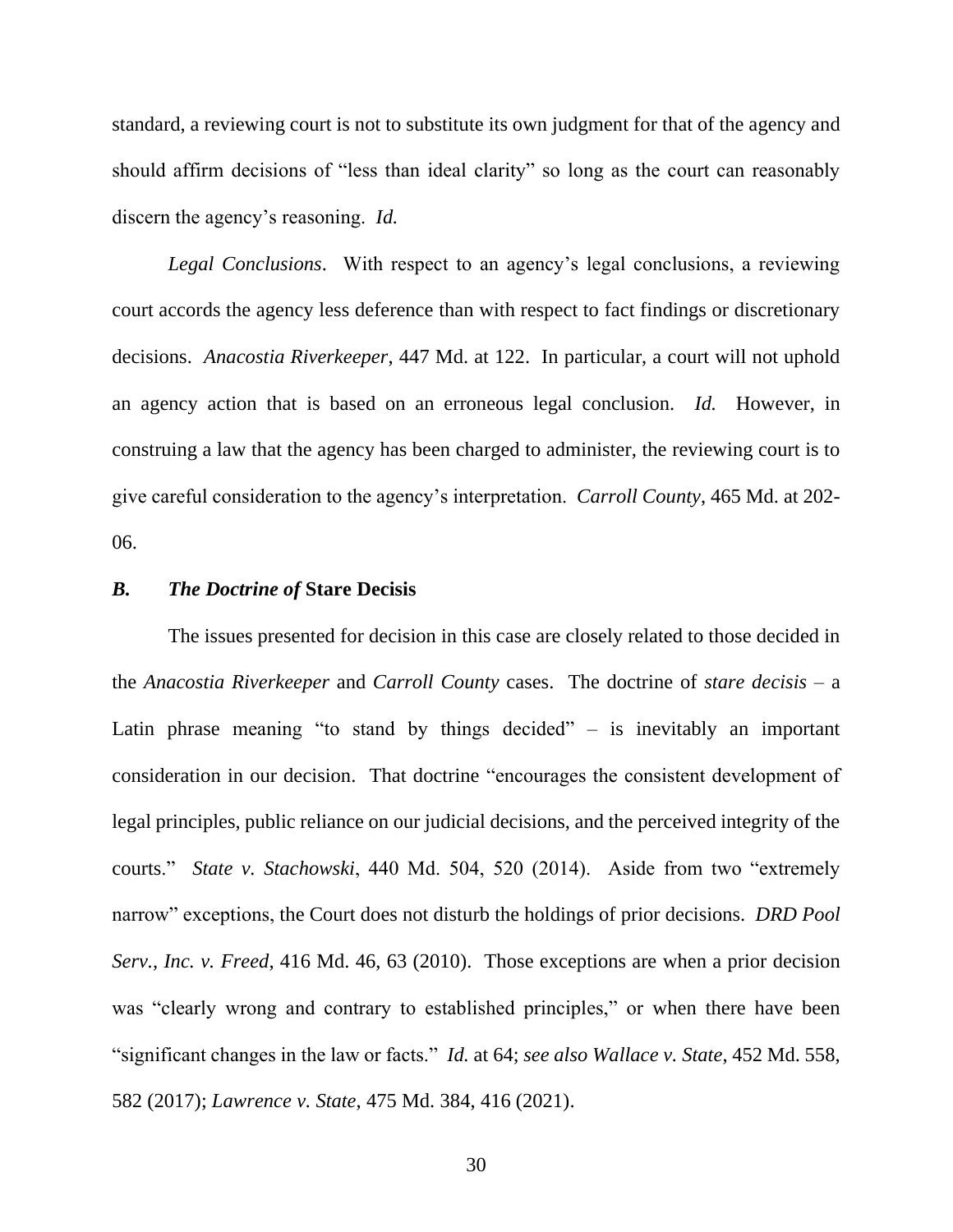Although the doctrine of *stare decisis* is not absolute, the Court is particularly "reluctant to depart from the principle of stare decisis" in those "areas of the law [where] people do plan and arrange their affairs for the future in reliance upon this Court's prior rulings." *Austin v. City of Baltimore*, 286 Md. 51, 68 (1979) (Eldridge, J., concurring). Decisions concerning a complex administrative scheme fall into this category. *See People v. Mendoza*, 23 Cal. 4th 896, 924 (2000) ("A key consideration in determining the role of *stare decisis* is whether the decision being reconsidered has become a basic part of a complex and comprehensive statutory scheme, or is simply a specific, narrow ruling that may be overruled without affecting such a statutory scheme."); *see generally* Richard J. Pierce, Jr., *Reconciling* Chevron *and* Stare Decisis, 85 Geo. L.J. 2225, 2244 (1997).

## **VI**

#### **Discussion**

The County presents the same questions, slightly rephrased, that were previously answered in the *Carroll County* decision. The County's arguments boil down to two fundamental issues: (1) whether a permit condition may reference an area beyond the scope of the permittee's MS4 system, and (2) whether permit conditions may exceed the MEP standard. Both of those questions were answered in *Carroll County* and application of the holdings in that case to this one is relatively straightforward. Unsurprisingly, the County requests that the *Carroll County* decision be revisited.

We address first whether there is a basis for deviating from the doctrine of *stare decisis.* Concluding that there is not, we then apply the holdings of that case to the questions before us.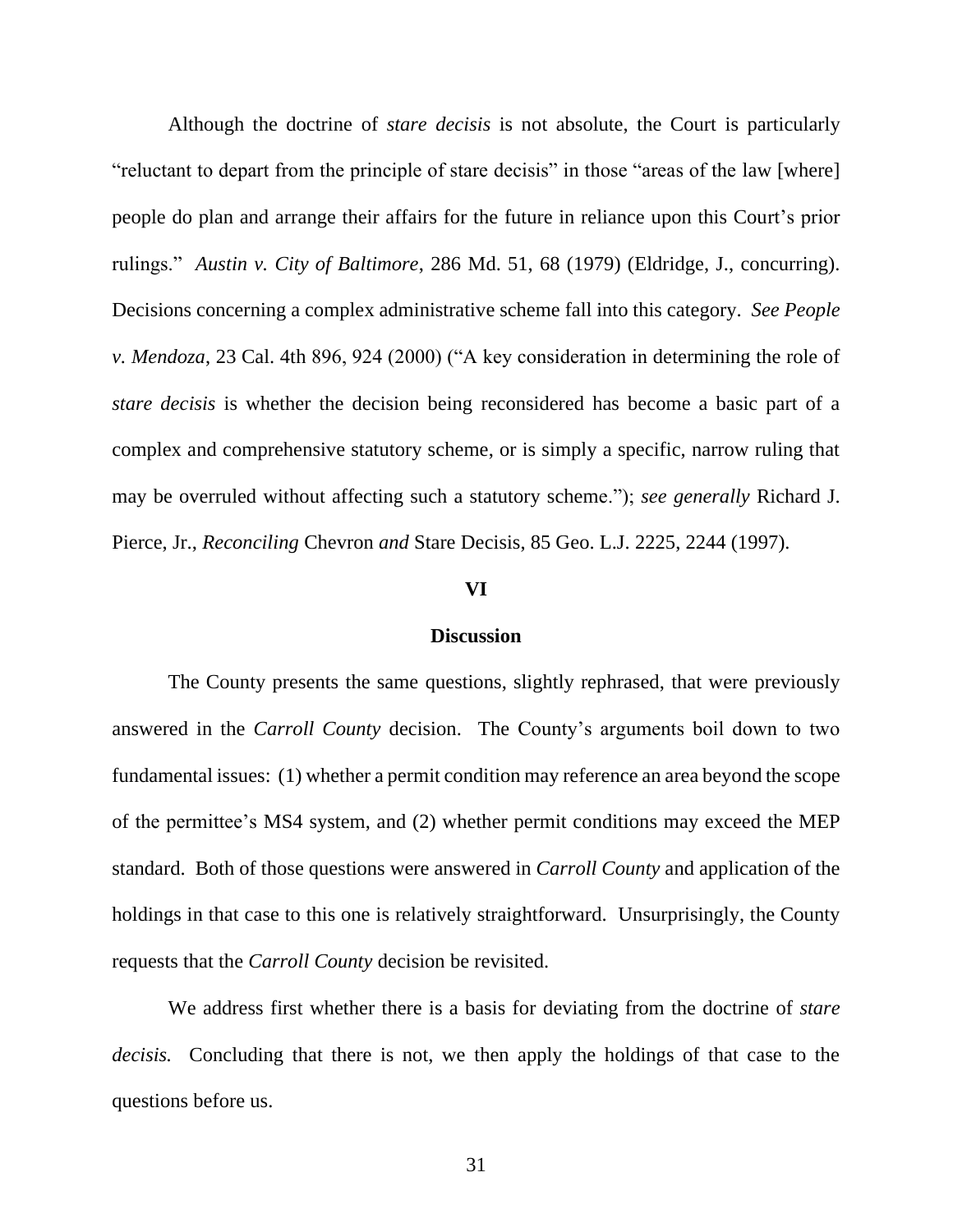#### *A. Application of the Doctrine of* **Stare Decisis**

As indicated above, the Court generally will overrule a prior decision only when that decision was "clearly wrong" or when there has been a "significant change in the law or facts" since the prior decision was issued.

## 1. Whether *Carroll County* was "Clearly Wrong"

The holdings in *Carroll County* that the Department may include permit conditions beyond the MEP standard and allocate nonpoint source pollution to MS4 permits to protect water quality were not "clearly wrong." As the decision in *Carroll County* elaborated, those conclusions are supported by the plain text of the statute, by the EPA's formally articulated interpretation of the Act as well as regulations adopted under the Act, and by the extant federal case law. *Carroll County*, 465 Md. at 210-24. With all of these sources supporting the Department's view that it may consider water quality standards in devising conditions for an MS4 permit, one cannot say that *Carroll County* was "clearly wrong."

The County, however, contends that the holding in *Carroll County* concerning the role of the MEP standard was "contrary to plain language of the statute," citing a dissent in *Carroll County*. While we respectfully acknowledge there often can be multiple interpretations of a statutory text, we do not disturb this Court's original interpretation simply because we were asked twice. Moreover, the construction of the statutory text in *Carroll County* reflects the current interpretation of the statute by the EPA. If the Court was "clearly wrong" in that case, so too is the EPA. Tellingly, no court has concluded that the EPA's interpretation is wrong.

32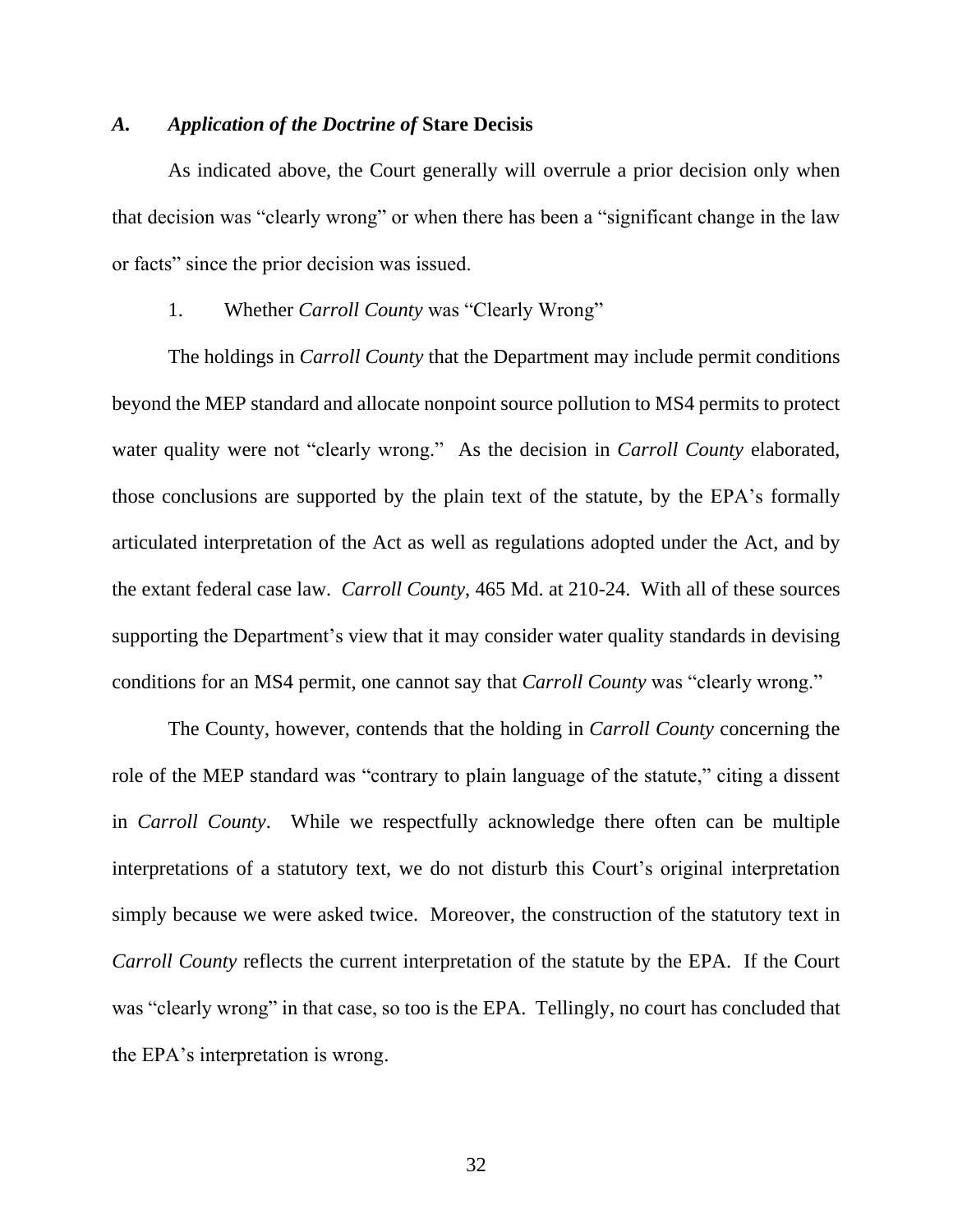Aside from pointing to the dissent in *Carroll County*, the County asserts that the decision in that case was inconsistent with the decision in *Anacostia Riverkeeper*. However, in *Carroll County*, the Court explained how this argument mischaracterizes the *Anacostia Riverkeeper* decision:

[T]he holding in *Anacostia Riverkeeper* was in response to a challenge from a different perspective. Environmental groups argued that the permit term was inadequate to comply with the MEP standard. Here, Frederick County argues, from the opposite perspective, that the permit term unlawfully exceeds that standard. However, for the reasons explicated in the text, we disagree and reach the same outcome that *Anacostia Riverkeeper* did – that the permit term is valid and authorized by the Act.

465 Md. at 213 n.41; *see also* Part III of this opinion.

The two decisions are thus quite consistent. In response to challenges from environmental groups, the *Anacostia Riverkeeper* decision concluded that the permit conditions in question satisfied the baseline MEP standard. In response to a converse challenge from permittees, the *Carroll County* decision concluded that the Act authorizes permit conditions beyond the MEP standard for the purpose of satisfying water quality standards. Together, the two decisions stand for the proposition that MS4 permit conditions must meet the MEP standard, but may do more to protect the water quality of a waterway. These two holdings are not in conflict with one another.

2. Whether There has been a "Significant Change" of Circumstances

The County argues that, subsequent to the *Carroll County* decision, "significant actions by the EPA and the Department" amount to a change in the law or facts that counsel against application of the principle of *stare decisis*.

33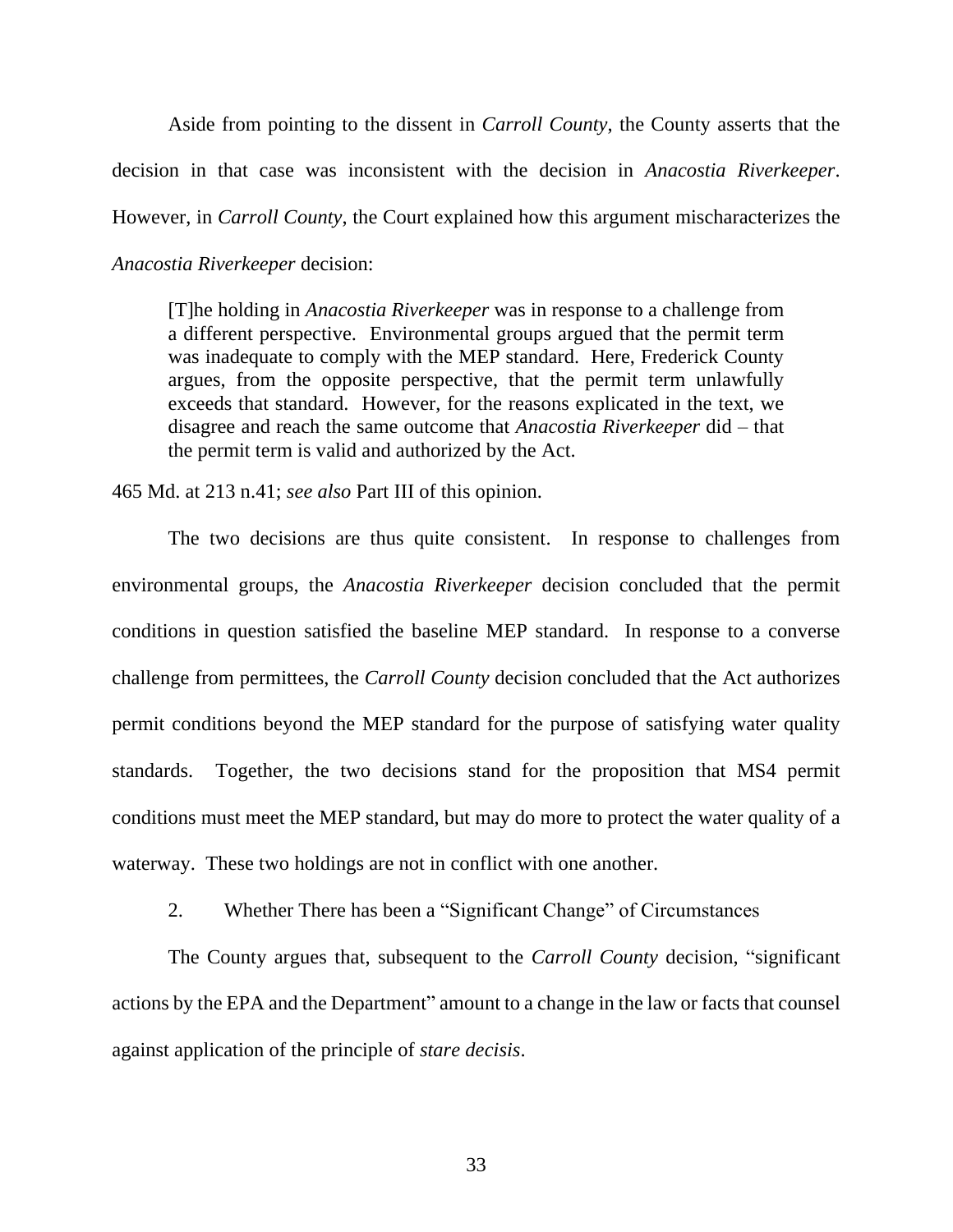With respect to the EPA, the County points to settlement agreements that the EPA entered into with two states in December 2020 that resolved ongoing litigation and resulted in permit modifications. An agency and a regulated party may decide to settle a case for a variety of reasons – saving the time and resources that would be devoted to litigation, obtaining an expeditious result, and avoiding the risk of an adverse precedent. It would be inappropriate to infer a significant change in the EPA's interpretation of the Clean Water Act simply from its decision to settle two cases shortly before a change in federal administrations.

In any event, whatever potential change in a policy that may be gleaned from the tea leaves of a settlement agreement, $2<sup>1</sup>$  that speculation cannot trump the clear import of the agency's formally adopted and still existing regulations. If the EPA changes the interpretation of the Clean Water Act set forth in its regulations that govern MS4 permits, it must do so through new rules with public notice and comment as required by the Administrative Procedure Act. *See* Charles H. Koch, Jr. & Richard Murphy, 1 Admin. L. & Prac. §4.60 (3d ed. 2022); *see also* 5 U.S.C. §553. The fact that the EPA settled pending

 $21$  The County notes that the permit in one of those cases originally characterized certain conditions related to water quality in the permit as conditions "in addition to" MEP requirements, but subsequently struck the phrase "in addition to" (although it left intact the requirement to attain water quality standards). This is the only evidence that the County cites to argue that the EPA has reversed course on its longstanding interpretation of the Act. In its own explanation of the settlement, the EPA did not suggest that it was adopting a new interpretation of the Act through the settlement. *See* EPA, *Statement of Basis for Proposed Permit Modification*, available at [https://www.regulations.gov/document/EPA-](https://gcc02.safelinks.protection.outlook.com/?url=https%3A%2F%2Fwww.regulations.gov%2Fdocument%2FEPA-R01-OW-2020-0216-0005&data=05%7C01%7Crobert.mcdonald%40mdcourts.gov%7C68149cbcadde4446ecba08da38dd23be%7C2be0e635355c4ebda05f937800f269e9%7C0%7C0%7C637884819682227412%7CUnknown%7CTWFpbGZsb3d8eyJWIjoiMC4wLjAwMDAiLCJQIjoiV2luMzIiLCJBTiI6Ik1haWwiLCJXVCI6Mn0%3D%7C3000%7C%7C%7C&sdata=Si2KKs2tXH45iWQNlK70TQ%2BBk8KJclS81S%2FK03BzrlE%3D&reserved=0)[R01-OW-2020-0216-0005](https://gcc02.safelinks.protection.outlook.com/?url=https%3A%2F%2Fwww.regulations.gov%2Fdocument%2FEPA-R01-OW-2020-0216-0005&data=05%7C01%7Crobert.mcdonald%40mdcourts.gov%7C68149cbcadde4446ecba08da38dd23be%7C2be0e635355c4ebda05f937800f269e9%7C0%7C0%7C637884819682227412%7CUnknown%7CTWFpbGZsb3d8eyJWIjoiMC4wLjAwMDAiLCJQIjoiV2luMzIiLCJBTiI6Ik1haWwiLCJXVCI6Mn0%3D%7C3000%7C%7C%7C&sdata=Si2KKs2tXH45iWQNlK70TQ%2BBk8KJclS81S%2FK03BzrlE%3D&reserved=0) [https://perma.cc/YSU5-EDQM].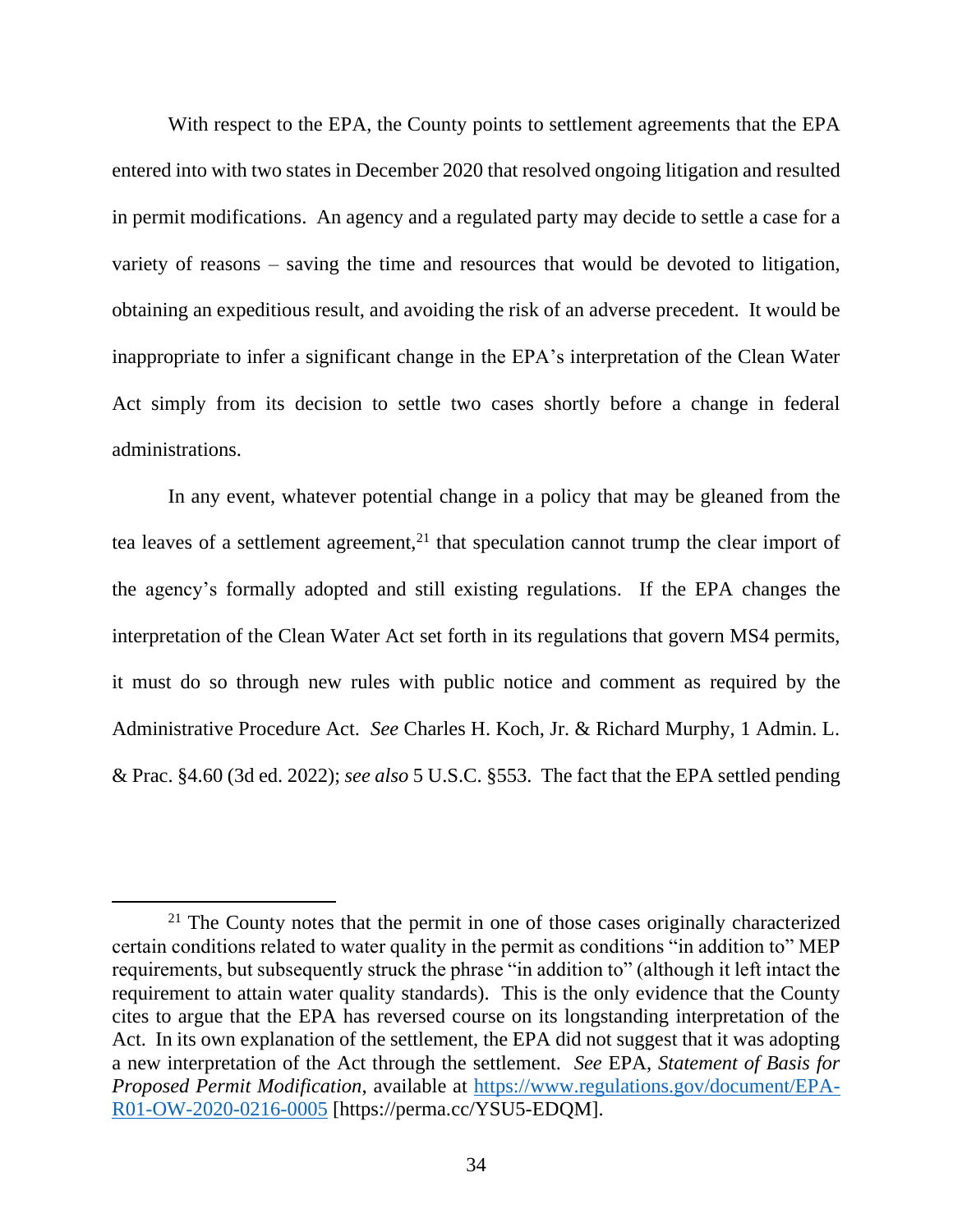litigation does not amount to a change in circumstances significant enough to override *stare decisis*.

Finally, the County argues that the Department "appears to have embraced the MEP standard" in the Phase III Watershed Implementation Plan. However, according to the Department, the County "mistakenly draws that conclusion" and ignores the Department's actions "making clear that restoration to the MEP standard is not the hard regulatory 'cap' that the County makes it out to be." Contrary to what the County suggests, the Department has not changed its interpretation of the Act to deviate from that of the EPA in a way that amounts to a change in the law or facts since the *Carroll County* decision was issued.

We next turn to the two issues raised by the County and the application of the decision in *Carroll County* to those issues.

# *B. The Geographic Scope of an MS4 Permit Condition*

The County asserts that the impervious surface restoration condition and the "good housekeeping" provision – one of the "minimum control measures" required by the EPA regulations – of the Maryland Small MS4 General Permit have "unlawfully made the County responsible for discharges from independent third parties and nonpoint source runoff that does not flow into or discharge from the County's MS4." This argument is essentially the same as that made by the counties in *Carroll County.*

While the County concedes that this case involves "an ostensibly similar question [to that] in *Carroll County*," it nonetheless argues that the baseline for the restoration area (the urbanized area) impermissibly extends beyond the MS4 watershed and, as a result,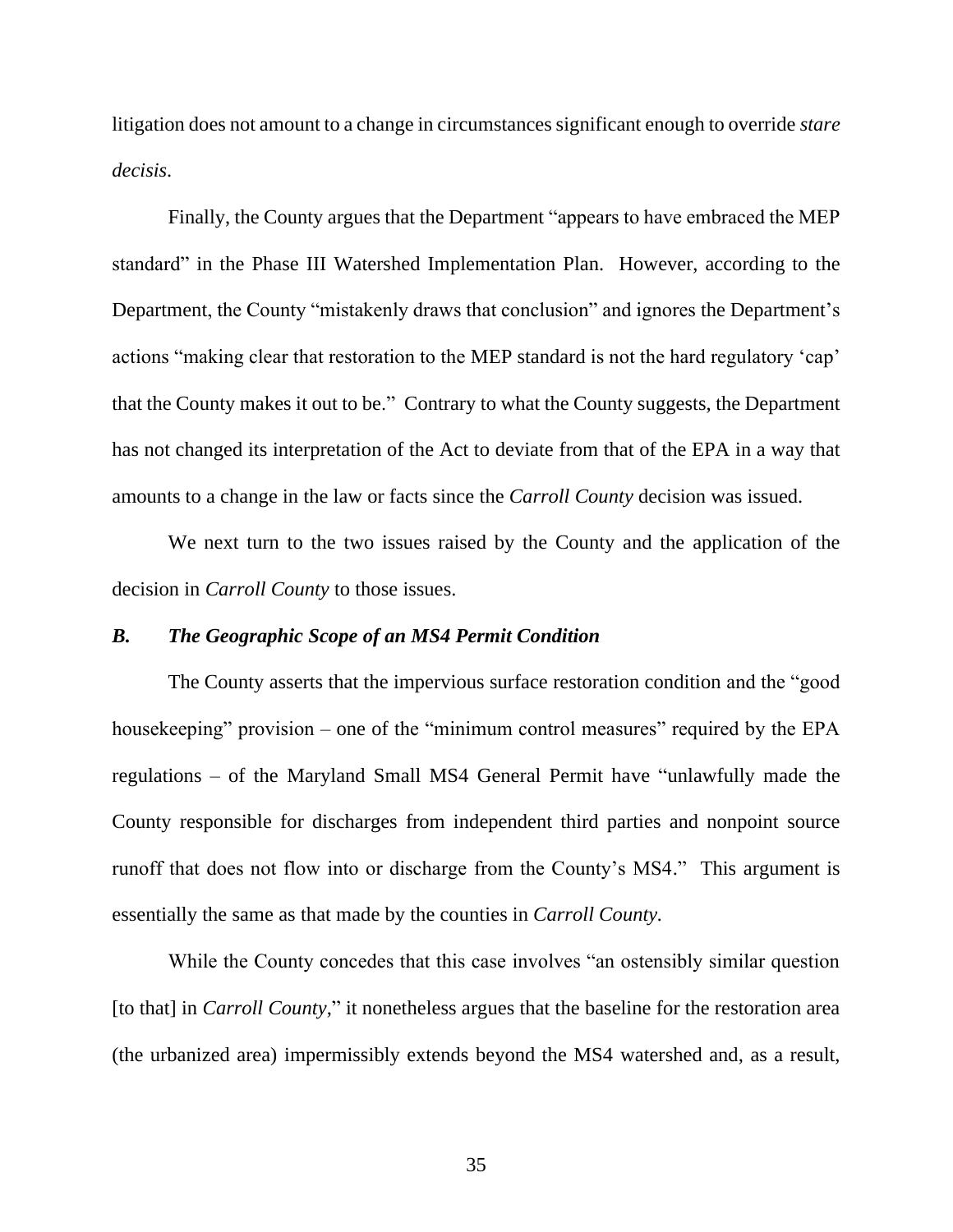assigns pollution from nonpoint sources and third parties to the County.<sup>22</sup> The County thus objects to the assignment of nonpoint source pollutant reductions to point sources to satisfy water quality standards. This reprises an argument made by the counties in *Carroll County*. But, as explained in *Carroll County*, "nonpoint source pollution reduction may be assigned to point sources" to protect water quality standards. *Carroll County*, 465 Md. at 235-37*.* Just as "[t]he Department did not exceed its authority under the Clean Water Act when it directed calculation of the impervious surface using a county-wide baseline," *id.* at 238, it did not do so here in using a more limited baseline – the urbanized area of the County.

As with the medium MS4 permits in *Carroll County*, nothing in the Small MS4 General Permit requires that the measures taken to satisfy the restoration condition take place outside the MS4 service area. *See Carroll County*, 465 Md. at 230. If the County desired, it could devote its efforts to satisfy that condition solely within the watershed region of its MS4 to ensure that its efforts clean up pollutants that would first enter its MS4 before making their way to the Chesapeake Bay, rather than pollutants that head straight for the Bay. From this perspective, the fact that the County may choose to satisfy a permit condition through restoration efforts over a broader geographic area affords the County greater flexibility while still contributing to the clean-up of the Bay and its tributaries.

 $22$  A primary distinction between the permit at issue in this case and the permit under review in *Carroll County* is that this case involves a general permit for *small* MS4s while the latter case involved permits for *medium* MS4s. However, this argument has even less force in this case. Under the medium MS4 permits at issue in *Carroll County*, a county had to assess impervious surfaces throughout the *entire* county. 465 Md. at 229-30. In contrast, under the Maryland Small MS4 General Permit, the County is to determine the baseline according to the impervious surfaces *within the urbanized area* of the County. *See* Small MS4 General Permit, Appendix B, Section III(A)(1) at B-10.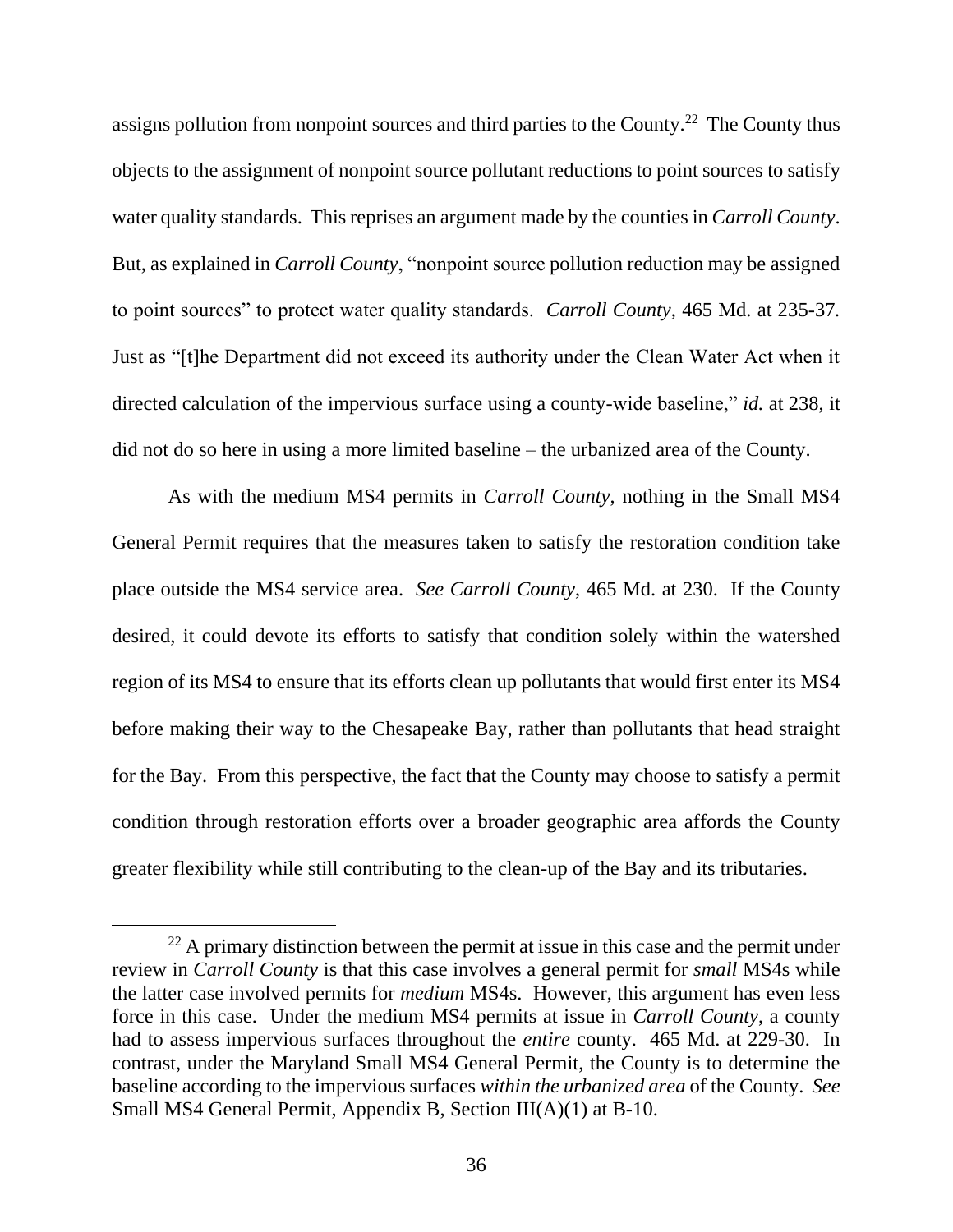As a matter of both principle and practice, the County apparently does not oppose a permit condition that credits a permittee for measures taken outside the geographic bounds of the MS4. In its comments to the Department concerning the draft general permit, the County noted that "[m]itigation and restoration practices throughout the County will result in improved water quality in the Bay and tributaries" and urged that mitigation efforts "throughout the County" be counted toward meeting the 20 percent restoration requirement. Moreover, it urged that the Department allow "nutrient trading," also known as "water quality trading" – a process by which a permittee may receive credit for pollution reductions made by others<sup>23</sup> – as part of the County's compliance with permit conditions. The Department adopted both of these recommendations in the final version of the Small MS4 General Permit. Under the permit, the County will receive credit for the restoration efforts undertaken anywhere within the County. *See* Basis for Final Determination at 13- 14. The permit also allows for water quality trading pursuant to regulations adopted by the Department. *Id.* at 18, 25; Small MS4 General Permit at 11; COMAR 26.08.11.

In practice, it appears that the County has already taken advantage of the flexibility afforded by the permit condition and has reported that it is well on its way to satisfying the impervious surface restoration requirement. It has calculated the 20 percent restoration condition applicable to the County to be 190 acres (0.30 square miles).<sup>24</sup> *See* Queen Anne's

 $23$  "Water quality trading," is "a method for complying with discharge permits that uses market forces to reduce overall pollution at lower cost by shifting pollution reduction activities from one entity to another." *Carroll County*, 465 Md. at 258-59.

<sup>&</sup>lt;sup>24</sup> The County consists of 238,610 acres of land. Only 6,111 of those acres are in an "urbanized area" – approximately 2.6 percent of the County. Under the permit, the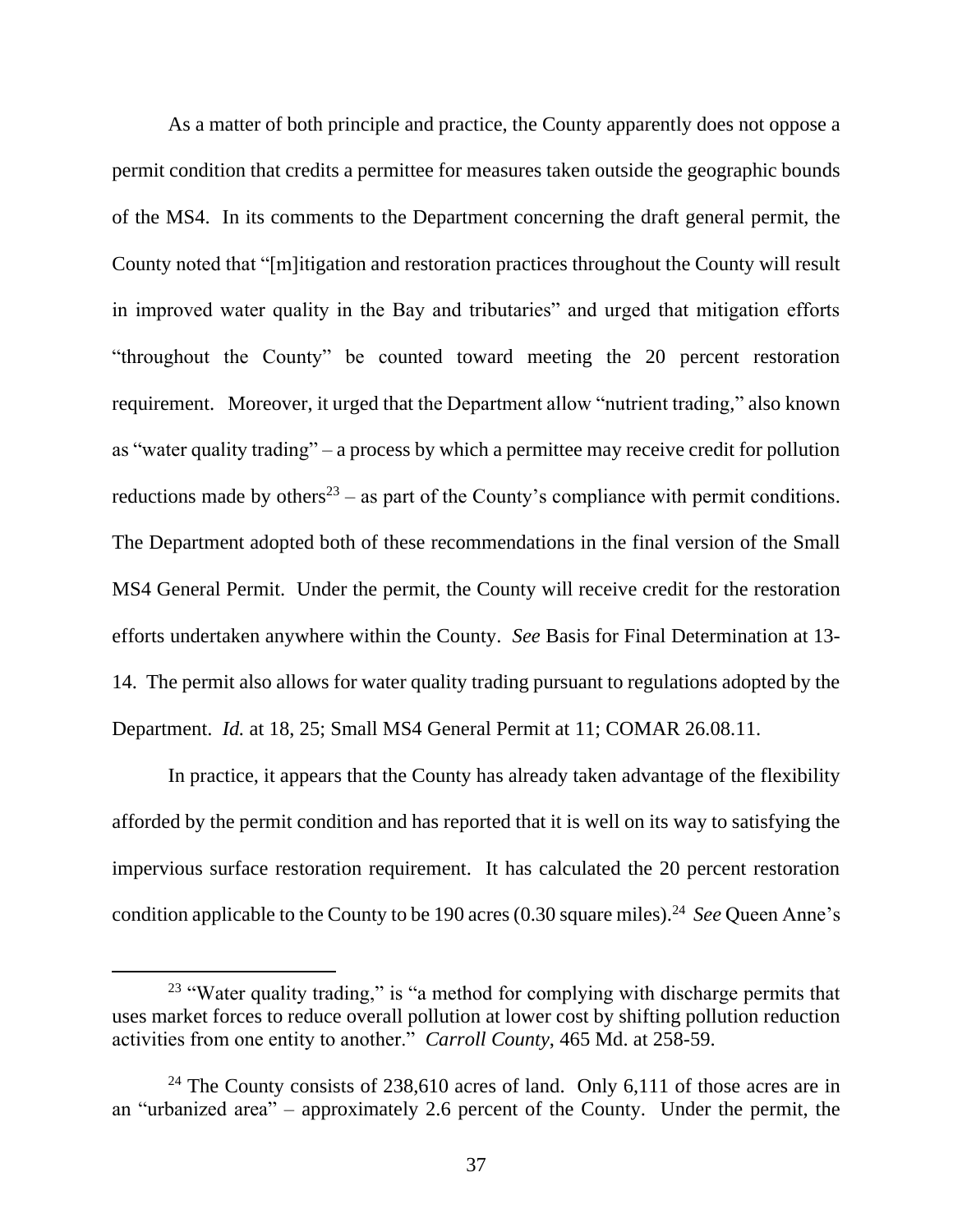County, MS4 Comments at 3 (March 30, 2017) ("Queen Anne's County Comments"). Thus, to satisfy the impervious surface restoration condition under Part V of the Small MS4 General Permit, the County must implement restoration management practices equivalent to 0.30 square miles of impervious surface restoration, which may include practices such as mechanical street sweeping, reforestation, impervious surface replacement, storm drain vacuuming, septic pumping, and more. *See* Accounting Guidance at 4. Under the permit, the location of the resulting restoration efforts is within the County's discretion and may occur anywhere within the County. The County has reported that it has a project underway that provides three times the amount of required restoration.<sup>25</sup>

The County also argues that its small MS4 was not assigned any wasteload allocation for nonpoint source pollution in the Chesapeake Bay TMDL, and thus it cannot now take on responsibility for additional pollution to protect water quality. First, the County's argument mischaracterizes the 2010 Chesapeake Bay TMDL. None of the Bay TMDL allocations was specific to a jurisdiction; instead, each is assigned to a segment of

County determines how many of those 6,111 acres are impervious surface, ascertains how much of that impervious surface is untreated, and *then* takes 20 percent of the latter number. Queen Anne's County has estimated that its restoration requirement is 190 acres – or 0.30 square miles. *See* Queen Anne's County Comments at 3.

<sup>&</sup>lt;sup>25</sup> The County has undertaken a sewer extension project to remove and retire  $1,526$ failing septic systems on Kent Island, which have been discharging effluent into waters of the State for many decades. Queen Anne's County Comments at 5. This project is equivalent to 595 acres of impervious surface restoration. *See* Accounting Guidance at 4 (noting that every septic connection amounts to 0.39 equivalent acres of credit). Thus, once the County completes its sewer replacement project, it will have accomplished three times the impervious restoration condition in Part V of the general permit.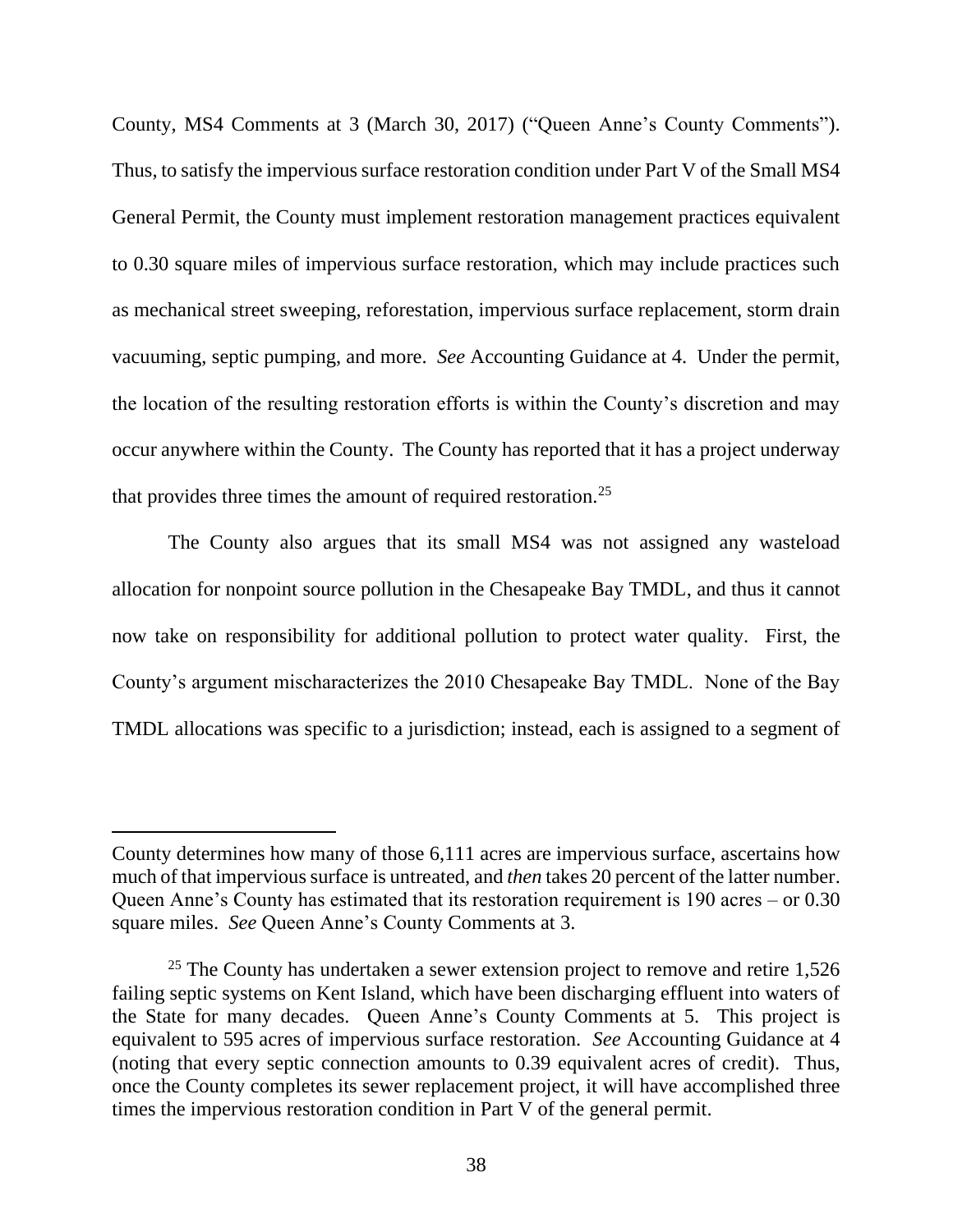impaired waters.<sup>26</sup> When preparing the Phase I WIP that the EPA relied on in developing the Bay TMDL, the Department organized each segment's pollution loads by county and by source sector, including urban stormwater runoff in Queen Anne's County.<sup>27</sup> The Department further divided the loads into regulated and non-regulated sources, the latter of which included the County's stormwater, as it was not yet an MS4 permittee. The Phase I WIP thus assigned load allocations to the County, because the County had stormwaterrelated impairments but was not yet an MS4 permittee. It is simply incorrect to say that the County was not included in the pollution allocation planning process under the Bay TMDL.

Moreover, the fundamental question is not whether the permit conditions are necessary to achieve the TMDL, but rather whether they are necessary to protect the water quality of the Chesapeake Bay. The former is merely a tool to achieve the latter. The ultimate question is whether conditions included in permits for point sources may take account of nonpoint source pollution when necessary to achieve water quality standards. The short answer is given in the EPA's regulations, which require all MS4 permits to include "[m]ore stringent terms and conditions … based on an approved total maximum

<sup>26</sup> *See generally* EPA, Section 9: Chesapeake Bay TMDL (Dec. 10, 2010), [https://www.epa.gov/sites/default/files/2014-](https://www.epa.gov/sites/default/files/2014-12/documents/cbay_final_tmdl_section_9_final_0.pdf) [12/documents/cbay\\_final\\_tmdl\\_section\\_9\\_final\\_0.pdf](https://www.epa.gov/sites/default/files/2014-12/documents/cbay_final_tmdl_section_9_final_0.pdf) [https://perma.cc/ZP6Z-BC2R].

<sup>27</sup> *See* Maryland Department of the Environment, Summary of Phase I WIP Loads  $-$  Queen Anne's at 3 (Apr. 5, 2011), [https://mde.maryland.gov/programs/Water/TMDL/TMDLImplementation/Documents/Ha](https://gcc02.safelinks.protection.outlook.com/?url=https%3A%2F%2Fmde.maryland.gov%2Fprograms%2FWater%2FTMDL%2FTMDLImplementation%2FDocuments%2FHandouts%2FHandout_QueenAnnes.pdf&data=05%7C01%7Crobert.mcdonald%40mdcourts.gov%7C88f5c834123f430cd7a808da3d9b5774%7C2be0e635355c4ebda05f937800f269e9%7C0%7C0%7C637890035852450868%7CUnknown%7CTWFpbGZsb3d8eyJWIjoiMC4wLjAwMDAiLCJQIjoiV2luMzIiLCJBTiI6Ik1haWwiLCJXVCI6Mn0%3D%7C3000%7C%7C%7C&sdata=TCJ003J93jOxlz2x3tBBe3V0hyR7P5Bs8vkVQtPIbCo%3D&reserved=0) [ndouts/Handout\\_QueenAnnes.pdf](https://gcc02.safelinks.protection.outlook.com/?url=https%3A%2F%2Fmde.maryland.gov%2Fprograms%2FWater%2FTMDL%2FTMDLImplementation%2FDocuments%2FHandouts%2FHandout_QueenAnnes.pdf&data=05%7C01%7Crobert.mcdonald%40mdcourts.gov%7C88f5c834123f430cd7a808da3d9b5774%7C2be0e635355c4ebda05f937800f269e9%7C0%7C0%7C637890035852450868%7CUnknown%7CTWFpbGZsb3d8eyJWIjoiMC4wLjAwMDAiLCJQIjoiV2luMzIiLCJBTiI6Ik1haWwiLCJXVCI6Mn0%3D%7C3000%7C%7C%7C&sdata=TCJ003J93jOxlz2x3tBBe3V0hyR7P5Bs8vkVQtPIbCo%3D&reserved=0) [https://perma.cc/J9BX-J39N].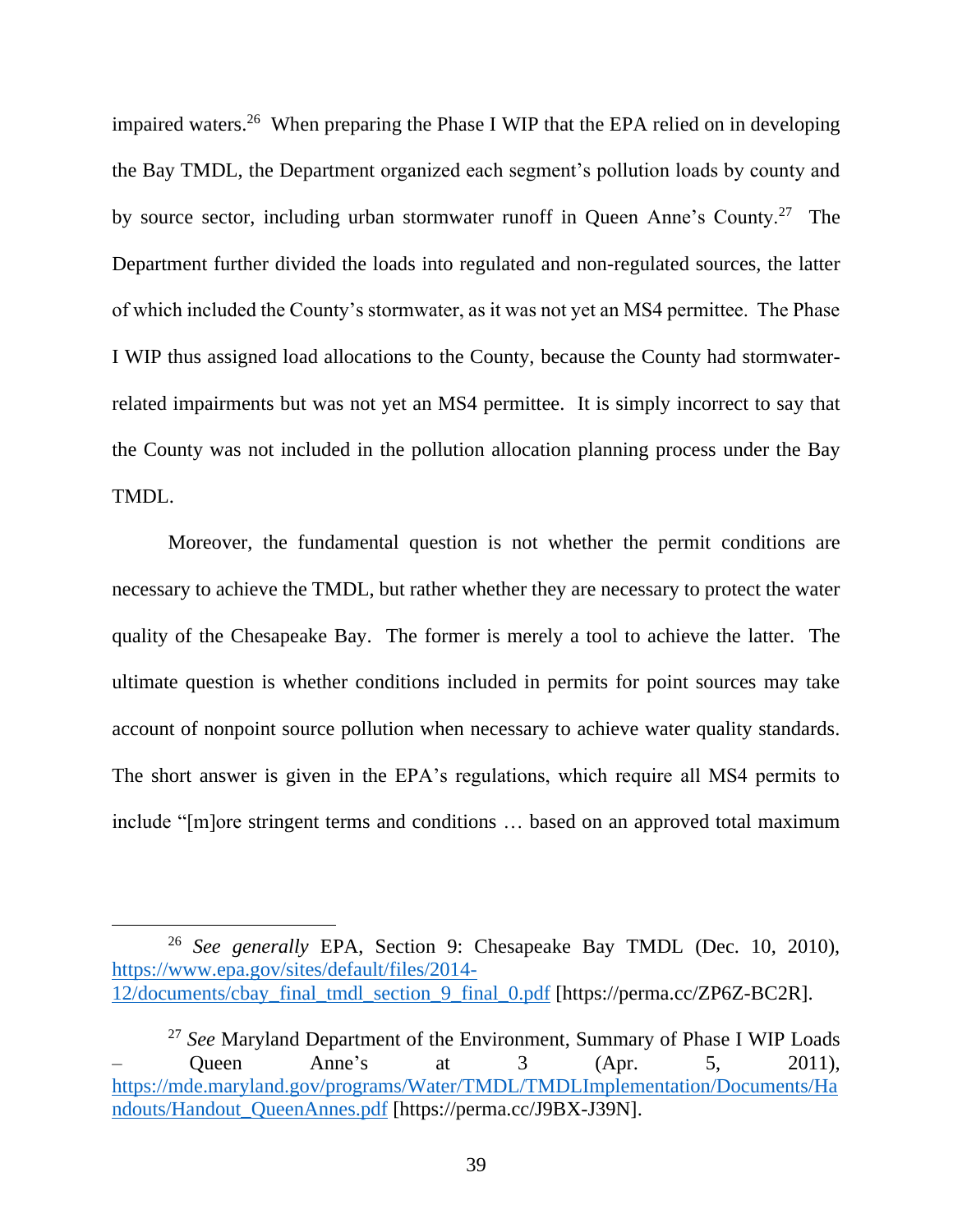daily load (TMDL) or equivalent analysis, or where the Director determines such terms and conditions are needed to protect water quality."  $40 \text{ CFR } \S 122.34(c)(1)$ .

As Judge Harrell aptly summarized this issue for the Court of Special Appeals:

[T]he impervious surface restoration requirement in the general permit, like that in *Carroll County*, is an authorized water quality based effluent limitation that represents a valid reallocation of pollutant loads from nonpoint sources to point sources and that implements a stormwater wasteload allocation in the Bay TMDL. Accordingly, … the Department did not exceed its authority under the Clean Water Act when it directed calculation of the impervious surface to be restored based on the total impervious surface within the urbanized area of the County that has little or no stormwater management.

# 250 Md. App. at 425-26 (footnote omitted).

The County also takes issue with the "good housekeeping" provision of the permit – one of the six minimum control measures required by the EPA's regulations – which requires the County to provide training to its employees on how to mitigate and report spills of pollutants on County-owned property that contribute to the nonpoint source pollution of the Chesapeake Bay. Small MS4 General Permit at 9-10. The County argues that this provision is unlawful because it requires the County to take preventative measures beyond the MS4's service area. As the Court held in *Carroll County*, "nonpoint source pollution reduction may be assigned to point sources" to protect water quality standards. *Carroll County*, 465 Md. at 235-37. Requiring the County's employees to be trained on how to avoid pollutant spills throughout the County is a proxy for allocating nonpoint source pollution to the MS4 point source. This "good housekeeping" provision is required by EPA regulations that refer to "municipal operations" broadly, without any restriction to operations solely within an MS4 service area. *See* 40 CFR §122.34(b)(6)(i) ("The permit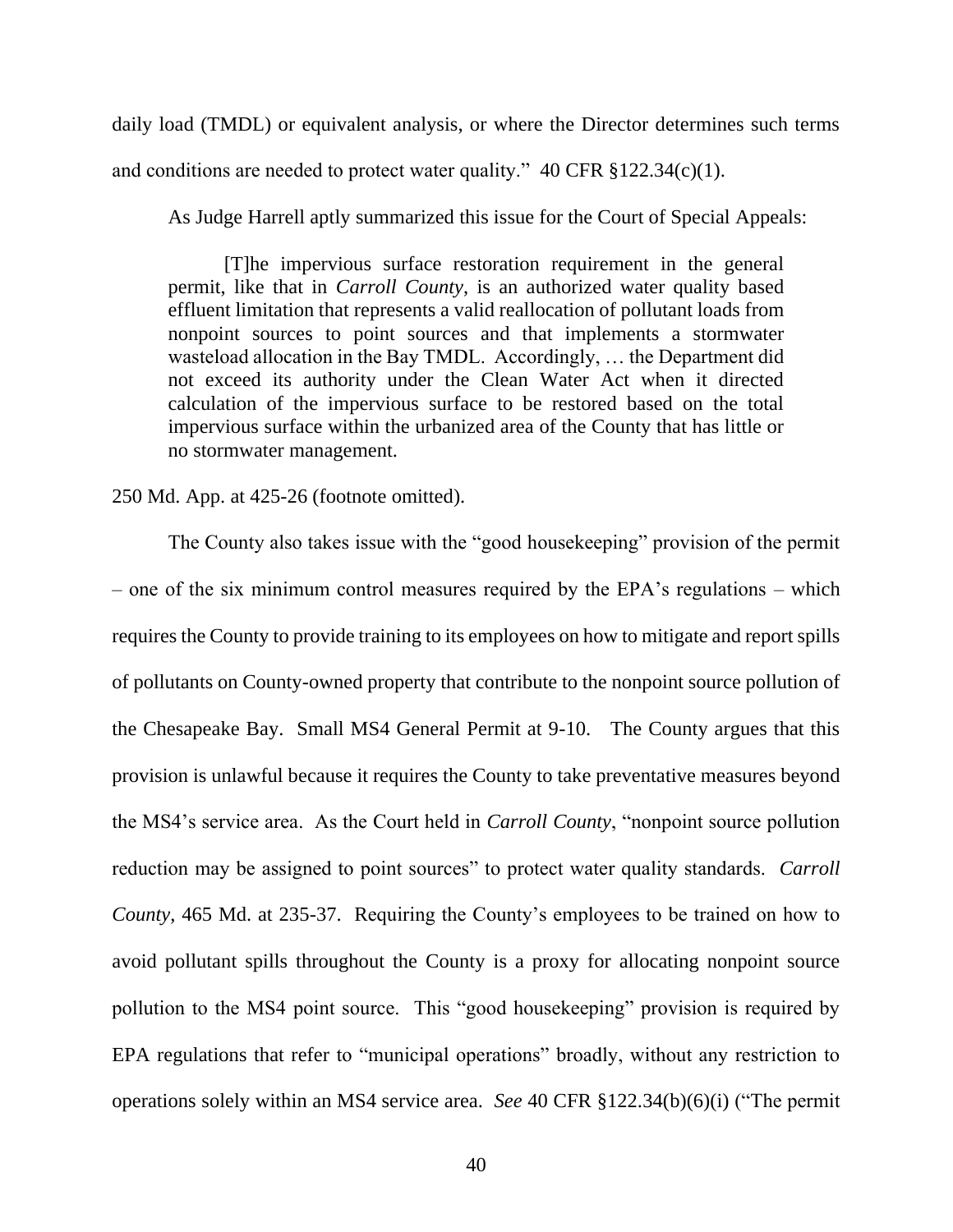must identify the minimum elements and require the development and implementation of an operation and maintenance program that includes a training component and has the ultimate goal of preventing or reducing pollutant runoff from municipal operations.").

Finally, the County argues that the Small MS4 General Permit allocates pollution of other *point* sources to the County, whereas *Carroll County* only stood for the proposition that *nonpoint* source pollution may be allocated to the County through the MS4 permit. This is simply not the case. When the Small MS4 General Permit refers to impervious surfaces not on property owned by the County, it is only for the purposes of calculating a baseline measurement for computing the 20 percent restoration condition. It does not somehow make the County liable for third-party point source discharges. As indicated above, the County has discretion where and how to accomplish the required restoration. The Court upheld the use of such a method as a rational metric for a permit condition in *Carroll County*. 465 Md. at 235. As noted above, the impervious surface restoration requirement imposes less of an obligation on the County in this case than it did in *Carroll County*. Any legal responsibility for third-party point source discharges remains with the third-party, not the County.<sup>28</sup>

<sup>&</sup>lt;sup>28</sup> To argue otherwise, the County observes that some of the impervious surfaces in its urbanized area might drain into other point sources, such as private stormwater drainage systems. Whatever benefit impervious surface restoration may provide to discharges from other point sources, it does not shift the legal responsibility for third-party point source discharges to the County. As indicated above, the County has discretion where and how to accomplish the required restoration. Any point source pollution benefit is a byproduct of the flexibility allowed by the Small MS4 General Permit that was requested by the County and other commenters. In a similar fashion, the water quality trading option requested by the County and allowed by the permit contemplates that the County could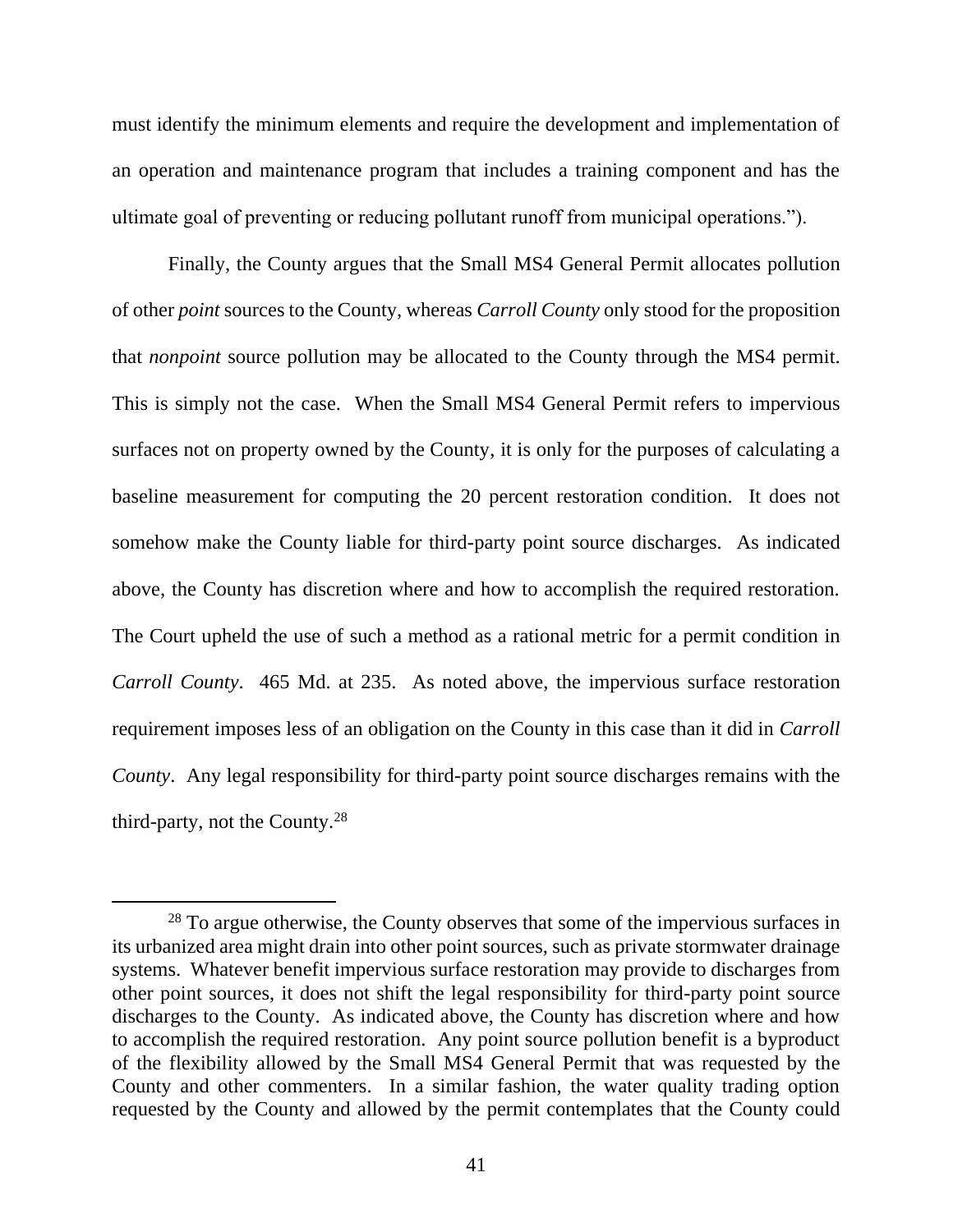Nor do the minimum control measure conditions in the permit make the County responsible for third-party point source discharges. The "good housekeeping" provision requires training of the County's employees to mitigate and prevent pollutant spills and discharges on County property that would eventually be washed away and add to nonpoint source pollution entering the Bay.

# *C. Permit Conditions and the MEP Standard*

In a variation on the general argument that the MEP standard should be regarded as a cap on conditions in an MS4 permit, the County asserts that minimum control measures set forth in Part IV of the Small MS4 General Permit unlawfully exceed the MEP standard. These minimum control measures – such as mapmaking, annual screening, and "good housekeeping" – are required by the EPA's regulations and exist to satisfy the MEP standard.<sup>29</sup>

satisfy the restoration requirement as a result of measures taken by third-party point sources.

 $29$  40 CFR §122.34(b) ("The permit must include requirements that ensure the permittee implements, or continues to implement, the minimum control measures … . (3) (i)…At a minimum, the permit must require the permittee to: (A) Develop, if not already completed, a storm sewer system map, showing the location of all outfalls and the names and location of all waters of the United States that receive discharges from those outfalls; … (6) (i) The permit must … require the development and implementation of an operation and maintenance program that includes a training component and has the ultimate goal of preventing or reducing pollutant runoff from municipal operations"); *see* Part II.B of this opinion; *see also* EPA 1999 Small MS4 Permit Regulations, 64 Fed. Reg. at 68,754 ("Compliance with the conditions of the general permit and the series of steps associated with identification and implementation of the minimum control measures will satisfy the MEP standard.").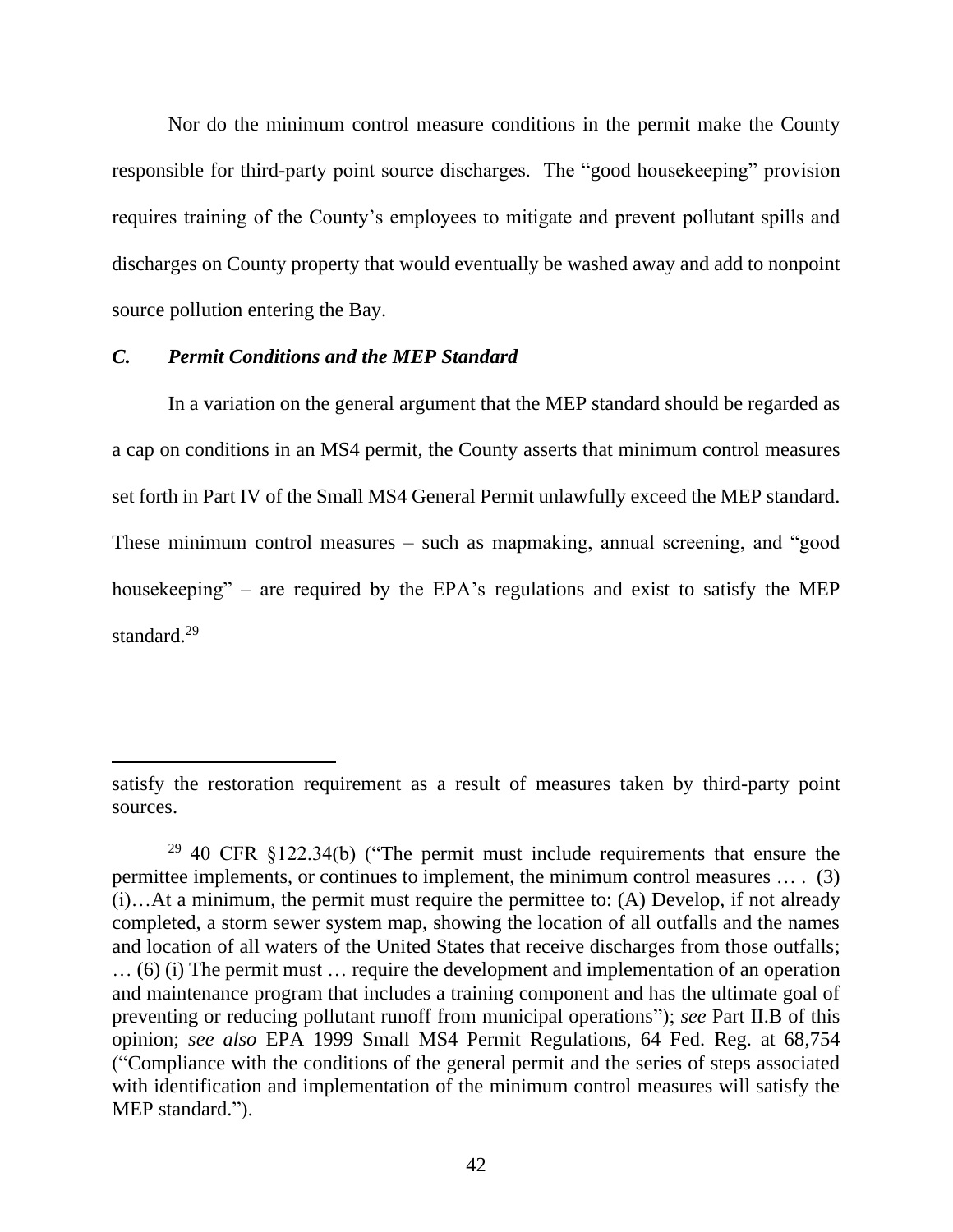These minimum control measures do not exceed MEP, but rather satisfy it. In reviewing the Small MS4 General Permit, the Court of Special Appeals analyzed in detail the minimum control measures in the permit, as well as the public comments concerning the measures and the Department's responses to those comments, and concluded that the administrative record supported the conclusion that those measures did not exceed the MEP standard. 250 Md. App. at  $427-34$ .<sup>30</sup> We adopt that analysis as our own.

The County has not provided an example of how, if at all, the General Permit's minimum control measures might exceed the federal regulatory minimum. In any event, to the extent those measures could be said to exceed the MEP standard, that would be permissible under the Act and EPA regulations to protect water quality standards. *See* 40 CFR §122.34(c) ("As appropriate, the permit will include … [m]ore stringent terms and conditions, including permit requirements that modify, or are in addition to, the minimum control measures … where [] needed to protect water quality."). Indeed, the Department

<sup>&</sup>lt;sup>30</sup> For example, in summarizing the court's analysis of the "good housekeeping" provision, Judge Harrell stated:

<sup>[</sup>T]he Department's response to concerns that the good housekeeping provisions were beyond MEP addressed satisfactorily those concerns. The County does not argue otherwise, nor does it assert any other reason why the provisions are beyond MEP. Moreover, the requirements in the general permit appear to be consistent with the guidance provided in the regulation regarding the activities, schedules, and procedures that permit conditions should address. Accordingly, … the Department did not act unreasonably or without a rational basis in exercising its discretionary authority, pursuant to [federal regulations] to identify the minimum elements of a pollution prevention and good housekeeping program for property owned or operated by permittees.

<sup>250</sup> Md. App. at 433-34.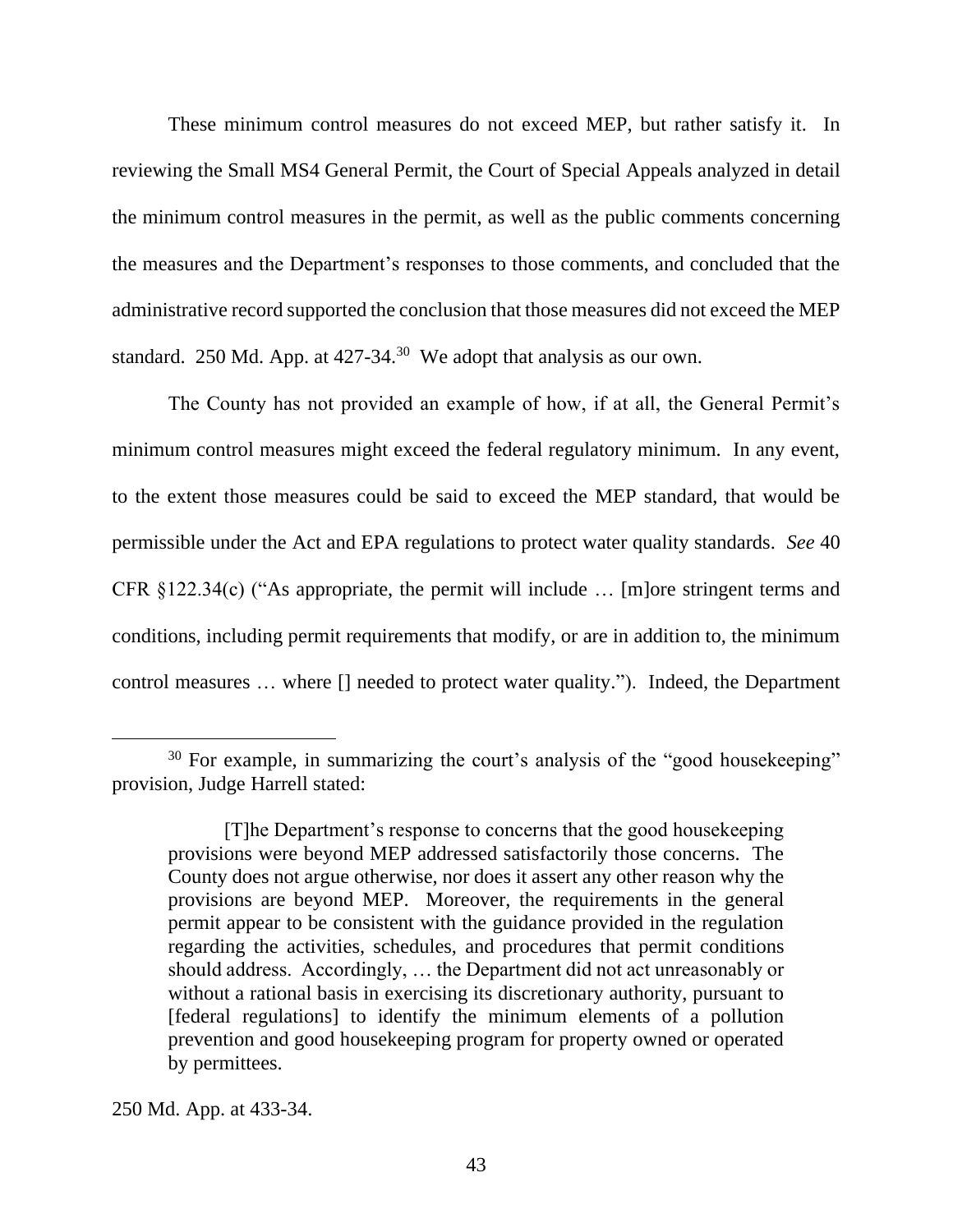explained in the Small MS4 General Permit that compliance with the minimum control measures is necessary to satisfy both the MEP standard and the State's water quality standards. *See* Small MS4 General Permit at 3. Thus, the EPA and the Department view these minimum control measures as serving both the MEP standard and the satisfaction of water quality standards – to the extent they are different – and does not treat them as mutually exclusive goals.

To summarize, MS4 permit conditions must satisfy the MEP standard, but they may do more to protect water quality standards. This is precisely what the Department has done here in the Small MS4 General Permit, with guidance and approval from the EPA. This supplementary relationship between MEP and water quality standards is based on the text of the statute, the EPA's interpretation of the Act, and this Court's analysis in *Carroll County*. That decision analogized the relationship between MEP and water quality standards in MS4 permits to the relationship between technology-based effluent limitations and water quality limitations in typical NPDES permits. *Carroll County*, 465 Md. at 212- 13. In both types of permits, there is a minimum standard, and in both types of permits, the permitting authority may increase the stringency of those standards to protect water quality. Such was the case in *Carroll County*, and such again is the case here.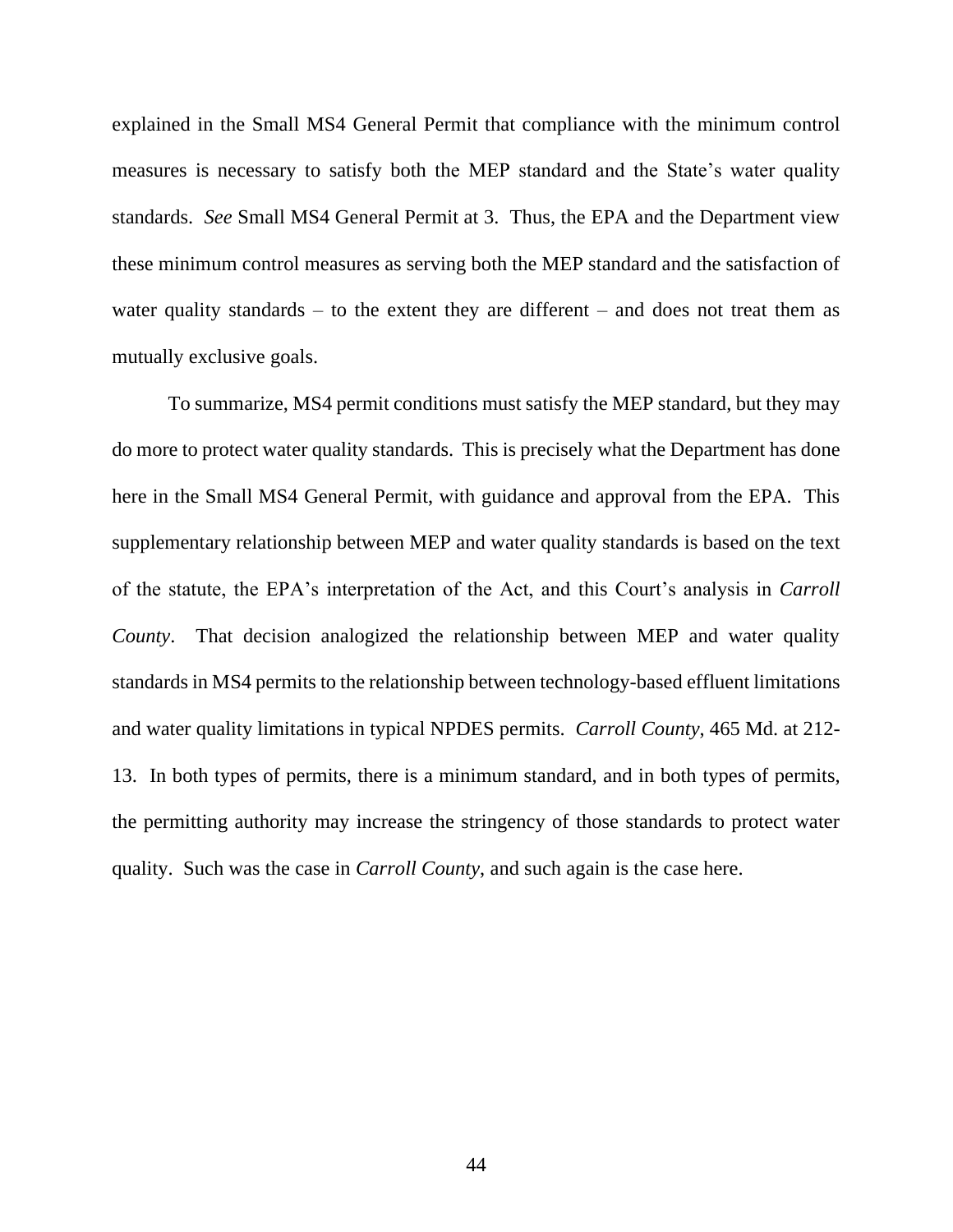#### **VII**

### **Conclusion**

It is a privilege to live near the Chesapeake Bay. As State law acknowledges in many ways,<sup>31</sup> there is in turn a responsibility to protect it. We have no doubt that the County, no less than the Department and the EPA, hopes to protect a body of water that lies at the heart of our State, our culture, and our economy. Fifty years ago, Congress sought to make the waters of the United States, including the Bay, fishable and swimmable, and established the NPDES permitting program under the Act to further that fundamental goal. That program assigns a key role to MS4 permittees like the County and permitting agencies like the Department under a scheme of cooperative federalism. We hold that, consistent with this Court's decision in *Carroll County*, the Department's Small MS4 General Permit is a lawful effort to implement the program created by the Clean Water Act.

# **JUDGMENT OF THE COURT OF SPECIAL APPEALS AFFIRMED. COSTS TO BE PAID BY PETITIONERS.**

<sup>31</sup> *E.g*., EN §5-1101(b) (declaration of legislative policy concerning Chesapeake Bay and tributaries); EN §9-321 (Chesapeake Bay monitoring program); Maryland Code, Natural Resources Article ("NR"), §8-202 (responsibility of Department of Natural Resources for conservation of Chesapeake Bay); NR §8-1801 *et seq*. (Chesapeake and Atlantic Coastal Bays Critical Area Protection Program); Maryland Code, General Provisions Article, §7-601 (Chesapeake Bay Awareness Week).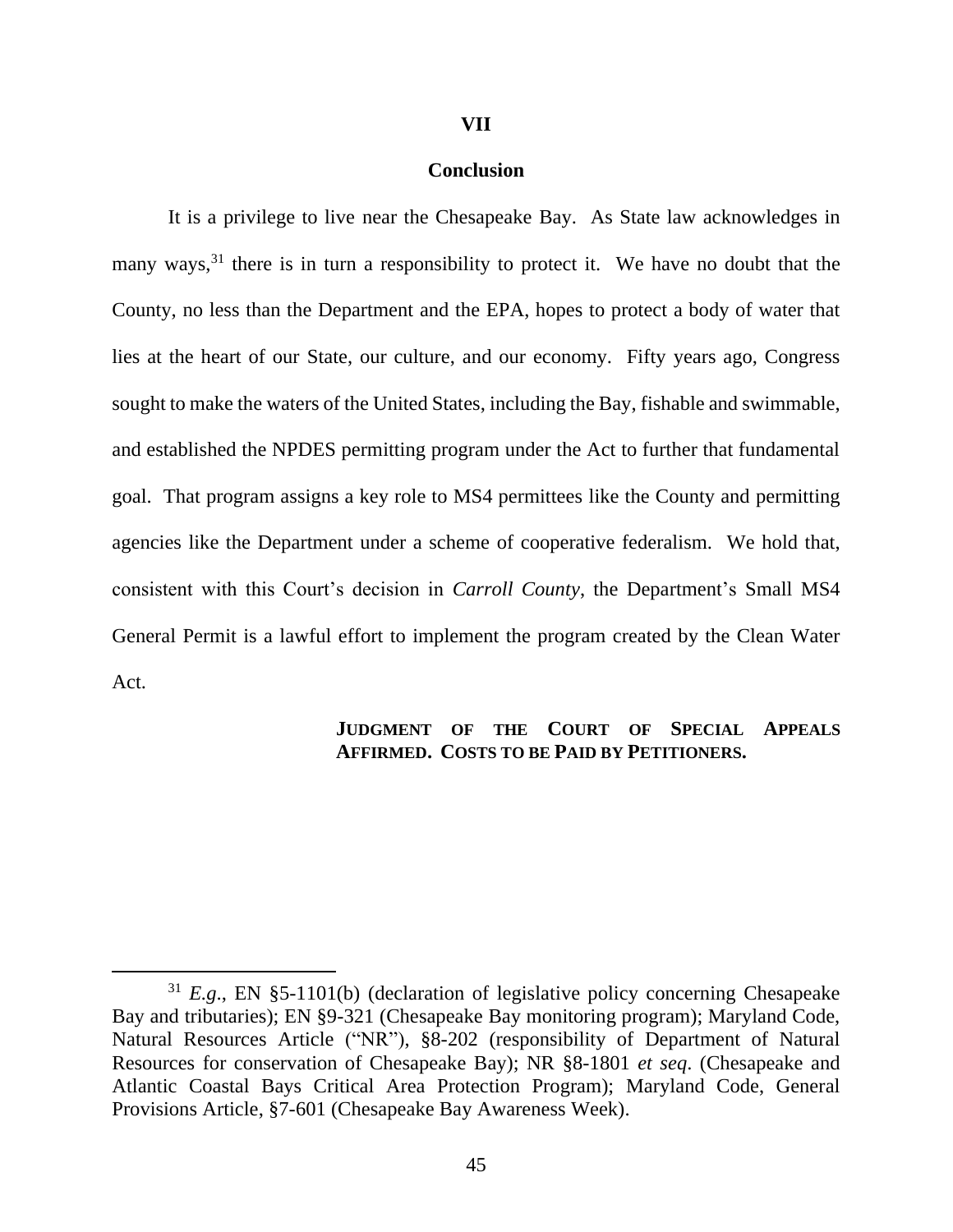Circuit Court for Queen Anne's County Case No. C-17-CV-18-000162 Argued: December 7, 2021 IN THE COURT OF APPEALS

# OF MARYLAND

No. 25

September Term, 2021

MARYLAND SMALL MS4 COALITION, ET AL.

V.

MARYLAND DEPARTMENT OF THE ENVIRONMENT

> \*Getty, C.J., \*McDonald **Watts** Hotten Booth Biran Adkins, Sally D. (Senior Judge, Specially Assigned),

> > JJ.

Concurring Opinion by McDonald, J., which Hotten and Adkins, JJ., join

Filed: June 1, 2022

\*Getty, C.J., and McDonald, J., now Senior Judges, participated in the hearing and conference of this case while active members of this Court; after being recalled pursuant to Maryland Constitution, Article IV, Section 3A, they also participated in the decision and adoption of this opinion.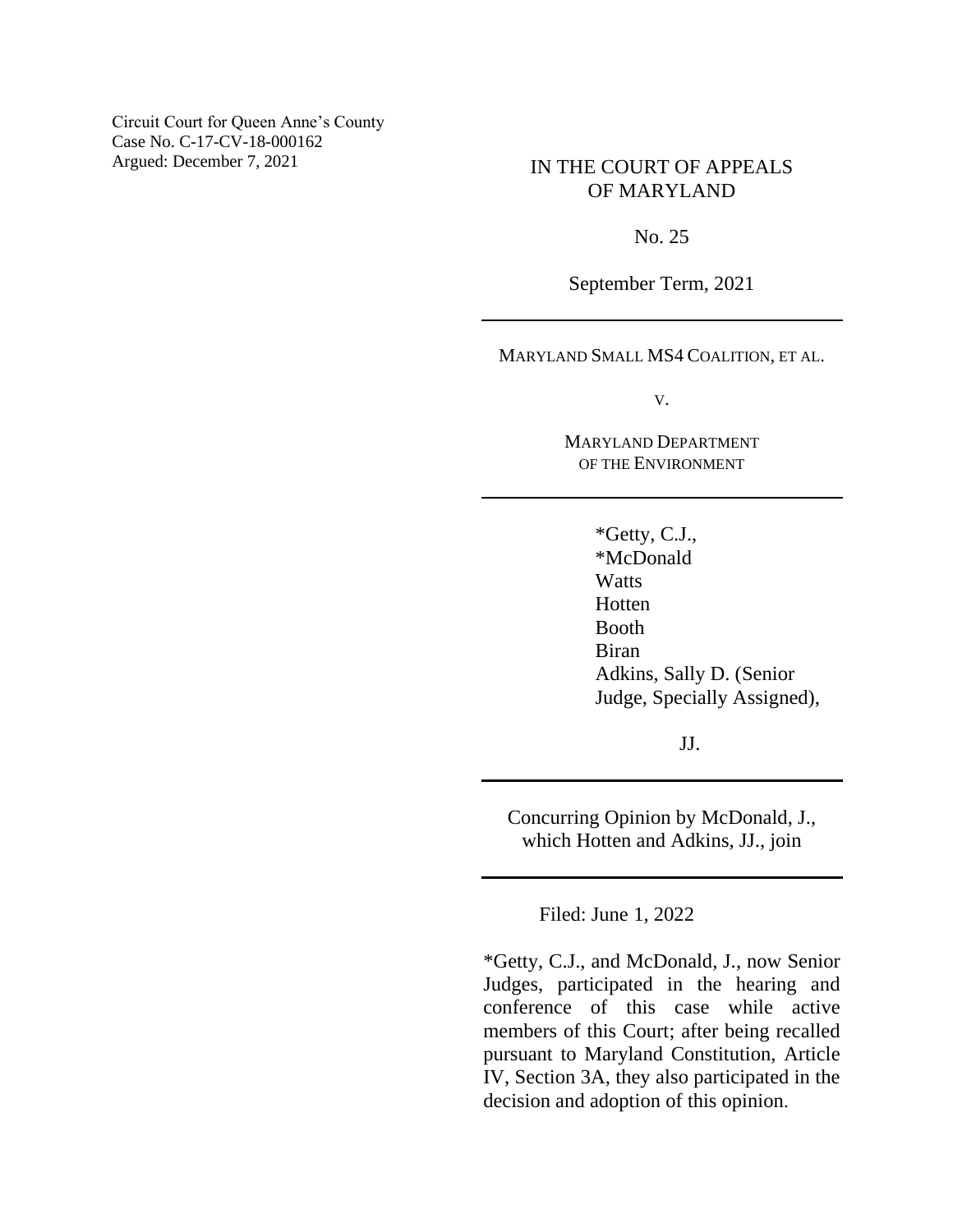I agree with the result and rationale of the Majority Opinion. I write separately to acknowledge the elephant in the room. The Small MS4 General Permit bears two numbers, one State and one federal, in recognition of the fact that the Department issued it pursuant to the substantive permitting authority that Maryland law grants to the Department – an authority quite apart from the Department's designation as a permitting authority under the federal Clean Water Act. The language and legislative history of the Clean Water Act are clear that Congress intended that statute both to set a minimum standard and to preserve the States' authority to do more. And the language and legislative history of the Maryland statutes are equally clear that the General Assembly likewise regarded the federal law as the minimum standard and conferred authority on the Department to do more. Thus, State law provides an independent source of authority for the Department to issue MS4 discharge permits, quite apart from the Department's authority under federal law.

The issue of the Department's permitting authority with respect to MS4s is before this Court for the third time in the last six years and may appear again in the future.<sup>1</sup> A consideration of how the County's arguments fare under State law is perhaps overdue and may be useful for the future.

<sup>1</sup> See *Maryland Department of the Environment v. Anacostia Riverkeeper*, 447 Md. 88 (2016); *Maryland Department of the Environment v. County Commissioners of Carroll County*, 465 Md. 169 (2019). Notably, an appeal pending in the Court of Special Appeals purports to raise precisely the same issues presented in this case and previously decided in *Carroll County*. *See County Commissioners of Charles County v. Maryland Department of the Environment*, CSA-REG-1231-2021.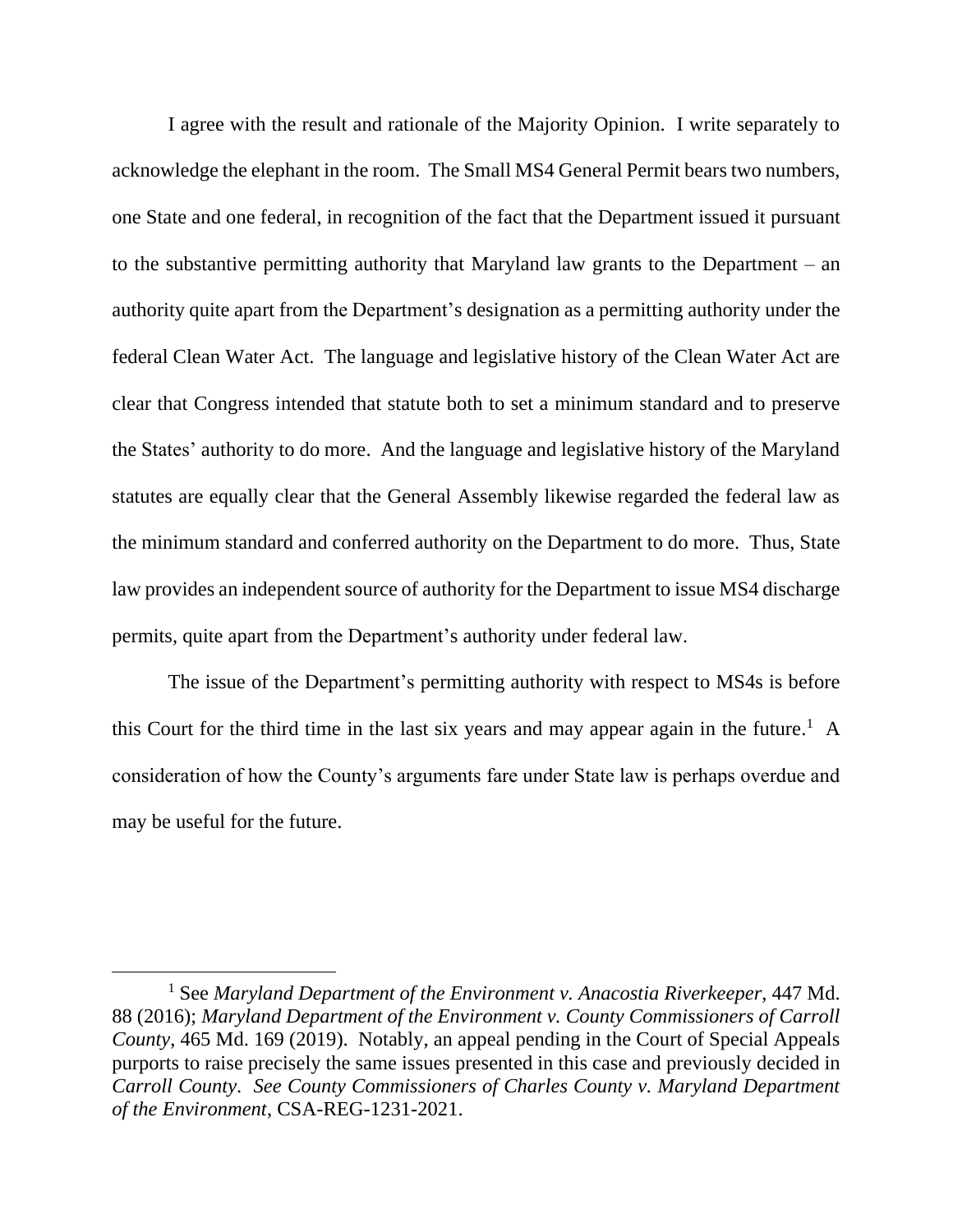#### **Stormwater Control and Federalism**

Prior to 1972, water pollution control was left primarily to the states. *See* S. Rep. No. 92-414 (1971) at 1 ("Federal legislation in the field of water pollution control has been keyed primarily to an important principle of public policy: The States shall lead the national effort to prevent, control and abate water pollution.").

When Congress enacted the Clean Water Act in 1972, it established a cooperative federal-state division of enforcement authority, assigning primary regulation of point sources to the Environmental Protection Agency ("EPA"), or the designated permitting authorities, and leaving regulation of nonpoint sources primarily to the states. In that Act, "Congress primarily focused its regulation … on point sources, which tended to be more notorious and more easily targeted, in part because nonpoint sources were far more numerous and more technologically difficult to regulate." *Oregon Natural Desert Ass'n v. U.S. Forest Serv.*, 550 F.3d 778, 780 (9th Cir. 2008) (citing S. Rep. No. 92-414 (1971) at 39). Congress was careful to preserve the authority of the states, especially as to nonpoint sources. 33 U.S.C. §1251(b) (entitled "Congressional recognition, preservation, and protection of primary responsibilities and rights of States"); 33 U.S.C. §1370 (saving clause for state authority); *see also* S. Rep. No. 92-414 (1971) at 78 ("In order to further clarify the scope of the [] Act the Committee has added a definition of point source to distinguish between control requirements where there are specific confined conveyances, such as pipes, and control requirements which are imposed to control runoff. The control of pollutants from runoff is applied pursuant to section 209 and the authority resides in the

**I**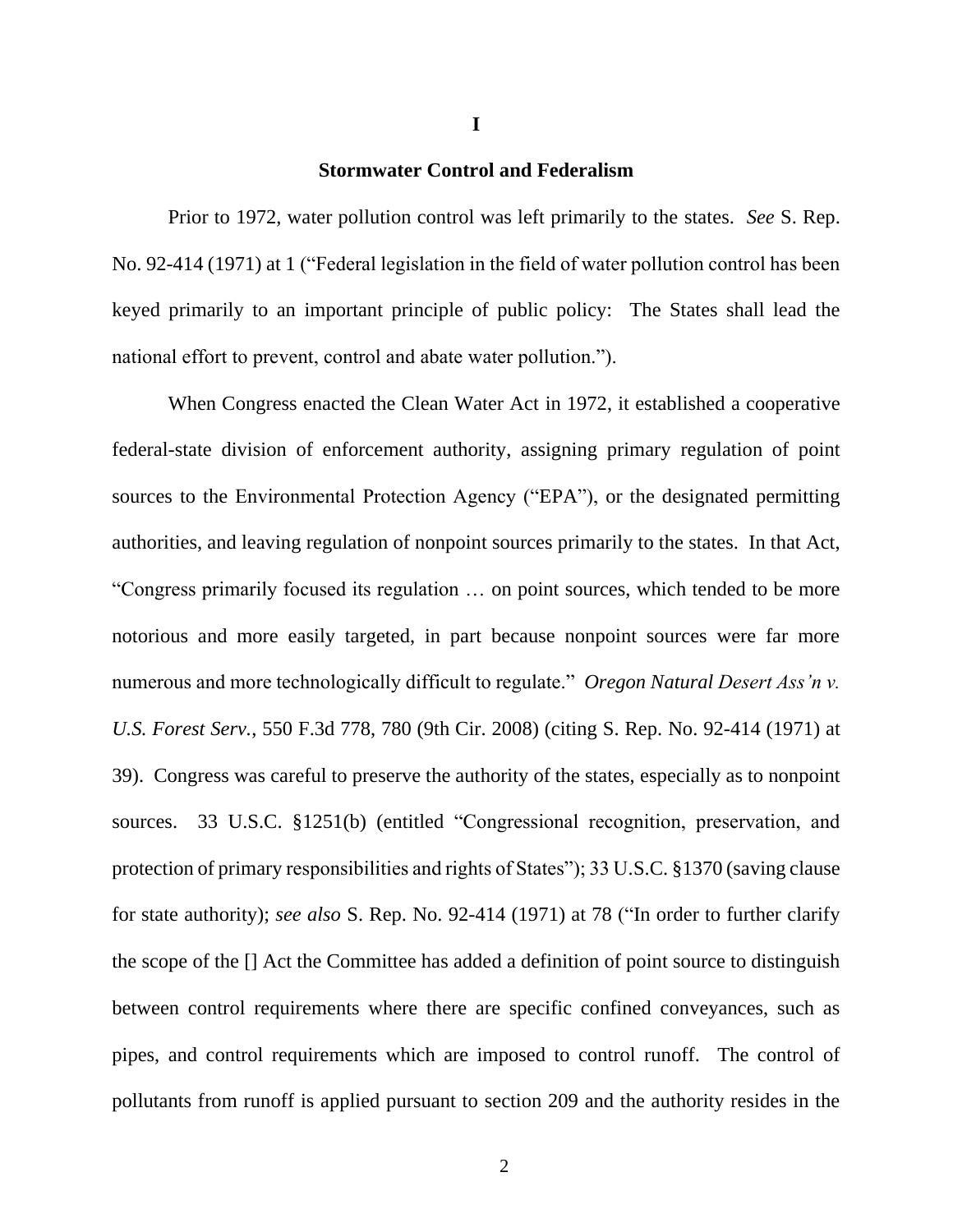State or local agency."); *Am. Farm Bureau Fed'n v. EPA*, 792 F.3d 281, 299 (3d Cir. 2015) ("[The Clean Water] Act assigns the primary responsibility for regulating point sources to the EPA and nonpoint sources to the states.").

Federal law still leaves to the states the primary responsibility of regulating nonpoint source pollution. The Supreme Court has recognized that as to "nonpoint source pollution, Congress intended to leave substantial responsibility and autonomy to the States." *County of Maui v. Hawaii Wildlife Fund*, 140 S. Ct. 1462, 1471 (2020). The Court explained, "Over many decades, and with federal encouragement, the States have developed methods of regulating nonpoint source pollution through water quality standards, and otherwise." *Id.* (citing nonpoint source reports from California, Maine, and Oklahoma); *see also id.* at 1490 (Alito, J. dissenting) (arguing the "federalism interest is even stronger because the Clean Water Act itself assigns non-point-source-pollution regulation to the States and explicitly recognizes and protects the state role in environmental protection."). In short, the Clean Water Act preserved long-standing state authority to regulate nonpoint source pollution.

This federal-state balance remains true in the MS4 permitting context.<sup>2</sup> The only relevant limit imposed by the Clean Water Act on state law is that states "may not adopt or

<sup>&</sup>lt;sup>2</sup> For an example of the recognition that state law may exceed federal requirements in the MS4-permitting context, see National Association of Clean Water Agencies, MS4 Stormwater Permitting Guide 46 (2018) ("The debate over whether permitting authorities can impose 'beyond MEP' permit conditions – such as mandating strict compliance with water quality standards or numeric limits – may be academic in some states. The [Clean] Water Act] gives states latitude to impose requirements that are more stringent than the [Clean Water Act]. A number of states have taken advantage of this authority to impose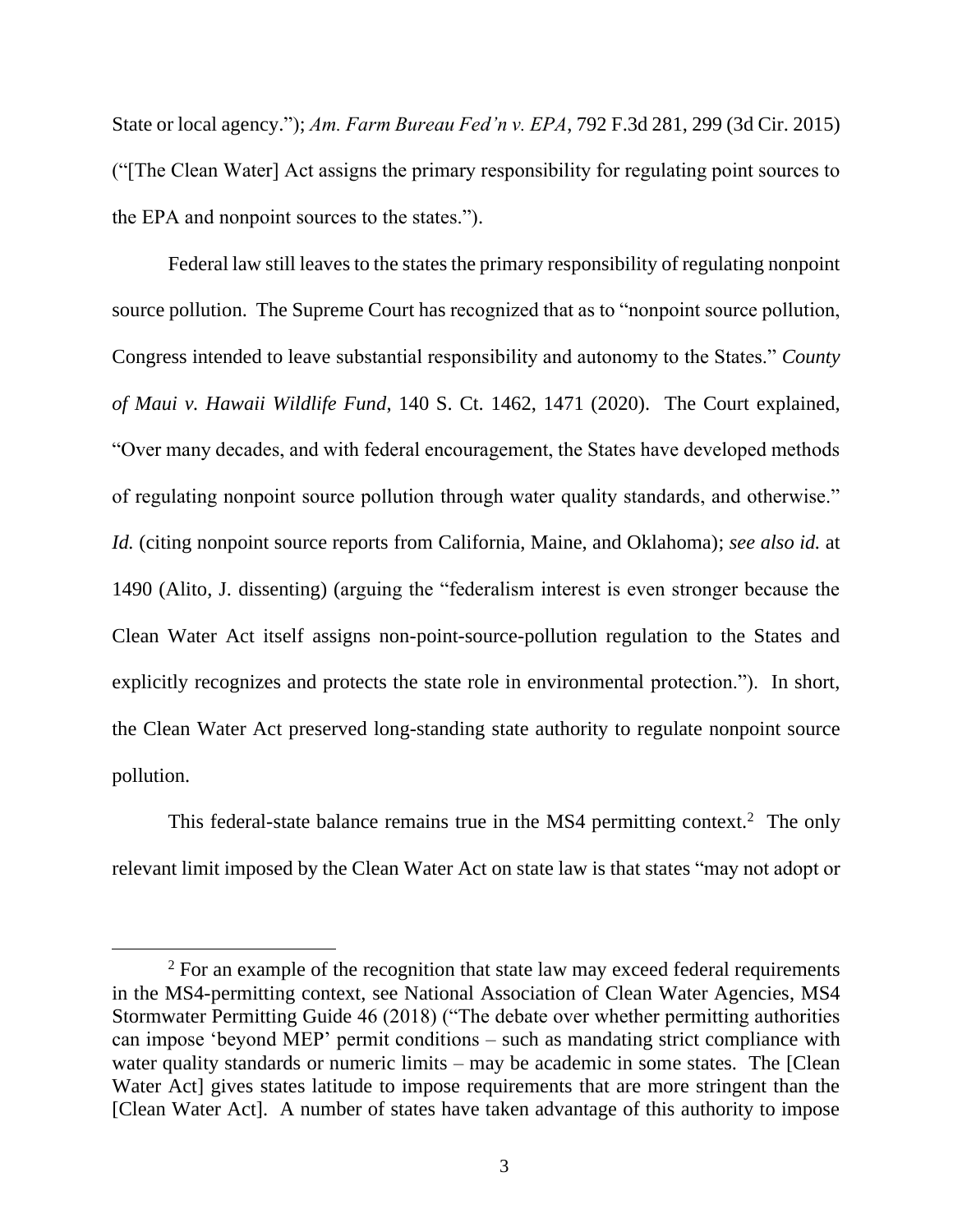enforce" a standard that is "less stringent" than the Clean Water Act. 33 U.S.C. §1370. Indeed, the Act expressly preserves state authority to *do more* – the Clean Water Act may not be "construed as impairing or in any manner affecting any right or jurisdictions of the States." *Id.*; *see also* 40 CFR §123.25(a) ("States are not precluded from omitting or modifying any provisions to impose more stringent requirements"). And, as is particularly relevant to this case, states may exercise this more stringent authority in conjunction with the Act's permitting system. *See, e.g.*, *Tahoe-Sierra Pres. Council v. State Water Res. Control Bd.*, 210 Cal. App. 3d 1421, 1431 (Cal. Ct. App. 1989), *reh'g denied and opinion modified* (June 28, 1989) (upholding as an exercise of state authority a NPDES permit provision prohibiting discharges from new development where the amount of impervious surface exceeds set guidelines). There is no requirement of separate permits for the exercise of federal authority and state authority. *Id.* at 1436.

In a number of cases, the Supreme Court has debated the outer boundaries of a federal regulator's authority under the Clean Water Act. In those opinions, federalism concerns run strong. *See, e.g.*, *Solid Waste Agency of N. Cook County v. U.S. Army Corps of Eng'rs*, 531 U.S. 159, 174 (2001) (rejecting the federal agency's interpretation of the Act's phrase "navigable waters" so as "to avoid the significant constitutional and federalism questions"); *Rapanos v. United States*, 547 U.S. 715, 737 (2006) (plurality opinion) (suggesting that federal agency's expansive interpretation of "navigable waters" would bring "virtually all 'plan[ning of] the development and use ... of land and water

requirements under State law that result in MS4 permit conditions that exceed the MEP standard."), available at https://perma.cc/T3RB-KBGN.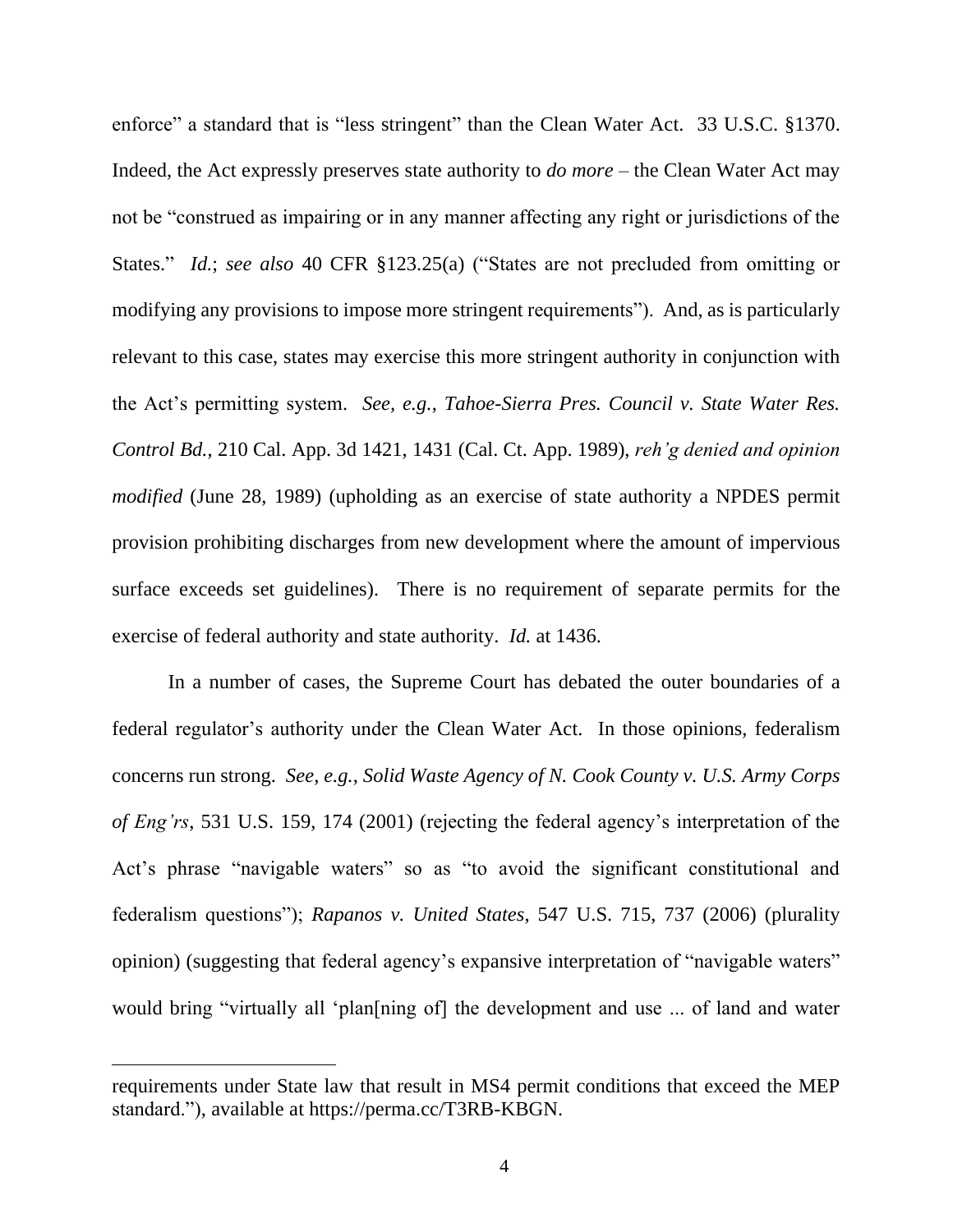resources' by the States under federal control"); *County of Maui*, 140 S. Ct. at 1471 (2020) (doubting "Congress intended to give EPA the authority to apply the word 'from' in the Act in a way that could interfere as seriously with states' traditional regulatory authority – authority the Act preserves and promotes – as the Ninth Circuit's 'fairly traceable' test would.").

The concern in these Clean Water Act cases was whether a federal agency had tread too far on traditional state authority. But the present case is not just about the authority of a federal agency; it is also about the authority of a State agency under Maryland law.

Federal law does not set the outer bounds of a state's authority unless the federal law preempts state law or state law explicitly limits itself to the bounds of federal law. Neither is true here. As outlined above, the Clean Water Act does not preempt state authority to regulate nonpoint source pollution – quite the opposite. And unlike other states' laws, Maryland law does not purport to limit itself to the boundaries of the Clean Water Act. Thus, it is State law, not federal law, that ultimately controls, and the appropriate question is whether, apart from the Clean Water Act, Maryland law authorizes the Department to issue the Small MS4 General Permit.

#### **II**

### **Maryland Law Authorizing Small MS4 Permits**

As the Majority Per Curiam Opinion indicates, State law authorizes the Department to regulate the State's waters and to execute its duties as the designated NPDES permitting authority for Maryland. Maryland Code, Environment Article ("EN"), §9-253; COMAR 26.08.04.01. But State law does more than that. It independently authorizes the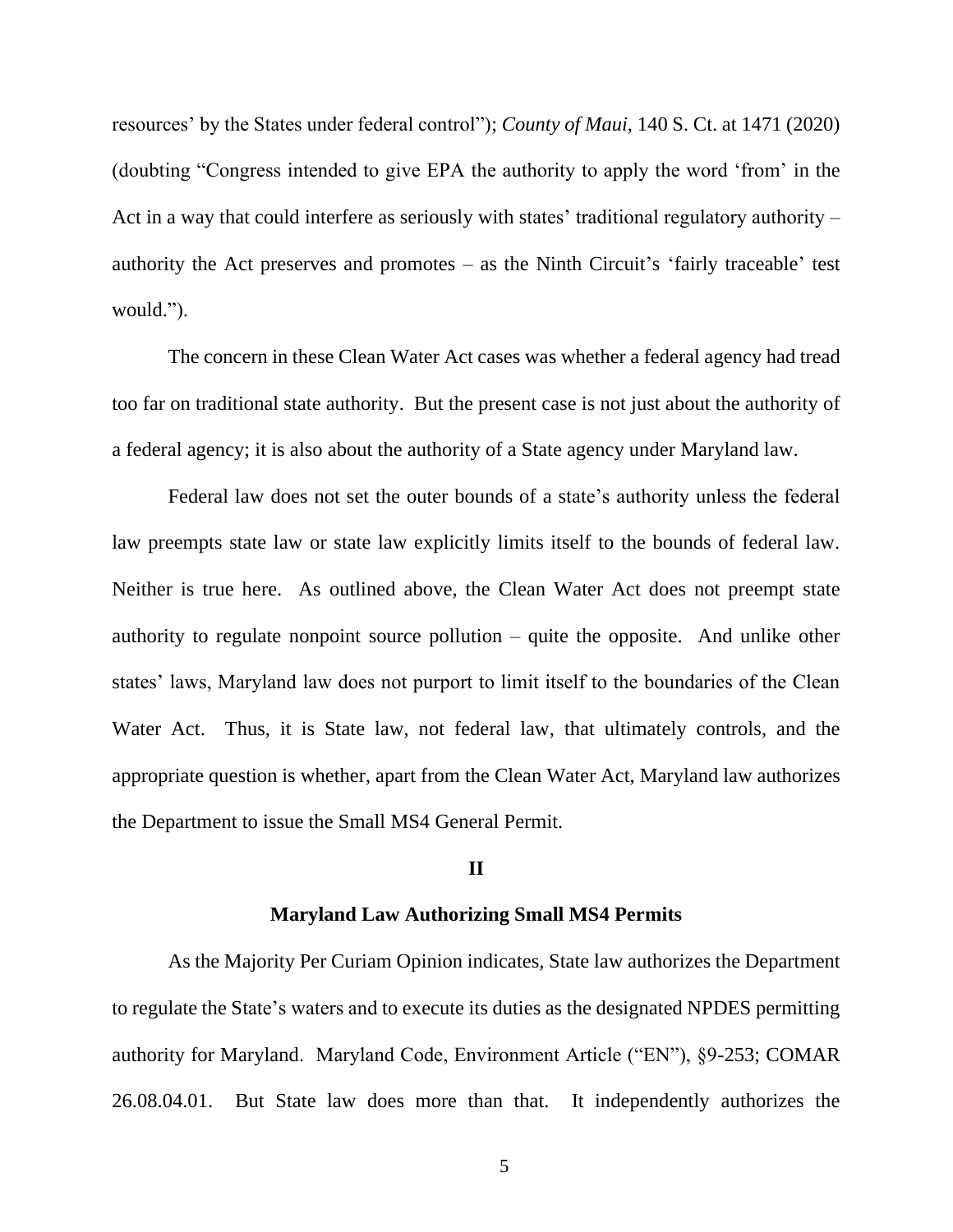Department to set water quality and effluent standards. It also makes clear that the permitting program under the Clean Water Act sets a baseline for the State standards. The statute provides:

(a) The Department may adopt rules and regulations that set, for the waters of this State, water quality standards and effluent standards. These standards shall be designed to protect:

- (1) The public health, safety, and welfare;
- (2) Present and future use of the waters of this State for public water supply;
- (3) The propagation of aquatic life and wildlife;
- (4) Recreational use of the waters of this State; and
- (5) Agricultural, industrial, and other legitimate uses of the waters of this State.

\* \* \*

(c) Effluent standards set under this section *shall be at least as stringent as* those specified by the National Pollutant Discharge Elimination System.

EN §9-314(a),(c) (emphasis added). The phrase "at least as stringent as" does not confine the Department's authority to that provided by federal law, but rather contemplates that the permits issued by the Department under State law may include conditions that exceed those mandated by the federal NPDES program. This Maryland law sets federal law as the floor, not the ceiling, for the standards used in permits issued by the Department to protect water quality. 3

<sup>&</sup>lt;sup>3</sup> Not all states have chosen the same path. Some have confined state permitting agencies to the limits of federal law. But, in those instances, the state law does so expressly. For example, North Carolina law plainly prohibits its environmental regulator from "impos[ing] a more restrictive standard, limitation, or requirement than those imposed by federal law or rule ...." N.C. Gen. Stat. §150B-19.3(a) (2021). Similarly, Arizona law provides that its environmental agency is to "[a]dopt, by rule, a permit program for [waters of the United States] that is consistent with *but not more stringent than* the requirements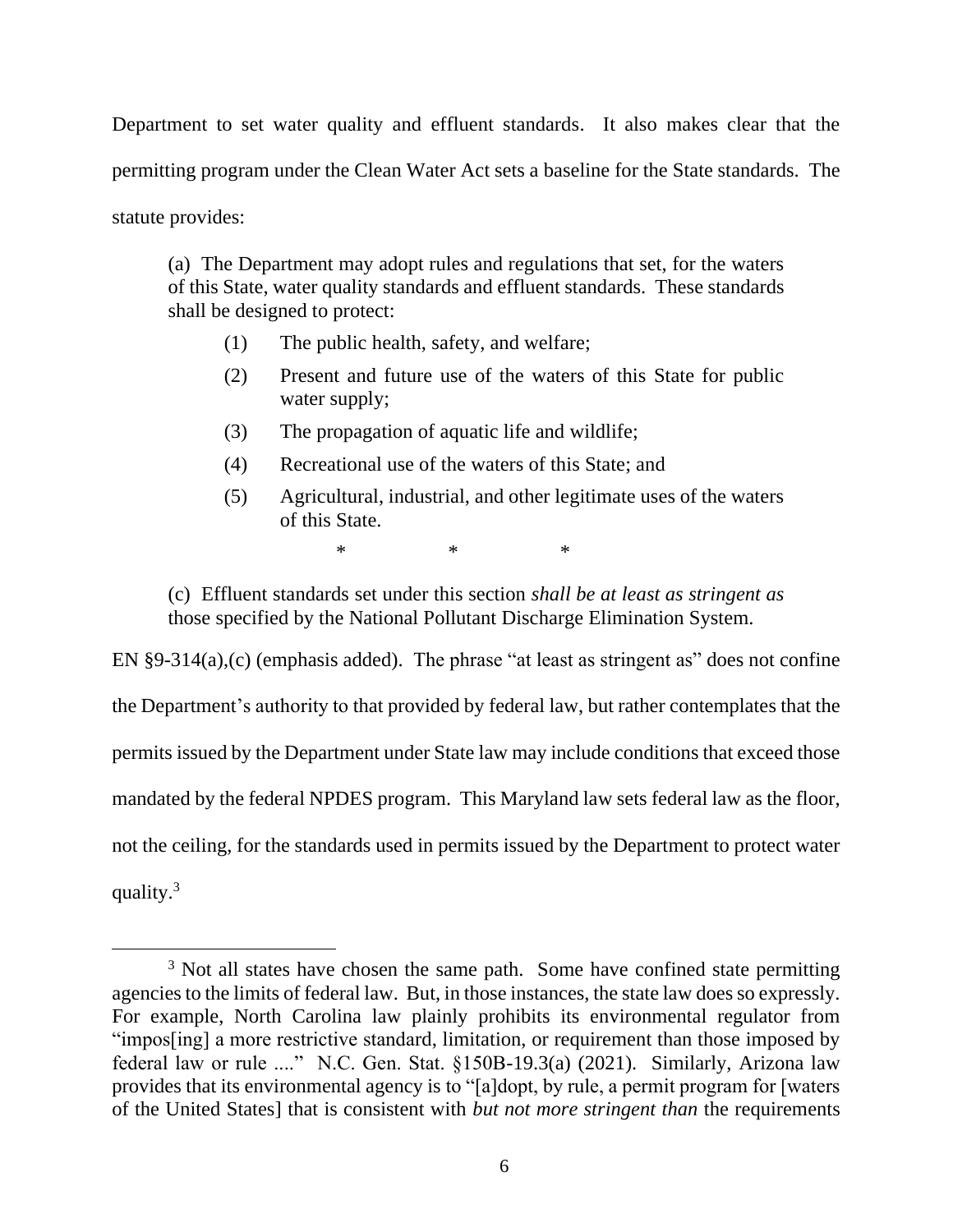The legislative history of the statute demonstrates that the General Assembly has contemplated, since the first enactment of the State stormwater management law, that the State environmental regulator could require more than the federal baseline to achieve water quality goals. The "at least as stringent as" language first appeared in the Maryland Code in 1973, the year after Congress enacted the Clean Water Act and created the NPDES permitting program. *See* Chapter 739, Laws of Maryland 1973 (Senate Bill 1075 (1973)), *originally codified at* former Article 96A, §27(a) *and* re*codified with only stylistic changes at* Natural Resources Article ("NR"), §8-1405(b) pursuant to Chapter 4, 1<sup>st</sup> Spec. Sess., Laws of Maryland 1973 at p. 1233. As codified in the Natural Resources Article following its enactment, the statute read as follows:

The [Water Resources] Administration [of the Department of Natural Resources] may set water quality and effluent standards. – The Administration may set water quality and effluent standards applicable to the waters of the State or portions of it. The standards shall protect public health, safety, and welfare and the present and future use of the waters for public water supply, the propagation of fish and other aquatic life and wildlife, recreational purposes, and agricultural, industrial, and other legitimate uses. All standards may be amended from time to time by the administration *and shall include but not be limited to*:

…

of the [C]lean [W]ater [A]ct …." Ariz. Rev. Stat. Ann. §49-203(A)(2) (2022) (emphasis added). There are other examples. *E.g.*, Wis. Stat. Ann. §283.11 (2021) ("Rules concerning storm water discharges *may be no more stringent than* the requirements under the federal water pollution control act ….") (emphasis added); Mont. Code Ann. §75-5- 203 (2021) ("[T]he [department of environmental quality] may not adopt a [water quality standard] rule ... that is more stringent than the comparable federal regulations or guidelines that address the same circumstances."); *cf.* Neb. Rev. Stat. §81-1505 (2022) ("The council shall adopt and promulgate rules and regulations no more stringent than the provisions of section 1453 et seq. of the federal Safe Drinking Water Act").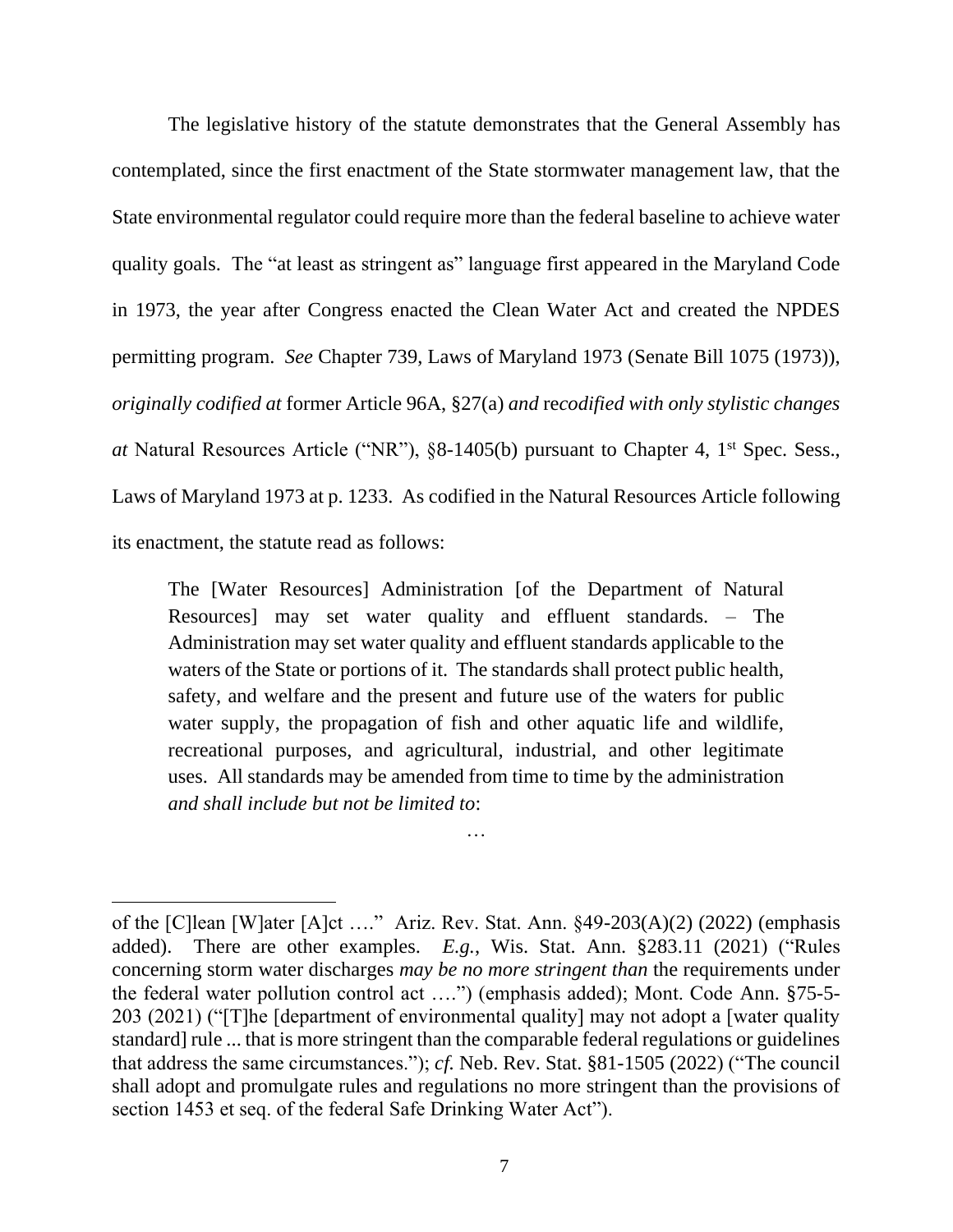(2) Effluent standards specifying the maximum loading or concentrations and the physical, thermal, chemical, biological, and radioactive properties of wastes which may be discharged into the waters; standards *shall be at least as stringent as those specified by the national pollutant discharge elimination system*;

NR §8-1405(b) (emphasis added). The provision was later recodified in the Environment Article as EN §9-314 and the authority granted by the statute was transferred to the newlycreated Department of the Environment as part of a reorganization of State government. Chapter 240, Laws of Maryland 1982; Chapter 306, Laws of Maryland 1987.<sup>4</sup>

Other provisions in Title 9 of the Environment Article reinforce the Department's authority to enact more stringent permit standards. *See* EN §9-319(a)(7) & (10) (authorizing the Department to "issue … permits that prohibit discharges of pollutants … or to adopt any other reasonable remedial measures to prevent, control, or abate pollution or undesirable changes in the quality of the waters of this State" and to exercise incidental powers for that purpose); EN §9-326 ("The Department may make the issuance of a discharge permit contingent on any conditions the Department considers necessary to prevent violation of [the State water pollution control law]"). The Department has adopted several chapters of regulations for discharge permits issued under State law or the federal

<sup>&</sup>lt;sup>4</sup> As is evident, in its original iteration, the statute not only stated that standards imposed by the State agency were to be "at least as stringent as" NPDES permitting standards, but also included an introductory phrase stating that the agency's standards "shall include but not be limited to" NPDES standards. This belt and suspenders approach was eliminated in the 1982 recodification in the Environment Article when the phrase "shall include but not be limited to" was edited out of the statute. The Revisor's Note made clear that no change in substance was intended, as it stated that the new codification consisted of "new language derived without substantive change from former NR §8- 1405(b)." *See* Chapter 240, Laws of Maryland 1982 at 2203.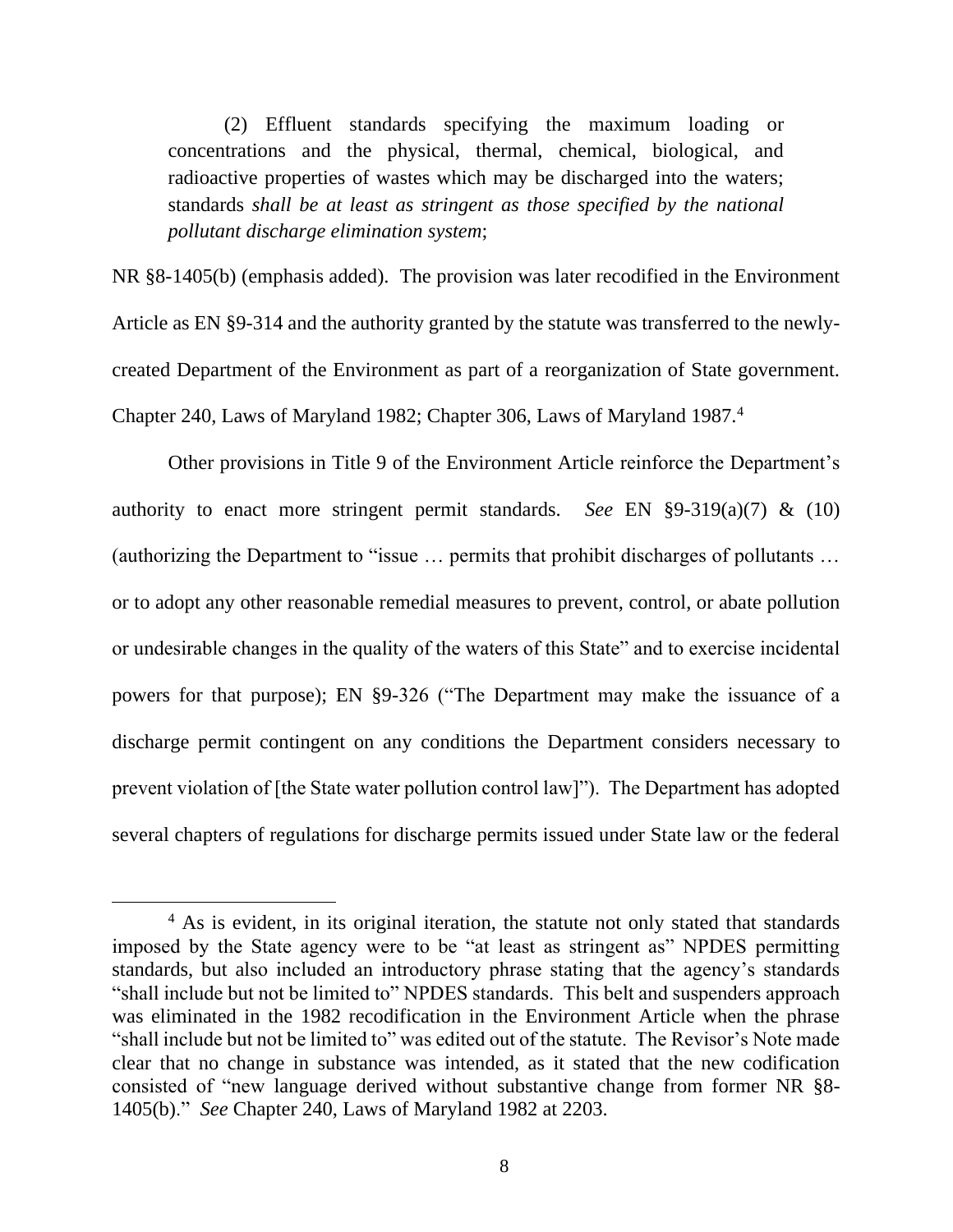NPDES program. COMAR 26.08.04.01A ("The Department shall issue State discharge permits or NPDES permits in accordance with the provisions and conditions of COMAR  $26.08.01 - 26.08.04$  and  $26.08.08$  to satisfy the requirements of the [the NPDES] program].").

The County argues that the State statute should not be construed according to its plain meaning – a meaning also contemplated by Congress in the Clean Water Act – because, in its view, the Department would then have "boundless" authority and the "sky [is] the limit." However, this view ignores the context of the statute and the constraints on the Department's actions under it.

First, the statutory scheme requires that, when the Department adopts regulations concerning the control of water pollution, it *shall* consider, among other things, "[t]he technical feasibility of measuring or reducing the particular type of water pollution." EN §9-313(b)(6) (emphasis added); *see also Northwest Land Corp. v. Maryland Department of the Environment*, 104 Md. App. 471, 478 (1995) (noting that the Department must also consider the character of the area involved and the nature of the existing receiving body of water). Moreover, any permit term must advance the statutory goals  $-i.e.,$  protect public health, safety, welfare, recreation use. EN §9-314(a); *see also* EN §9-302.

Second, the Department's actions are bound by rules of administrative procedure and standards of judicial review. The Department must follow the steps set forth in EN §1-601, and its final determination and underlying reasoning is subject to review under the substantial evidence and arbitrary or capricious standards. *See Anacostia Riverkeeper*, 447 Md. at 118-19. There are traditional and adequate procedural and substantive checks in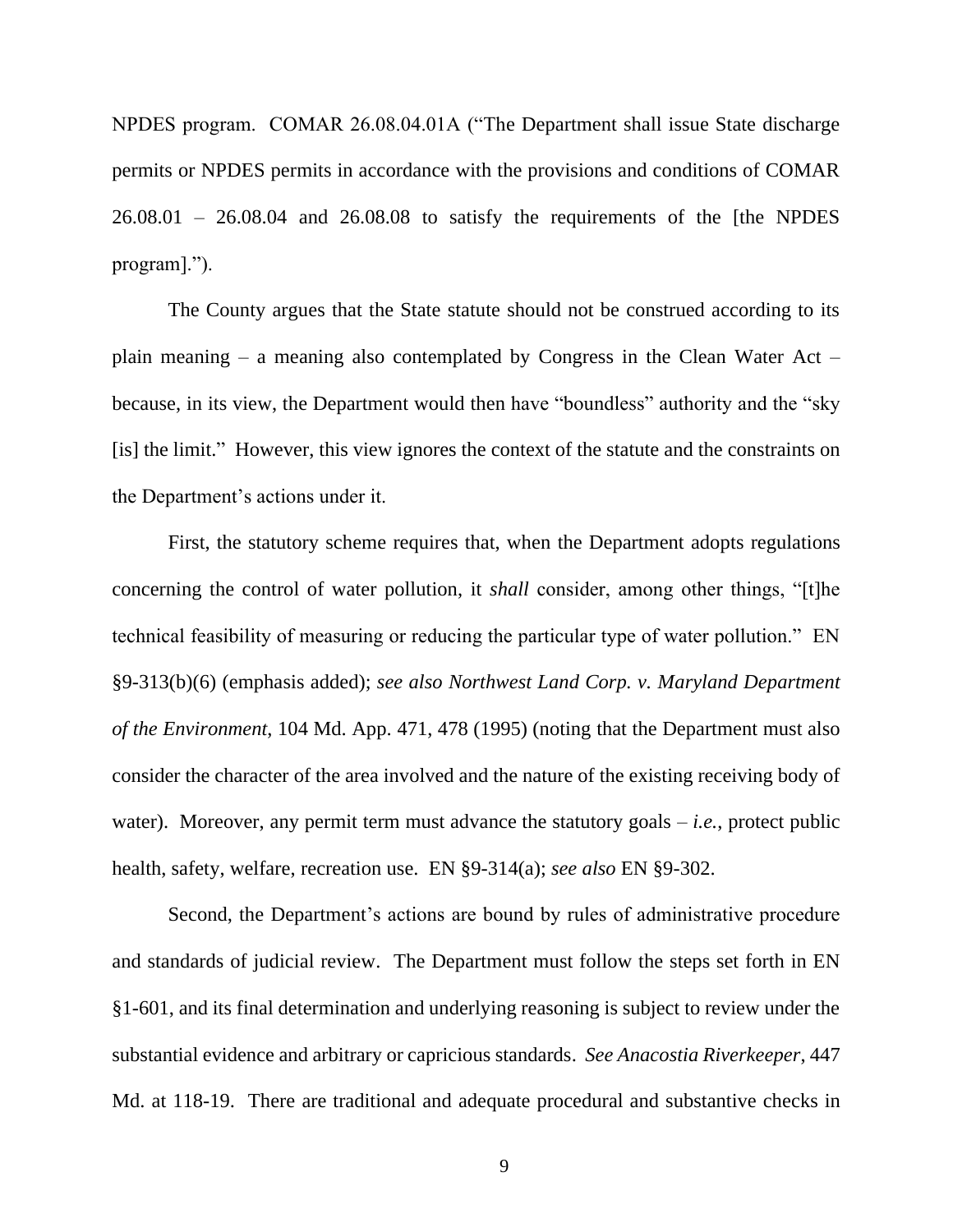place. Thus, the statutory standards and other constraints direct and confine Department discretion to the legislative purpose. In other words, the sky is not the limit.

Finally, the Clean Water Act and Title 9 of the Environment Article are not the Department's only source of authority to regulate stormwater. The State has long regulated stormwater. *See, e.g.*, Chapter 682, Laws of Maryland 1982, enacting stormwater management law now codified at EN §4-201 *et seq*. Initially, that law focused on control of flooding associated with new development, but improvements in stormwater management prompted an update to that approach and resulted in the Stormwater Management Act of 2007. Chapters 121, 122, Laws of Maryland 2007; *see* Revised Fiscal and Policy Note for Senate Bill 784, House Bill 786 (2007); *Anacostia Riverkeeper*, 447 Md. at 110-13. Under Title 4 of the Environment Article, the General Assembly has instructed the Department to adopt rules "concerning the impact of stormwater on waters of the State." EN §4-203(a). That law further requires the Department to set requirements for every county and municipality's stormwater management program, which must, among other things, "[p]revent, to the maximum extent practicable, an increase in nonpoint pollution." EN §4-203(b)(2)(viii)(2). Thus, federal law aside, State law specifically instructs the Department to mitigate nonpoint source pollution through stormwater management programs. Although this program is distinct from the Department's MS4 permits, it demonstrates a legislative intent to give the Department the necessary authority to address nonpoint source pollution. Moreover, as both programs serve the same goal – to protect the waters of the State – the two programs are linked. The Small MS4 General Permit issued under Title 9 of the Environment Article requires its permittees to implement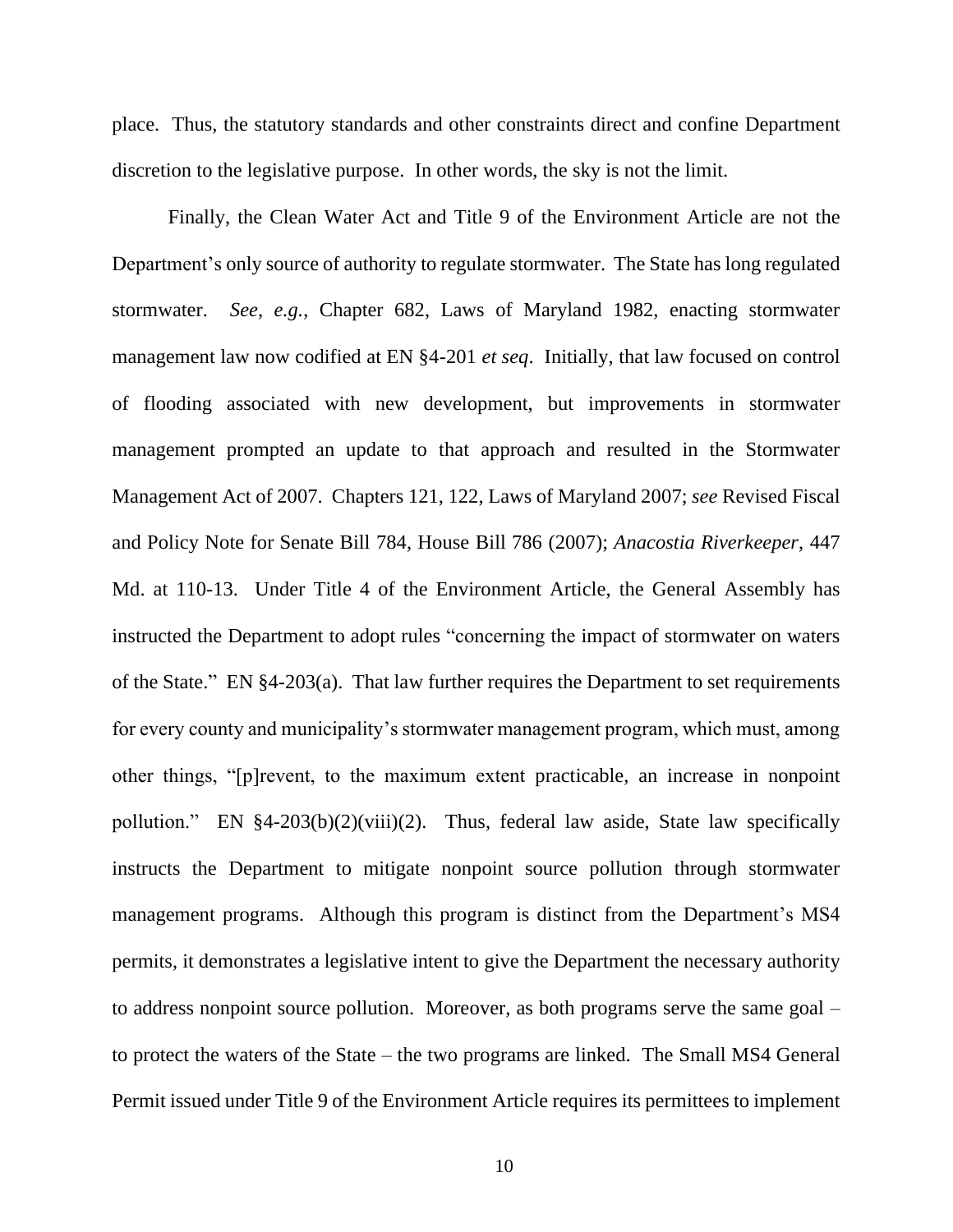and adhere to the stormwater management requirements under Title 4 of that article. *See* Maryland Small MS4 General Permit at 11.

# **III**

## **Conclusion**

In sum, as is apparent on the face of the permit, the Department issued the Small MS4 General Permit under the authority delegated to the Department under two separate and distinct laws: the Clean Water Act and Maryland's more stringent stormwater permitting law. Maryland law expressly allows the Department to include permit conditions more stringent than the minimum federal standards, and the Clean Water Act explicitly recognizes the State's authority to do so. The question of whether federal law also allows the Department to include permit conditions that are "beyond the MEP standard" – as the EPA believes and has incorporated in its regulations – may well be an academic one in the context of a permit issued by the Department under Maryland law.

Judge Hotten and Judge Adkins advise that they join this opinion.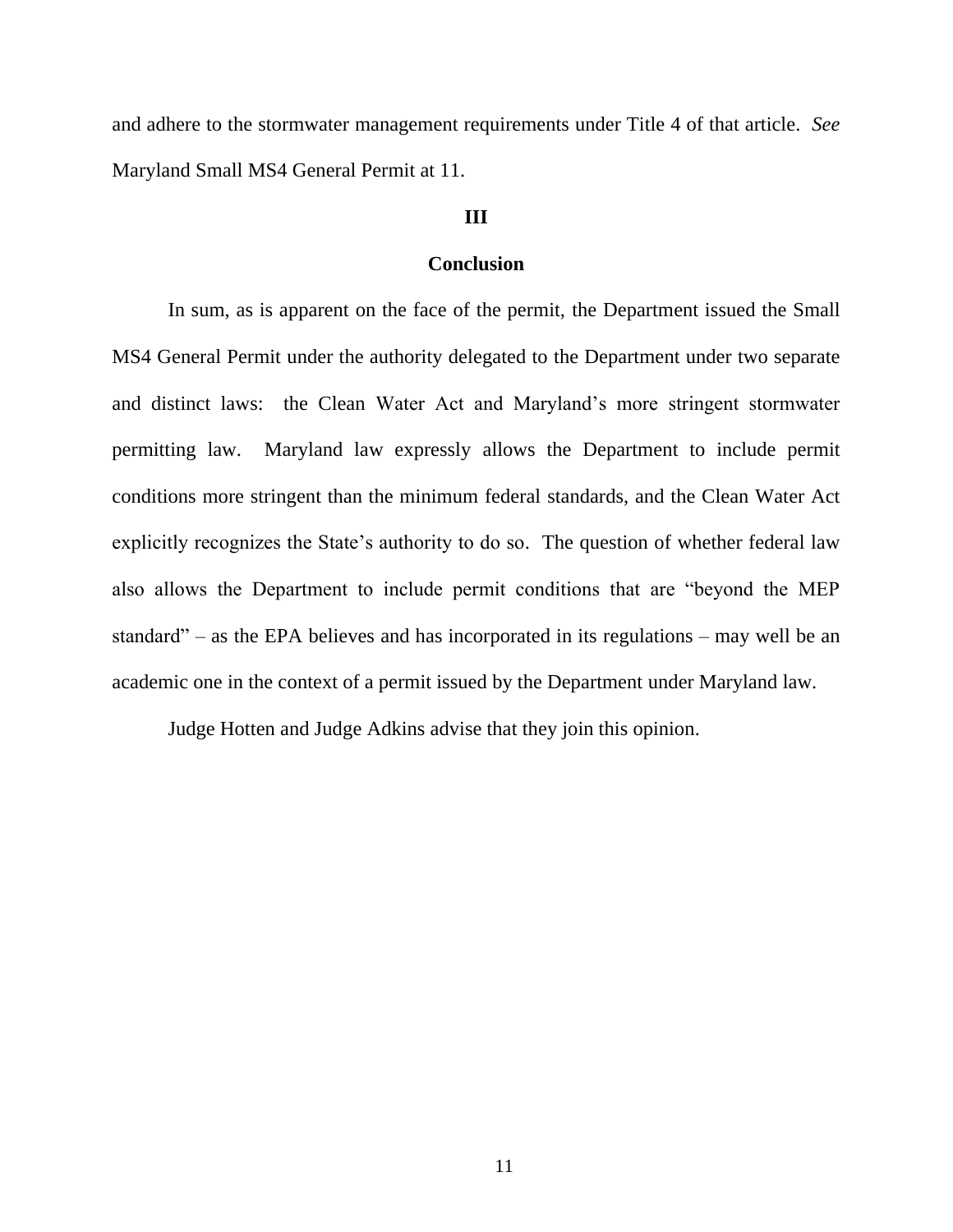Circuit Court for Queen Anne's County Case No. C-17-CV-18-000162 Argued: December 7, 2021

#### IN THE COURT OF APPEALS

### OF MARYLAND

No. 25

September Term, 2021 \_\_\_\_\_\_\_\_\_\_\_\_\_\_\_\_\_\_\_\_\_\_\_\_\_\_\_\_\_\_\_\_\_\_\_\_\_\_

# MARYLAND SMALL MS4 COALITION, ET  $AI_{\sim}$

v.

# MARYLAND DEPARTMENT OF THE ENVIRONMENT

\_\_\_\_\_\_\_\_\_\_\_\_\_\_\_\_\_\_\_\_\_\_\_\_\_\_\_\_\_\_\_\_\_\_\_\_\_\_

\*Getty, C.J. \*McDonald **Watts** Hotten Booth Biran Adkins, Sally D. (Senior Judge, Specially Assigned),

JJ.

Concurring Opinion by Watts, J., which Getty, C.J., and Booth, J., join.

\_\_\_\_\_\_\_\_\_\_\_\_\_\_\_\_\_\_\_\_\_\_\_\_\_\_\_\_\_\_\_\_\_\_\_\_\_\_

\_\_\_\_\_\_\_\_\_\_\_\_\_\_\_\_\_\_\_\_\_\_\_\_\_\_\_\_\_\_\_\_\_\_\_\_\_\_

Filed: June 1, 2022

\*Getty, C.J., and McDonald, J., now Senior Judges, participated in the hearing and conference of this case while active members of this Court. After being recalled pursuant to Md. Const., Art. IV, § 3A, they also participated in the decision and adoption of this opinion.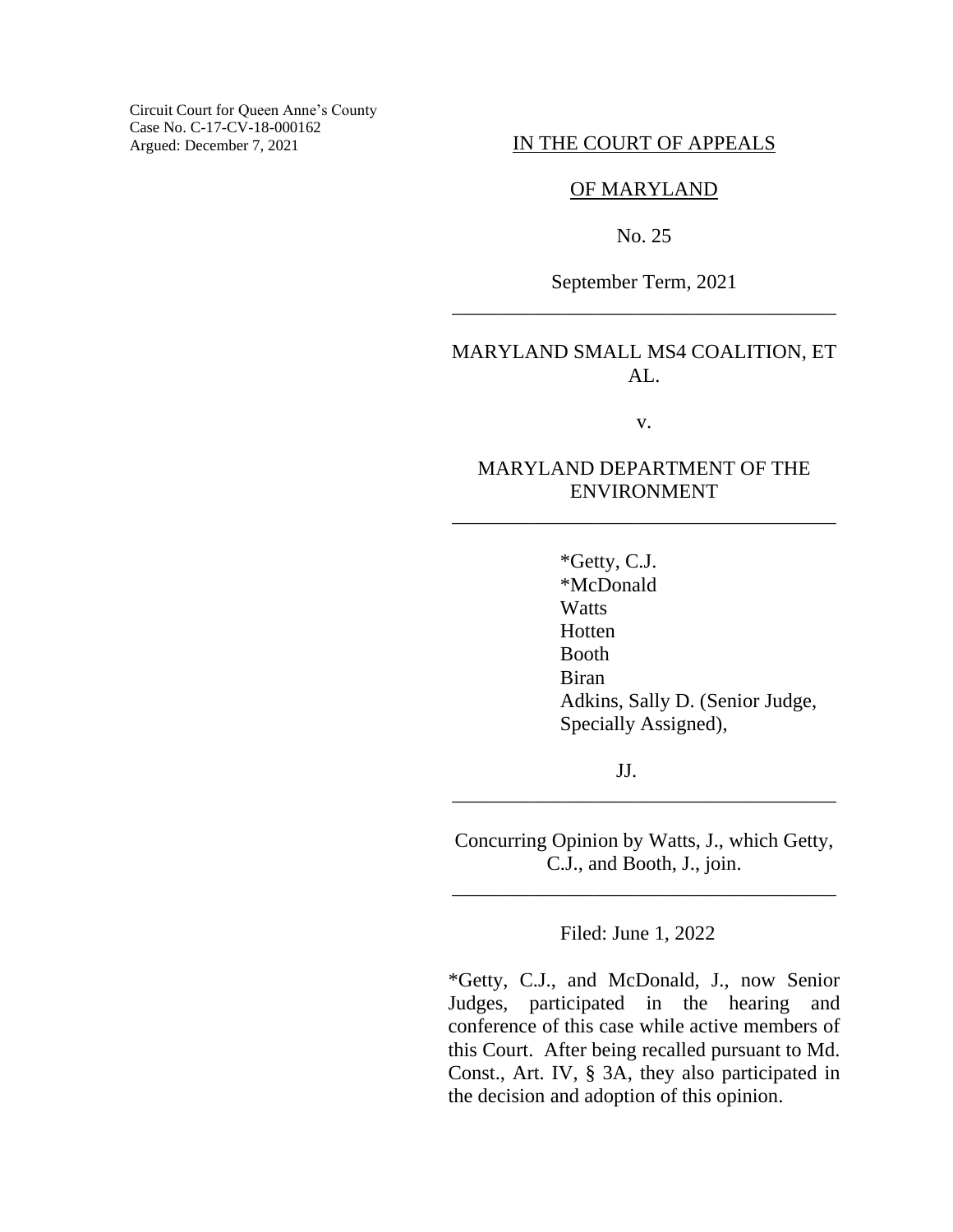Respectfully, I do not join the *per curiam* opinion in this case and write separately to set forth my reasons for concurring in the judgment of this Court, affirming the decision of the Court of Special Appeals.

Less than three years ago, in Md. Dep't of the Env't v. Cty. Commissioners of Carroll Cty., 465 Md. 169, 224, 214 A.3d 61, 94 (2019), cert. denied, \_\_\_ U.S. \_\_\_, 140 S. Ct. 1265 (2020), this Court held that, under the Clean Water Act, the Maryland Department of the Environment ("the MDE") could include requirements in a discharge permit for a municipal separate storm sewer system ("MS4") without referring to the "maximum extent practicable" standard set forth in 33 U.S.C. § 1342(p)(3)(B)(iii), a provision within the Act. We determined that the language of 33 U.S.C. § 1342(p)(3)(B)(iii) was ambiguous as to whether the "maximum extent practicable" language imposed a cap on the lawful requirements of a discharge permit and that the Environmental Protection Agency ("the EPA") had adopted an interpretation of the statute that permitted the agency to impose requirements in discharge permits that exceed the "maximum extent practicable" standard. See Carroll Cty., 465 Md. at 224, 214 A.3d at 94. We indicated that, under a doctrine known as "Chevron deference," where the language of a statute is ambiguous and the agency that administers the statute adopts a reasonable interpretation of it, a court defers to the agency's interpretation. See Carroll Cty., 465 Md. at 205-06, 214 A.3d at 83; Chevron, U.S.A., Inc. v. Nat. Res. Def. Council, Inc., 467 U.S. 837, 843-44 (1984). Applying that rationale, we determined that it was lawful for the MDE to issue a discharge permit for an MS4 requiring a county to restore impervious (*i.e.*, paved) surfaces without reference to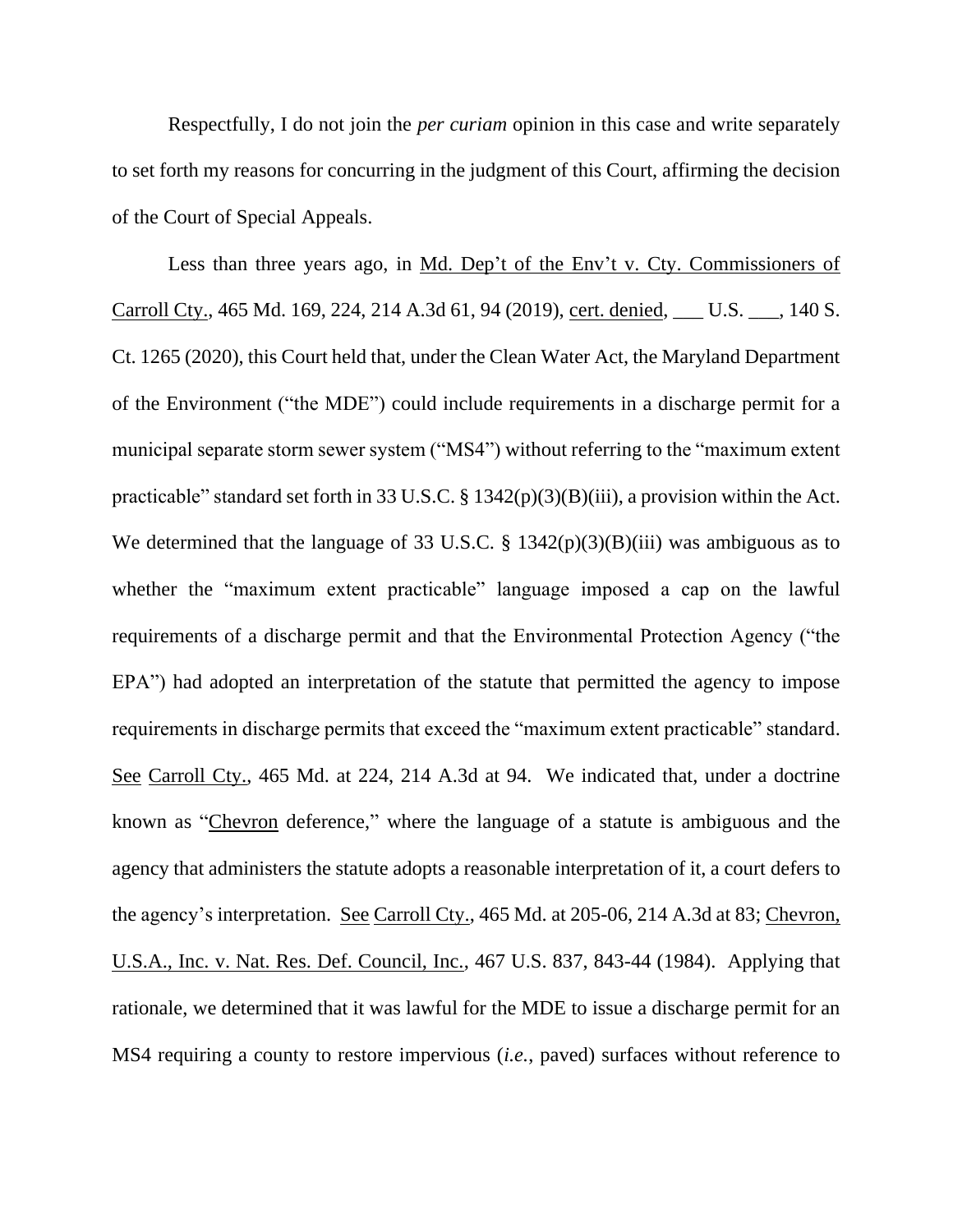the "maximum extent practicable" standard. See Carroll Cty., 465 Md. at 264, 214 A.3d at 118.

In Carroll County, there were two dissenting opinions. Each dissent took issue with the majority's holding for various reasons. One dissent explained that a plain language analysis of 33 U.S.C. § 1342(p)(3)(B)(iii) led to the conclusion that the MDE could not lawfully issue a discharge permit for an MS4 with requirements that exceeded the "maximum extent practicable" standard. See id. at 267, 214 A.3d at 120 (Watts, J., dissenting). The dissent pointed out that in Md. Dep't of Env't v. Anacostia Riverkeeper, 447 Md. 88, 126, 134 A.3d 892, 915 (2016), this Court reviewed the requirements of an MS4 discharge permit and held that the requirement that the county restore 20% of impervious surfaces complied with the "maximum extent practicable" standard. See Carroll Cty., 465 Md. at 126, 134 A.3d at 915 (Watts, J., dissenting). The dissent explained that in Anacostia Riverkeeper, the reason this Court was tasked with determining whether a discharge permit complied with the "maximum extent practicable" standard is because the standard necessarily imposes a limitation or "ceiling" that requirements in discharge permits must not exceed. See Carroll Cty., 465 Md. at 268-69, 214 A.3d at 121 (Watts, J., dissenting). In other words, in addition to a plain language analysis leading to the conclusion that the "maximum extent practicable" standard in the statute imposes a cap on permissible requirements in a discharge permit, if 33 U.S.C. § 1342(p)(3)(B)(iii) did not impose such a limitation, it would have been wholly unnecessary in Anacostia Riverkeeper for us to determine whether the permit complied with the standard. See Carroll Cty., 465 Md. at 269, 214 A.3d at 121 (Watts, J., dissenting).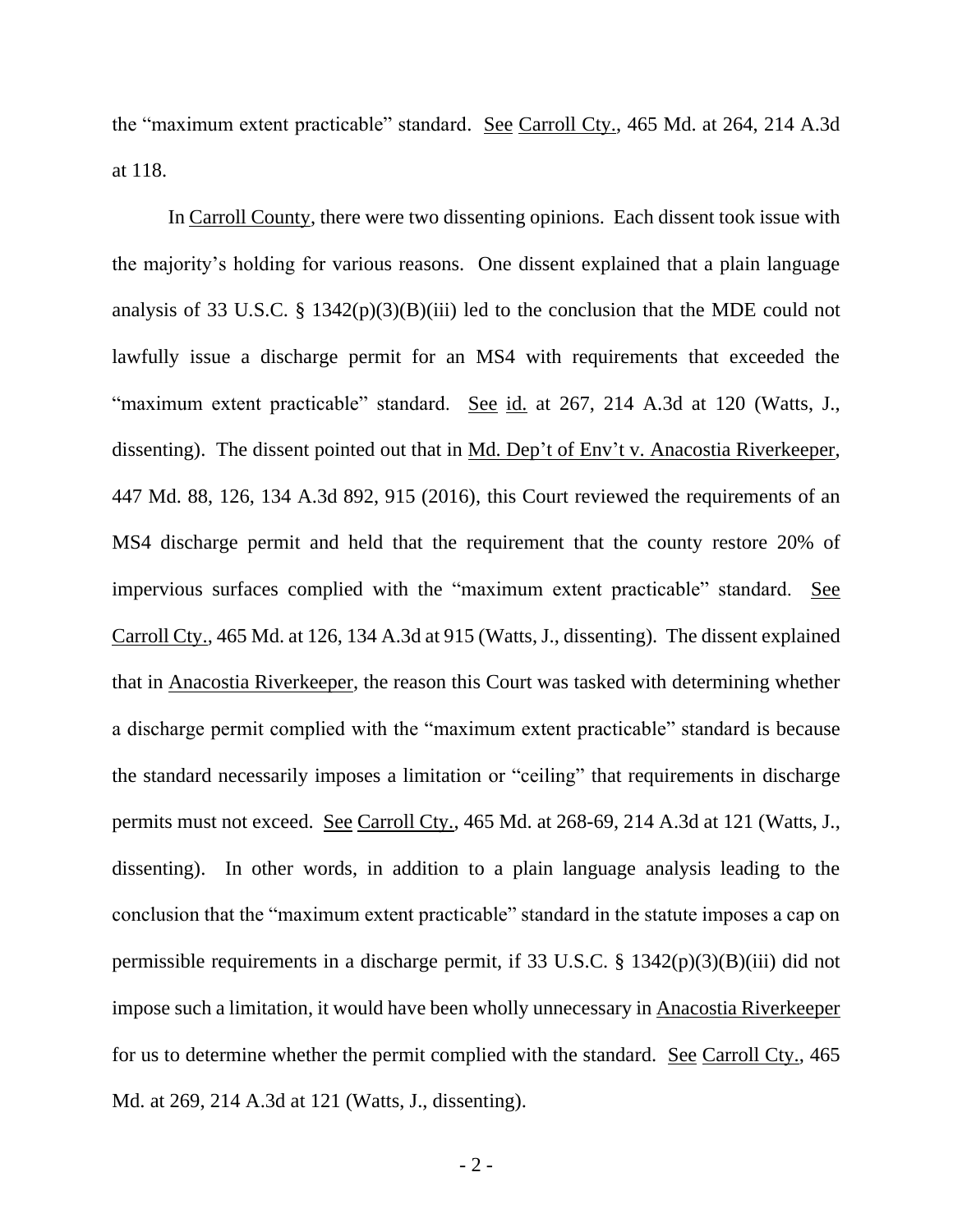The dissent concluded that the EPA's interpretation of 33 U.S.C. §  $1342(p)(3)(B)(iii)$  was not entitled to deference because the statutory language was unambiguous. See id. at 281, 214 A.3d at 128-29 (Watts, J., dissenting). In a second dissent, Chief Judge Joseph M. Getty expressed concern with the practice of giving broad deference to agencies' interpretations of statutes and regulations and suggested that the doctrine of agency deference as recognized in Maryland should be scaled back. See id. at 281, 214 A.3d at 128 (Getty, J., dissenting).

This case involves two issues—namely, whether, in a discharge permit for an MS4, the MDE unlawfully imposed requirements that exceeded the "maximum extent practicable" standard and whether, in the discharge permit, the MDE made Queen Anne's County ("the County") responsible for discharges from third parties and nonpoint source pollution. If we were writing on a blank slate, I would agree with the County, adopt the conclusions set forth above from my dissent in Carroll County, and hold that it was unlawful for the MDE to impose requirements that exceeded the "maximum extent practicable" standard and made the County responsible for discharges from third parties and nonpoint source pollution.

This Court is not, however, writing on a blank slate. As a result, the majority opinion in Carroll County is entitled to be upheld under the doctrine of *stare decisis*. Under the doctrine of *stare decisis*, case law of this Court may be overruled under only two circumstances—namely, where an opinion was clearly wrong and contrary to established principles, or where the opinion has been superseded by significant changes in the law or the facts. See State v. Frazier, 469 Md. 627, 652, 231 A.3d 482, 497 (2020).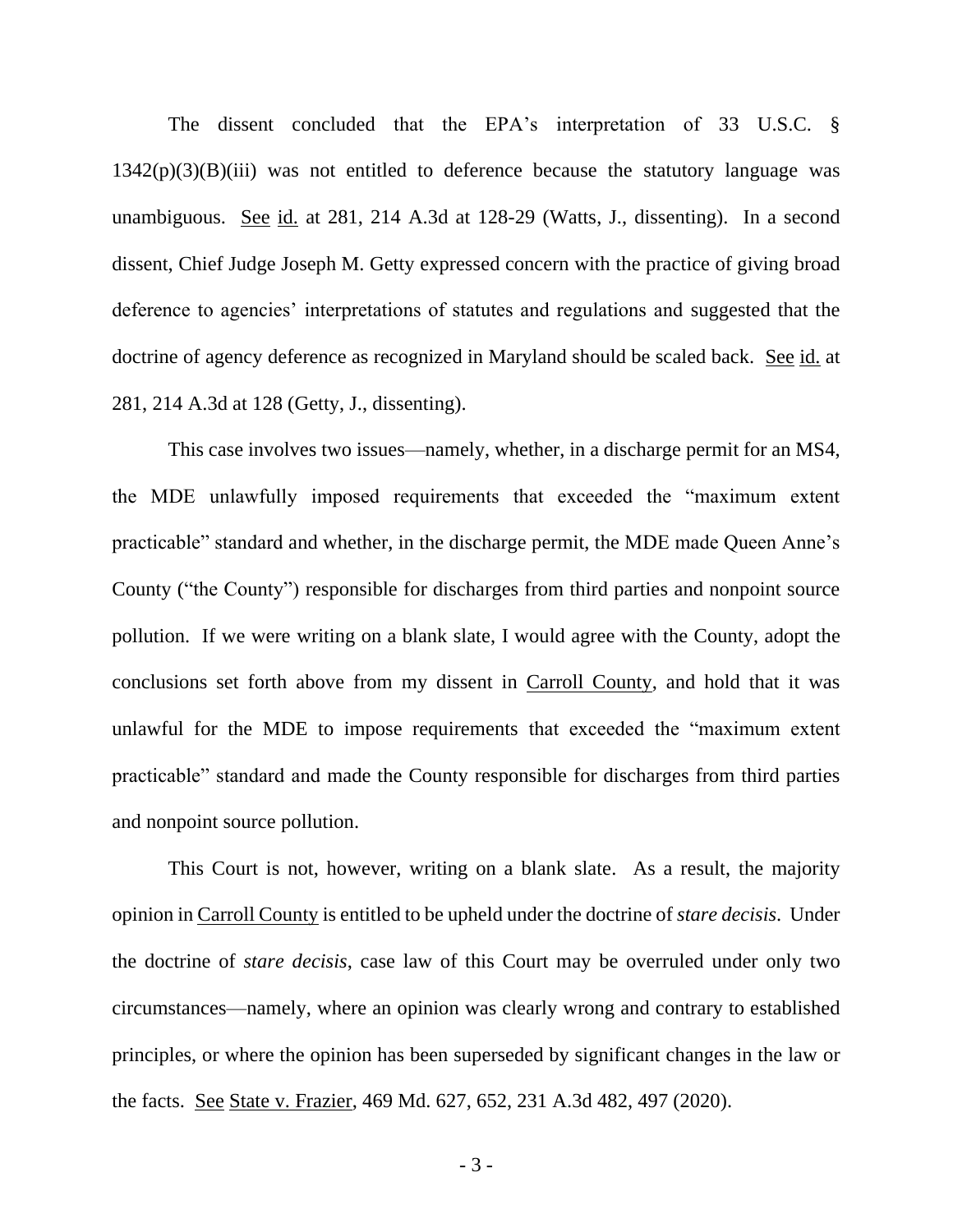Neither of these circumstances exists in this instance. The County proposes that this Court overrule Carroll County and issue a new holding consistent with the views expressed in the dissents. In making the request, the County relies on the circumstance that the EPA and the MDE have purportedly recently taken the position that requirements in discharge permits for MS4s cannot exceed the "maximum extent practicable" standard, which is the conclusion reached by both dissents in Carroll County. The County advises that after this Court issued its opinion in Carroll County, the EPA settled two appeals of discharge permits for MS4s and modified the permits to refrain from going beyond the "maximum extent practicable" standard. Also, according to the County, after the opinion in Carroll County was issued, the MDE applied the "maximum extent practicable" standard in the Phrase III Watershed Improvement Plan. For its part, the MDE disputes that the discharge permits that the EPA modified (in the cases that were settled) were similar to the one at issue in this case and denies having treated the "maximum extent practicable" standard as a cap or ceiling on its authority.

In my view, the information relied on by the County—the existence of the EPA settlements and the MDE's alleged change of position—is not sufficient to support a determination that the majority opinion in Carroll County is not entitled to be upheld under the principle of *stare decisis*. Contending that a dissent was correct is not a sufficient ground for overruling a majority opinion of this Court. See DRD Pool Serv., Inc. v. Freed, 416 Md. 46, 69, 5 A.3d 45, 59 (2010). From my perspective, the actions attributed to the EPA and the MDE do not demonstrate that significant changes in the facts or law have superseded our reasoning in Carroll County. Nor do the agencies' alleged actions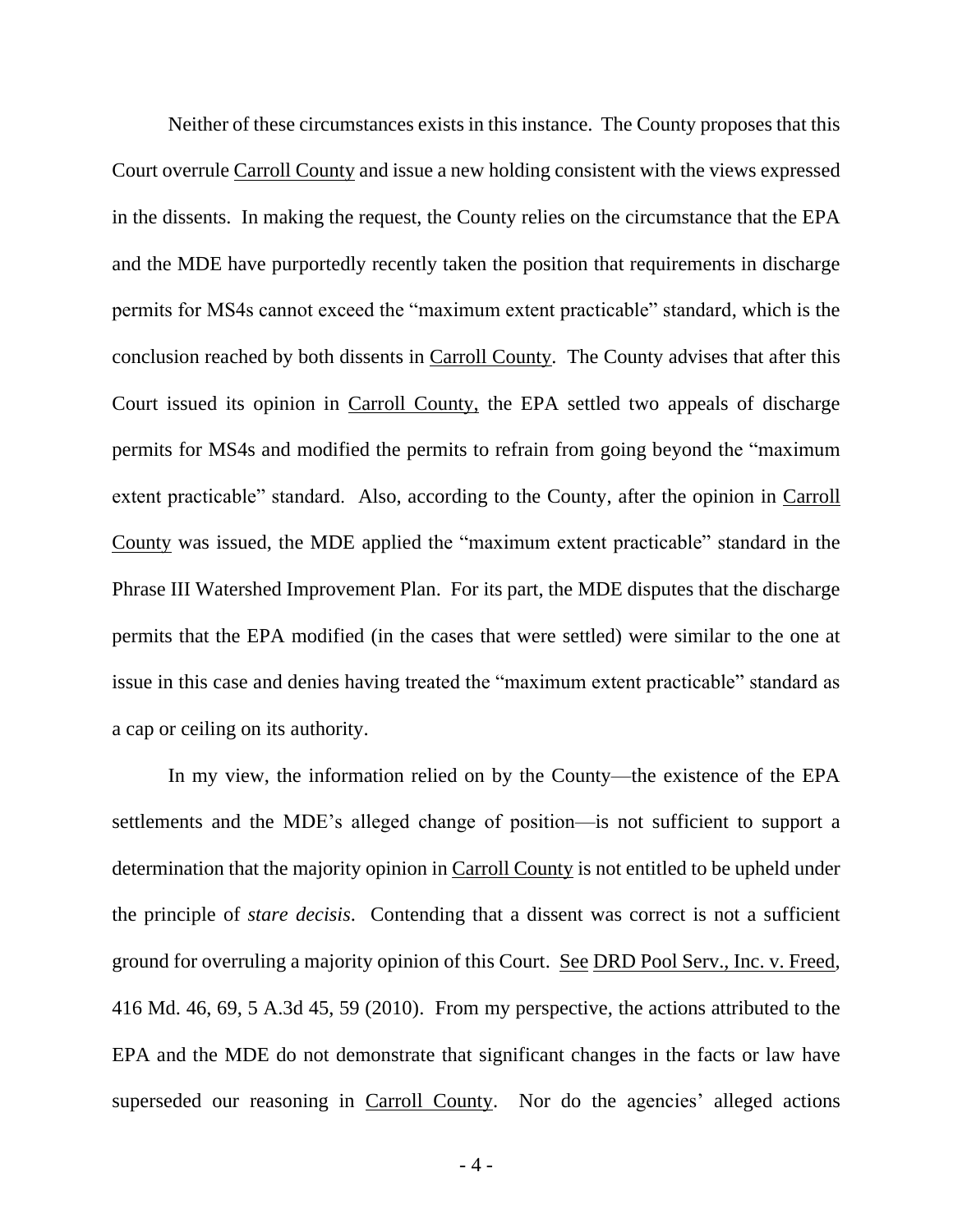demonstrate that the majority opinion was clearly wrong or contrary to established principles. The settlements in the EPA cases represent, at most, perhaps a change in the policy of the agency. The agency's policy may just as easily be changed back to the way it was when we issued the majority opinion in Carroll County. There does not appear to be any post-Carroll County reported opinion from any court that has reached a result at odds with this Court's holding in the case. In the less-than-three-year period since we issued the majority opinion in Carroll County, no new case law indicating that the decision was clearly wrong has arisen. In my view, to satisfy an exception to the doctrine of *stare decisis* and overrule the Court's holding in Carroll County, more is needed than a purported change of policy by the EPA in administering the Clean Water Act, particularly where if such a change has occurred, it may be only temporary and the MDE denies that such a change has happened.

To be sure, I continue to disagree with the substance of the majority opinion in Carroll County. The notion that our State law supplies an independent basis for upholding the General Permit, separate from its validity under the Clean Water Act, is a hypothesis with no real basis in fact. On brief in this case, as to State law, the MDE argued, without reference or citation to any COMAR regulation, that Maryland law authorizes it to "set pollution-control standards that are 'at least as stringent as those specified by the National Pollutant Discharge Elimination System.'" (Citing Md. Code Ann., Env't (1987, 2013 Repl. Vol.) ("EN")  $\S$  9-314(c)). Other than this, the MDE did not elaborate or offer support, such as COMAR regulations, for the theory that Maryland law authorized it to enact more stringent permit standards. Rather, among other things, the MDE argued that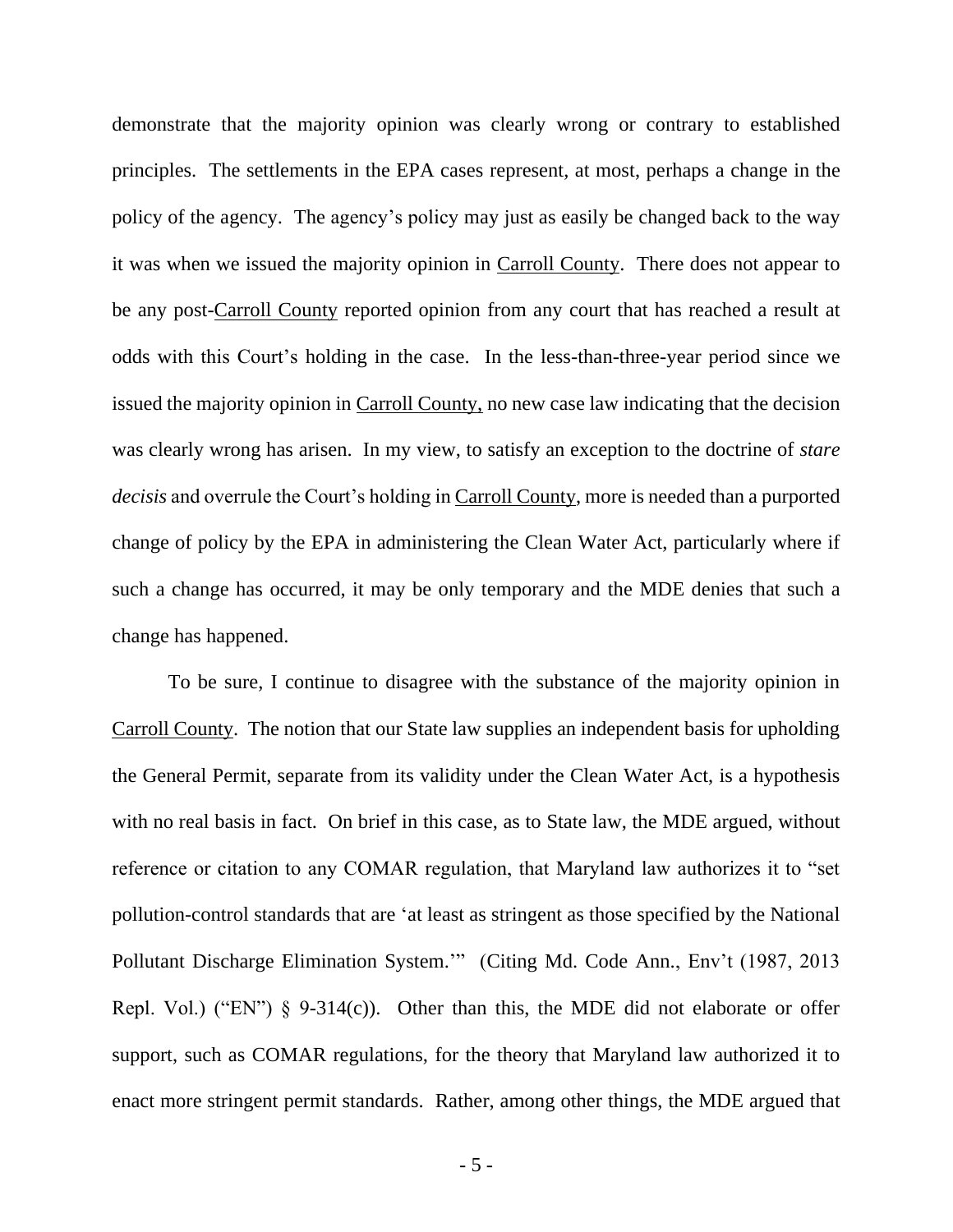Carroll County was correctly decided and should not be overturned. In addition, the MDE argued that the conditions of the Phase II General Permit are not impracticable and do not exceed the "maximum extent practicable" standard. The MDE contended that the Code of Federal Regulations provided authority for the imposition of more stringent standards, but did not identify any COMAR regulations that did the same.

With certainty, EN § 9-314(c) authorizes the MDE to regulate the State's waters and provides that "[e]ffluent standards set under this section shall be at least as stringent as those specified by the National Pollutant Discharge Elimination System." The reality, though, is that there is no Maryland law or regulation that has been passed or enacted that authorizes a discharge permit to contain requirements that exceed the "maximum extent practicable" standard. EN § 9-319(a)(7) and (a)(10) give the MDE the power to issue, modify, or revoke permits that prohibit discharges of pollutants into State waters and to exercise every incidental power necessary to carry out the provisions of the subtitle. EN § 9-326(a)(1) provides that the MDE "may make the issuance of a discharge permit contingent on any conditions the [MDE] considers necessary to prevent violation of this subtitle." The MDE, however, did not quote or rely on EN §§ 9-319 or 9-326 as providing authority to exceed the "maximum extent practicable" standard set forth in federal law. Similarly, the MDE did not rely on COMAR 26.08.04.01A.

The County pointed out that the MDE "fails to mention that the Code section that gives the Secretary of the Environment the authority to issue CWA permits does not include the power to exceed federal requirements[.]" The County stated that EN § 9-253 empowers the Secretary of the MDE to comply with and represent the State under the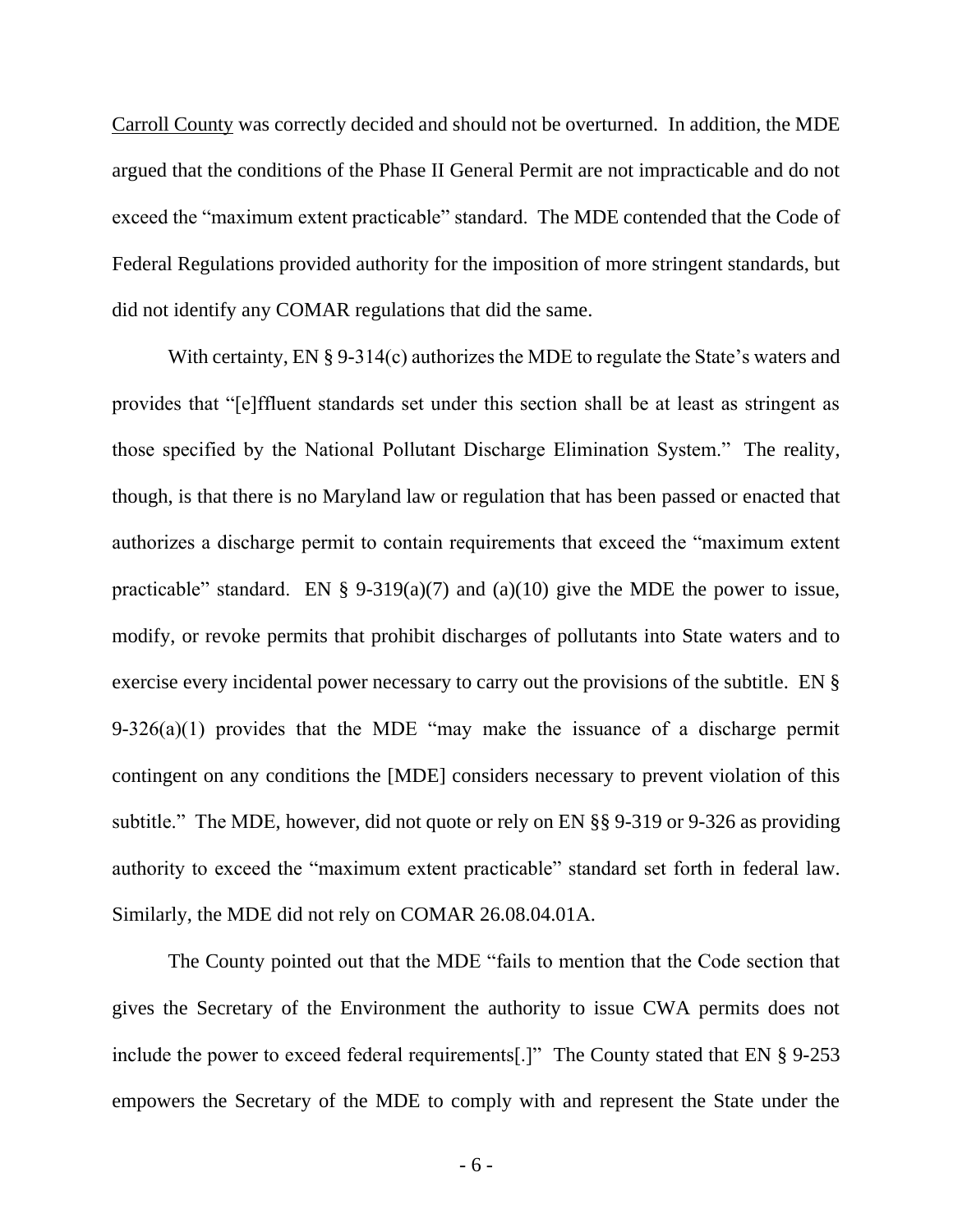Federal Water Pollution Control Act and certain COMAR provisions, such as COMAR 26.08.04.01A and COMAR 26.08.04.09C, authorize the MDE to issue State discharge permits or NPDES permits as necessary to meet the requirements of the federal act. From my perspective, a reading of the code sections and regulations set forth above does not lead to the conclusion that there is independent authority under State law to exceed the "maximum extent practicable" standard imposed by the federal statute or that the MDE was in fact acting pursuant to the alleged authority. In other words, it has not been established that the MDE has promulgated any regulations that authorize a more stringent standard than that contained in federal law or that State law provides an independent basis on which the MDE may do so.

This Court's holding in Carroll County was based on an interpretation of the Clean Water Act and perhaps for the reasons discussed in the dissenting opinions, there will come a point in the future that the opinion will be overruled. At this juncture, though, as expressed in my concurring opinion in Leidig, "I think that we should adhere to the principle of *stare decisis* in determining whether to make such a change and not sacrifice the integrity of our caselaw that the principle of *stare decisis* fosters." Leidig v. State, 475 Md. 181, 260, 256 A.3d 870, 918-19 (2021) (Watts, J., concurring). In this case, for the reasons expressed herein, I am compelled to agree with the affirmance of the judgment of the Court of Special Appeals.

Chief Judge Getty and Judge Booth have authorized me to state that they join in this opinion.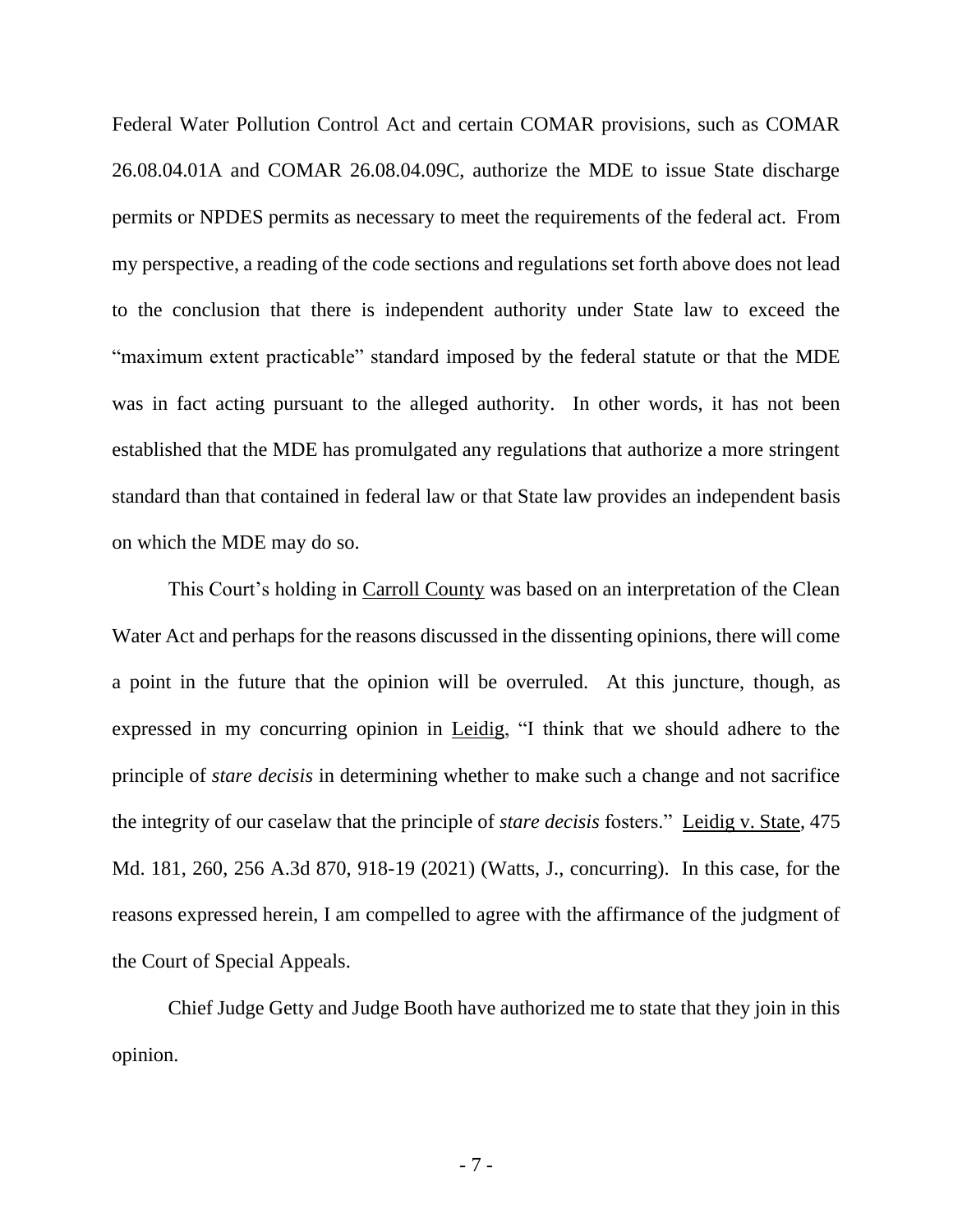Circuit Court for Queen Anne's County Case No.: C-17-CV-18-000162 Argued: December 7, 2021

# IN THE COURT OF APPEALS OF MARYLAND

No. 25

September Term, 2021

# MARYLAND SMALL MS4 COALITION, ET AL.

v.

# MARYLAND DEPARTMENT OF THE ENVIRONMENT

\*Getty, C.J., \*McDonald **Watts** Hotten Booth Biran Adkins, Sally D. (Senior Judge, Specially Assigned),

JJ.

Concurring Opinion by Booth, J., which Getty, C.J., and Watts, J., join.

Filed: June 1, 2022

\*Getty, C.J., and McDonald, J., now Senior Judges, participated in the hearing and conference of this case while active members of this Court. After being recalled pursuant to Md. Const., Art. IV, § 3A, they also participated in the decision and adoption of this opinion.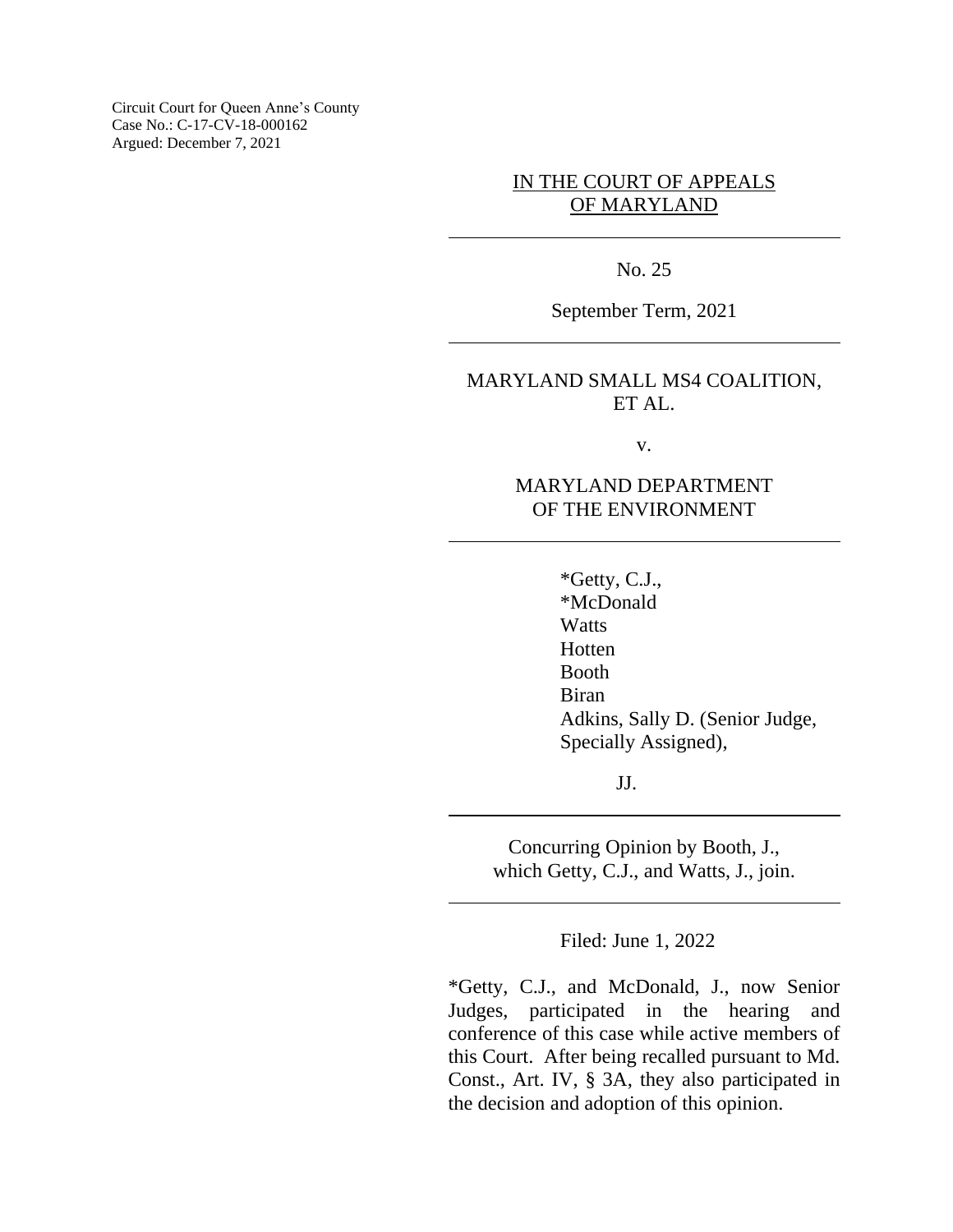Respectfully, I do not join the *per curiam* opinion and write separately to express my reasons for concurring in the judgment only. I agree with the *per curiam* opinion that the holdings in this Court's decision in *Maryland Department of the Environment v. County Commissions of Carroll County*, 465 Md. 169 (2019), *cert. denied*, 140 S. Ct. 1265 (2020) ("*Carroll County*") govern this case. For this reason, I agree that the judgment of the Court of Special Appeals must be affirmed.

*Carroll County* was considered by my colleagues during the term when I joined the Court. Had I been a member of the Court when this case was considered, notwithstanding the well-written majority opinion authored by Judge McDonald, I would have joined the dissenting opinion by my colleague, Judge Watts, which was joined by Judge Hotten and Judge Getty. However, I am bound by the doctrine of *stare decisis* and must respect the Court's decision in *Carroll County*, which controls the outcome here.

As more fully discussed in the *per curiam* opinion, *stare decisis* means "to stand by the thing decided and is the preferred course because it promotes the evenhanded, predictable, and consistent development of legal principles, fosters reliance on judicial decisions, and contributes to the actual and perceived integrity of the judicial process." *Meyer v. State*, 445 Md. 648, 669 (2015) (quoting *State v. Waine*, 444 Md. 692, 699–700 (2015)) (internal quotations omitted). In *State v. Stachowski*, 440 Md. 504, 520 (2014), we reiterated that "[t]he crux of the doctrine of *stare decisis* is that courts should reaffirm, follow, and apply ordinarily the published decisional holdings of our appellate courts even though, if afforded a blank slate, the court might decide the matter differently." (Citations omitted).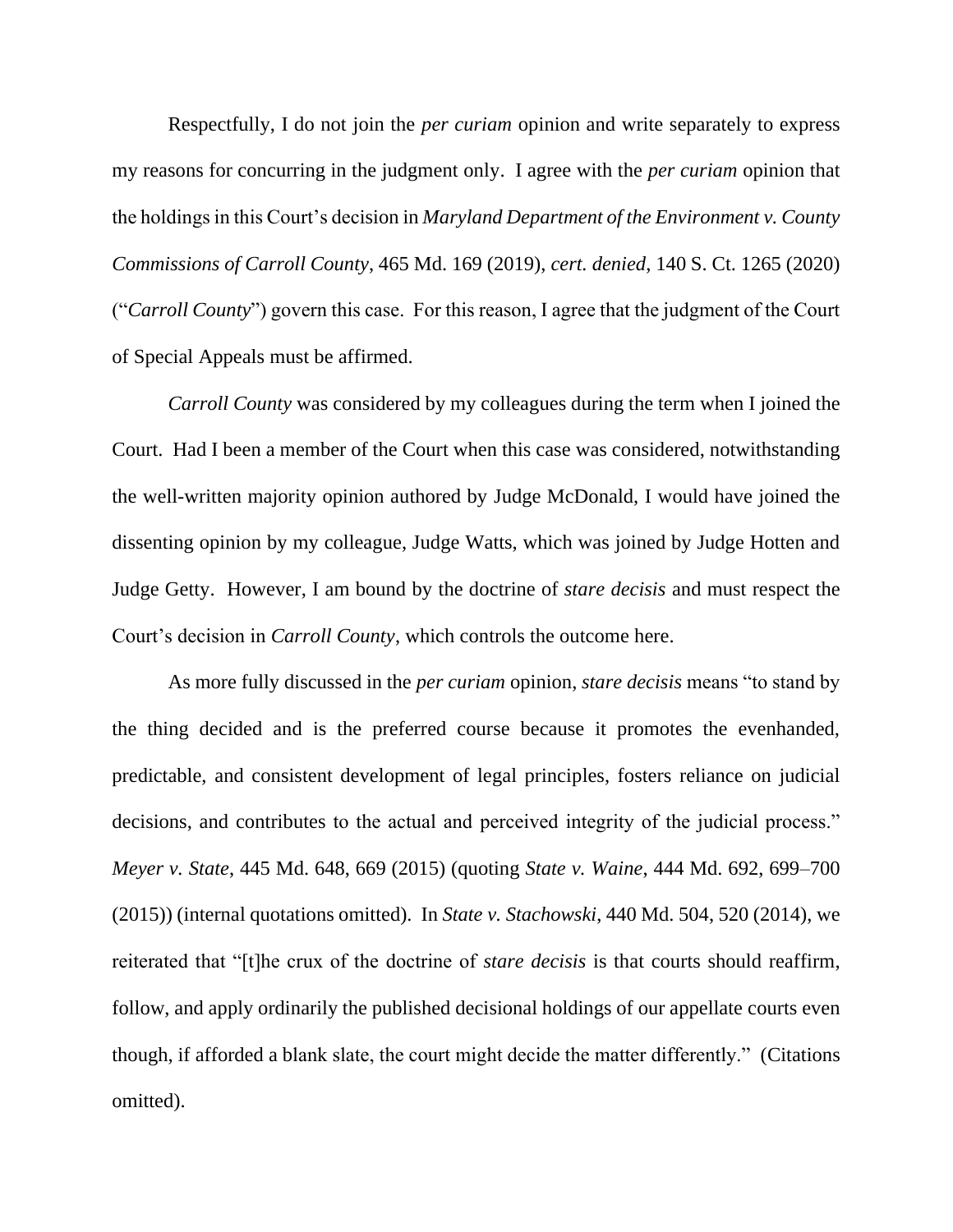We depart from precedent only in two instances. First, where the decision is "clearly wrong and contrary to established principles," and second, when "there is a showing that the precedent has been superseded by significant changes in the law or facts." *DRD Pool Serv., Inc. v. Freed*, 416 Md. 46, 64 (2010). While I may agree with the legal analysis expressed by the dissent in *Carroll County*, a mere disagreement with the majority is not a sufficient reason to overrule precedent. In other words, although I may feel that the *Carroll County* decision was wrong, I cannot say that it was clearly wrong and contrary to established principles—a high standard for any litigant to satisfy to convince us to overturn precedent. Nor has the decision been superseded by significant changes in the law. Adherence to this Latin phrase is not some outmoded vestige of the common law that has lost its relevance—*stare decisis* remains a bedrock of the American judicial system. The public must have confidence that our precedent will not be overturned based upon the individual views of any one judge, or that our jurisprudence will be decided in a ping-pong fashion as the composition of the Court changes.

Judge McDonald's concurring opinion raises an interesting issue concerning the State's authority to adopt rules and regulations that are more stringent than the regulations promulgated by the Environmental Protection Agency ("EPA"). That issue received little discussion or briefing before this Court. Indeed, in its brief, the State devoted but a *single sentence* to the notion that Maryland law authorizes the Department to set pollution control standards that are "at least as stringent as those specified by the National Pollutant Discharge System." (Citing Md. Code Ann., Environment Article ("EN") § 9-314(c)). Read in context, EN § 9-314 gives the Department the authority to "*adopt rules and*